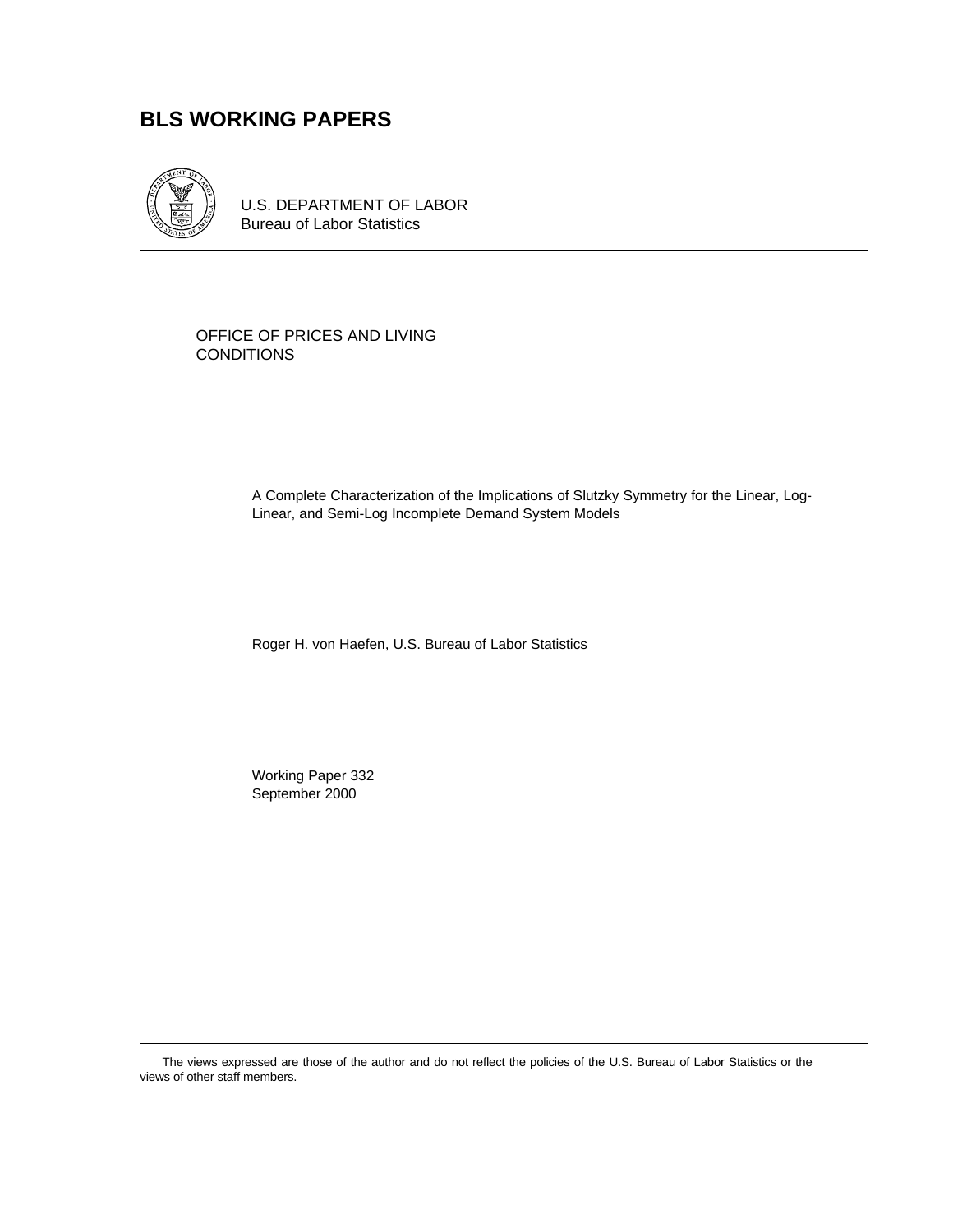*A Complete Characterization of the Implications of Slutsky Symmetry for the Linear, Log-Linear, and Semi-Log Incomplete Demand System Models*

> Roger H. von Haefen<sup>†</sup> Research Economist Division of Price and Index Number Research U.S. Bureau of Labor Statistics Room 3105 2 Massachusetts Ave, NE Washington, DC 20212 Phone – (202) 691-6593  $Fax - (202) 691-6583$ Von\_Haefen\_R@bls.gov

> > First Draft – March 17, 2000 Revised – July 20, 2000

<sup>+</sup> I would like to thank V. Kerry Smith and J. Scott Shonkwiler for helpful comments on earlier drafts of this paper. All remaining errors are my own responsibility.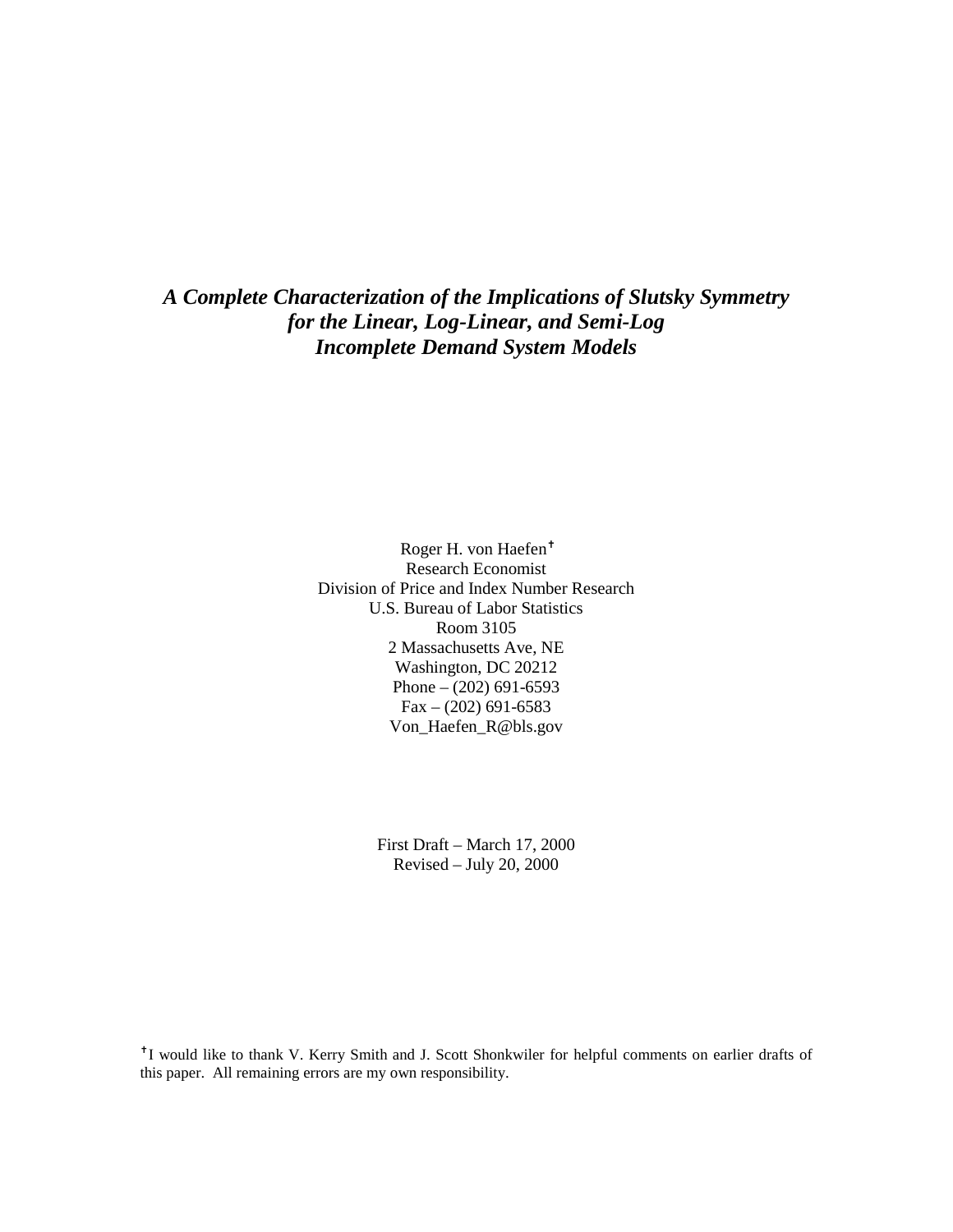### *Abstract*

This paper extends previous research by LaFrance [1985, 1986, 1987] by deriving the necessary parameter restrictions for two additional classes of incomplete demand system models to have symmetric Slutsky substitution matrices in a local neighborhood of price and income values. In contrast to LaFrance's previous research, this paper considers models that treat expenditures and expenditure shares as the dependent variables in the specified incomplete demand systems. Along with the eight models considered by LaFrance, the sixteen alternative specifications considered here represent a complete characterization of the implications of Slutsky symmetry for the linear, log-linear, and semi-log incomplete demand system models.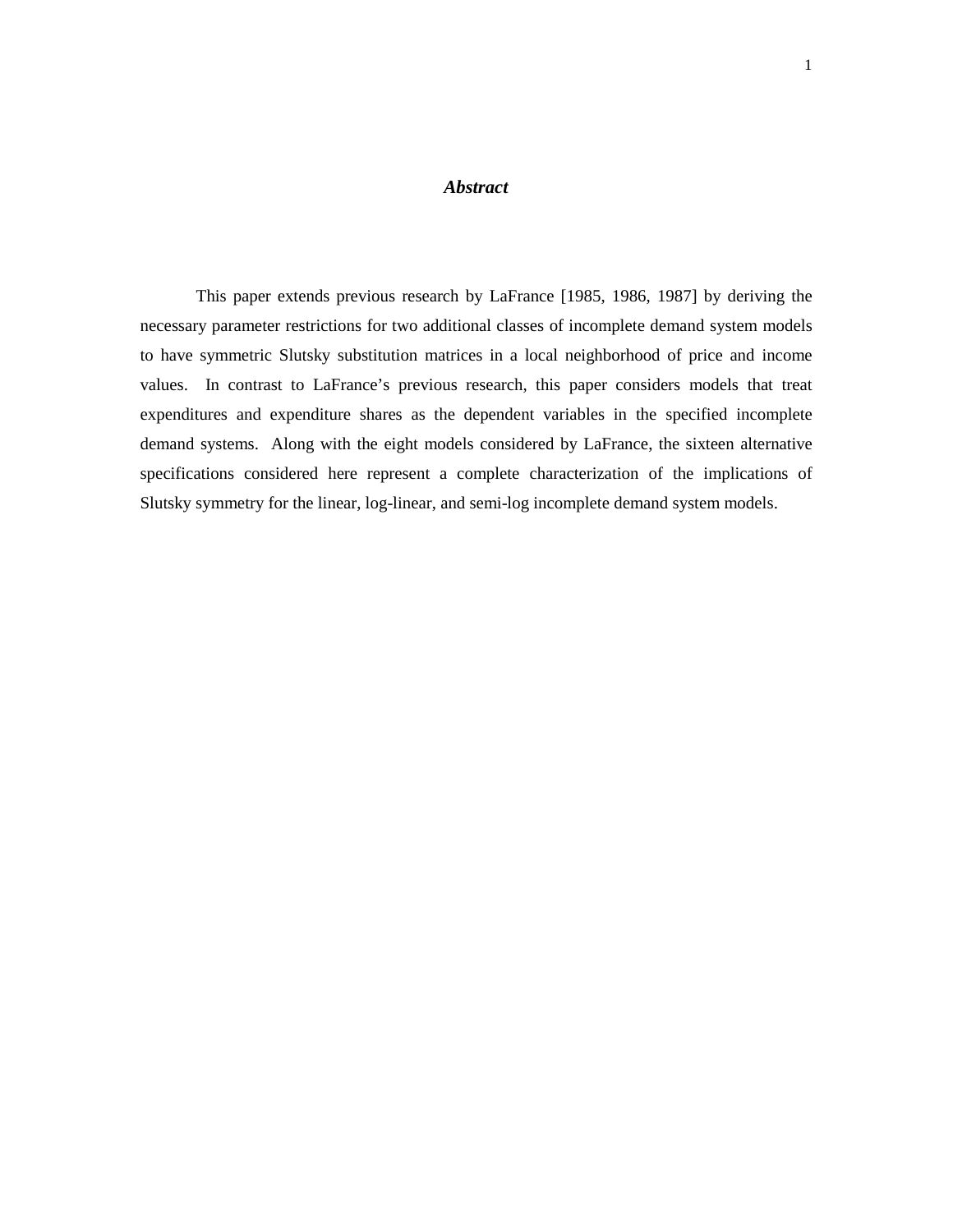In a series of papers, LaFrance [1985, 1986, 1990] derives the necessary restrictions for the linear, log-linear, and semi-log incomplete demand system specifications to have symmetric Slutsky matrices in an open neighborhood of relevant price and income levels. These models employ the quantities demanded by the individual as the dependent variables in the specified demand equations, share a common linear-in-parameters and additive structure, and have been extensively used in applied work (e.g., Englin, Boxall, and Watson [1998], Shonkwiler [1999]). This paper extends LaFrance's results by examining the implications of Slutsky symmetry for sixteen additional incomplete demand system models. In contrast to the specifications considered by LaFrance, these structures treat the individual's expenditures and expenditure shares on the goods of interest as the dependent variables. Although complete expenditure and expenditure share demand systems models are frequently employed in empirical work, incomplete expenditure and expenditure share systems have received far less use. This paper's objective is to introduce to applied researchers a menu of theoretically consistent incomplete demand system specifications that employ expenditures and expenditure shares as the dependent variables. The necessary parameter restrictions for the linear, log-linear, and six variations of the semi-log expenditure and expenditure share models are derived. When closed form solutions exist, the quasi-indirect utility functions for the restricted demand models are also derived. Along with LaFrance's earlier work, the new results presented in this paper give a complete characterization of the implications of Slutsky symmetry for the linear, log-linear, and semi-log incomplete demand system models.

The paper is organized as follows. The next section reviews the theory of incomplete demand systems. Section III presents the necessary parameter restrictions, the implied structure of the expenditure and expenditure share models, and the structures of the quasi-indirect utility functions when closed form solutions exist. For completeness, results for the eight models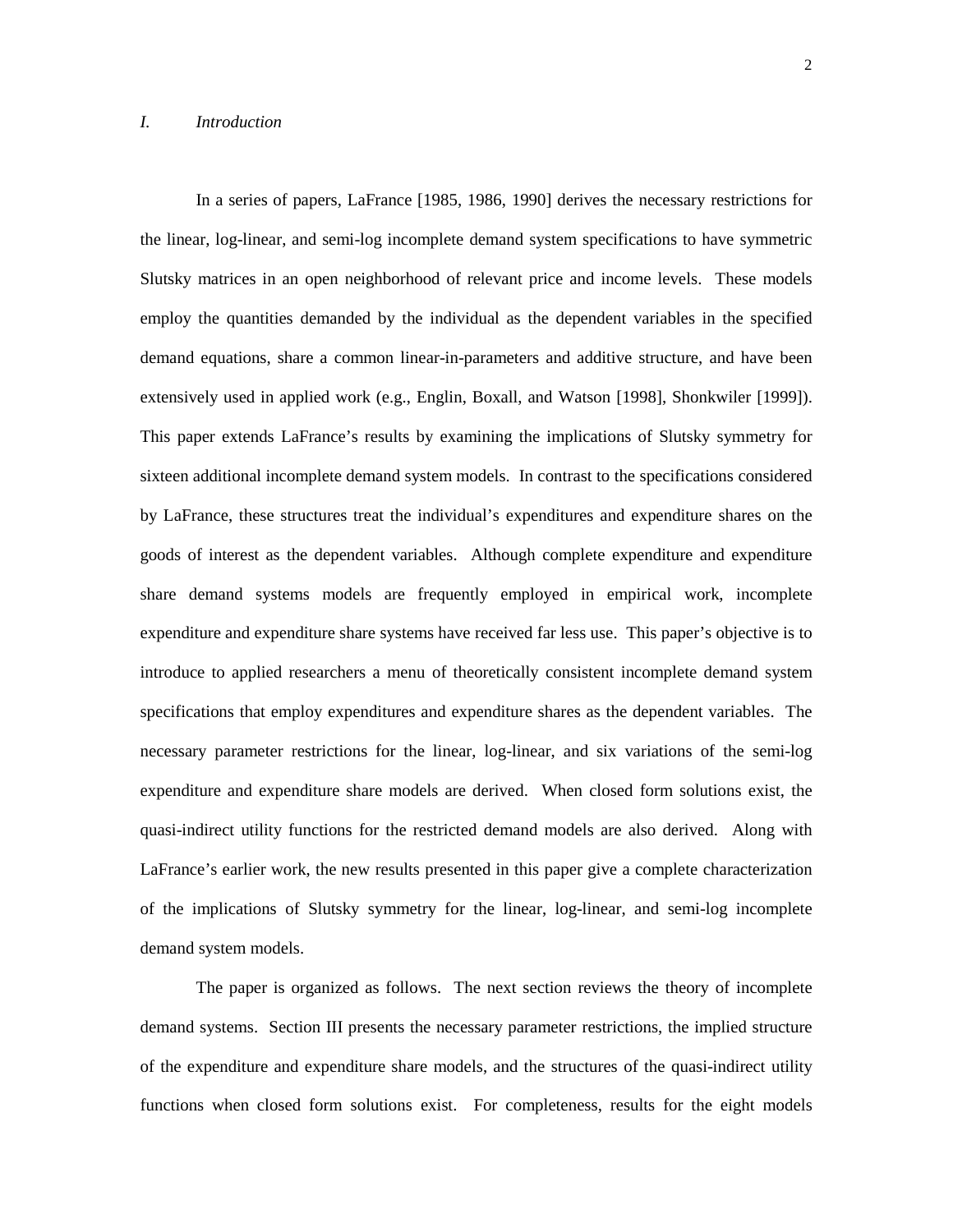considered by LaFrance are also presented. Because the necessary restrictions for Slutsky symmetry to hold in an open neighborhood of price and income levels are generally found to be quite restrictive, the paper concludes with a discussion of the relative merits of imposing Slutsky symmetry in an open neighborhood versus at a single set of price and income values.

### *II. Incomplete Demand Systems*

Applied researchers are often interested in modeling the demand for a subset of goods entering an individual's preference ordering. To consistently model consumption for these goods within a demand systems framework, the analyst may employ one of three sets of assumptions. One approach assumes the goods of interest enter consumer preferences through a weakly separable subfunction. In this case, the analyst models consumption for the goods of interest conditional on total expenditures allocated to them. Alternatively, the analyst may assume that the other goods' prices vary proportionately across individuals and/or time. In this situation, the other goods can be aggregated into a single Hicksian composite good, and the analyst models the demand for the goods of interest as functions of their prices, total income, and the composite good's price index. A third approach involves the specification of a demand system for the goods of interest as functions of their own prices, total income, and the other goods' prices that are assumed quasi-fixed. This latter strategy falls under the rubric of incomplete demand system approaches and has been systematically investigated by Epstein [1982] and LaFrance and Hanemann [1989].

The incomplete demand system framework assumes that consumer demand for a set of *n* goods can be represented by the following system of Marshallian demand functions:

$$
x_i = x_i(p, q, y, \beta), i = 1, ..., n
$$
 (1)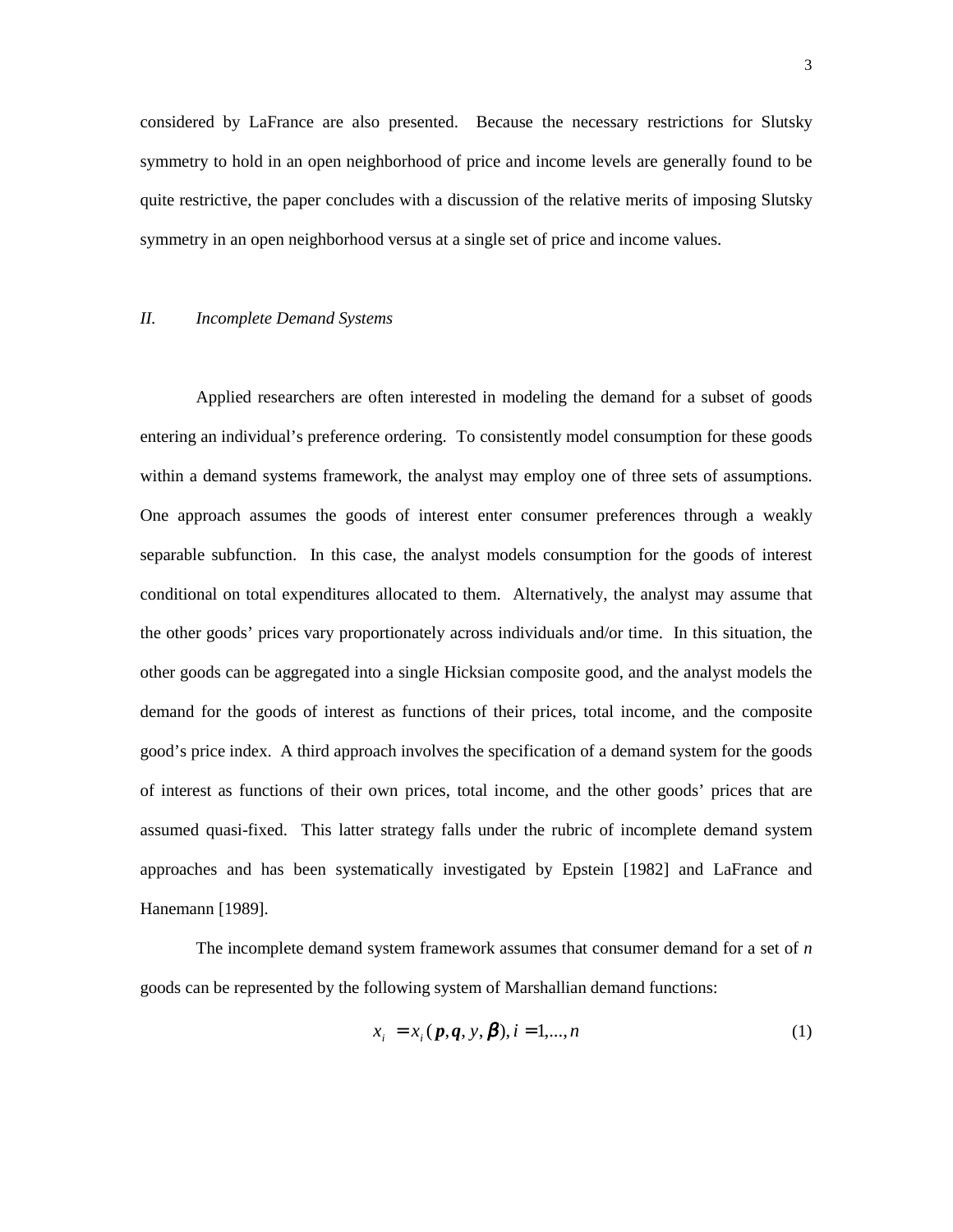where  $x_i$  is the Marshallian consumer's demand for good *i*,  $\boldsymbol{p}$  is a vector of prices for the *n* goods in (1), *q* is a vector of prices for *m* other goods whose demands are not explicitly specified, *y* is the consumer's income, and  $\beta$  is a vector of structural parameters. Following LaFrance [1985, 1986, 1990],  $p$ ,  $q$ , and  $y$  are all normalized by  $\pi(q)$ , a homogenous of degree one price index for the *m* other goods, to insure the demand equations are homogeneous of degree zero in prices and income. It is because the analyst models the demand for the  $n$  goods in  $x$  as functions of all  $n + m$  prices and income that the demand specification in (1) is incomplete.

In principle, the analyst can generate (1) by either: 1) specifying an indirect utility function and using Roy's Identity; or (2) specifying the system of incomplete demand equations directly. With either approach, a significant question for analysts attempting to use (1) to generate consistent Hicksian welfare measures for a set of price changes is whether the system is consistent with a rational individual maximizing her utility subject to a linear budget constraint. This is the classic integrability problem. As noted by LaFrance and Hanemann [1989], there are at least three distinct concepts of integrability in the incomplete demand systems framework. This paper employs LaFrance and Hanemann's concept of weak integrability. This concept implies that within a local neighborhood of price and income values, there exists a continuous and increasing preference ordering that both gives rise to and is quasiconcave in *x* and *s*, where *s* is defined as total expenditures on the *m* other goods, i.e.,  $s = y - \sum_{i=1}^{n} p_i x_i$ . Compared to other concepts of integrability in an incomplete demand systems framework, weak integrability represents the minimal set of assumptions that allow the analyst to construct exact welfare measures for changes in *p* conditional on quasifixed values of *q*.

Theorem 2 in LaFrance and Hanemann states that an incomplete demand system is weakly integrable if the following four conditions are satisfied: 1)  $\boldsymbol{x}$  is homogenous of degree zero in prices and income; 2) *x* is nonnegative, i.e.,  $x \ge 0$ ; 3) expenditures on the *n* goods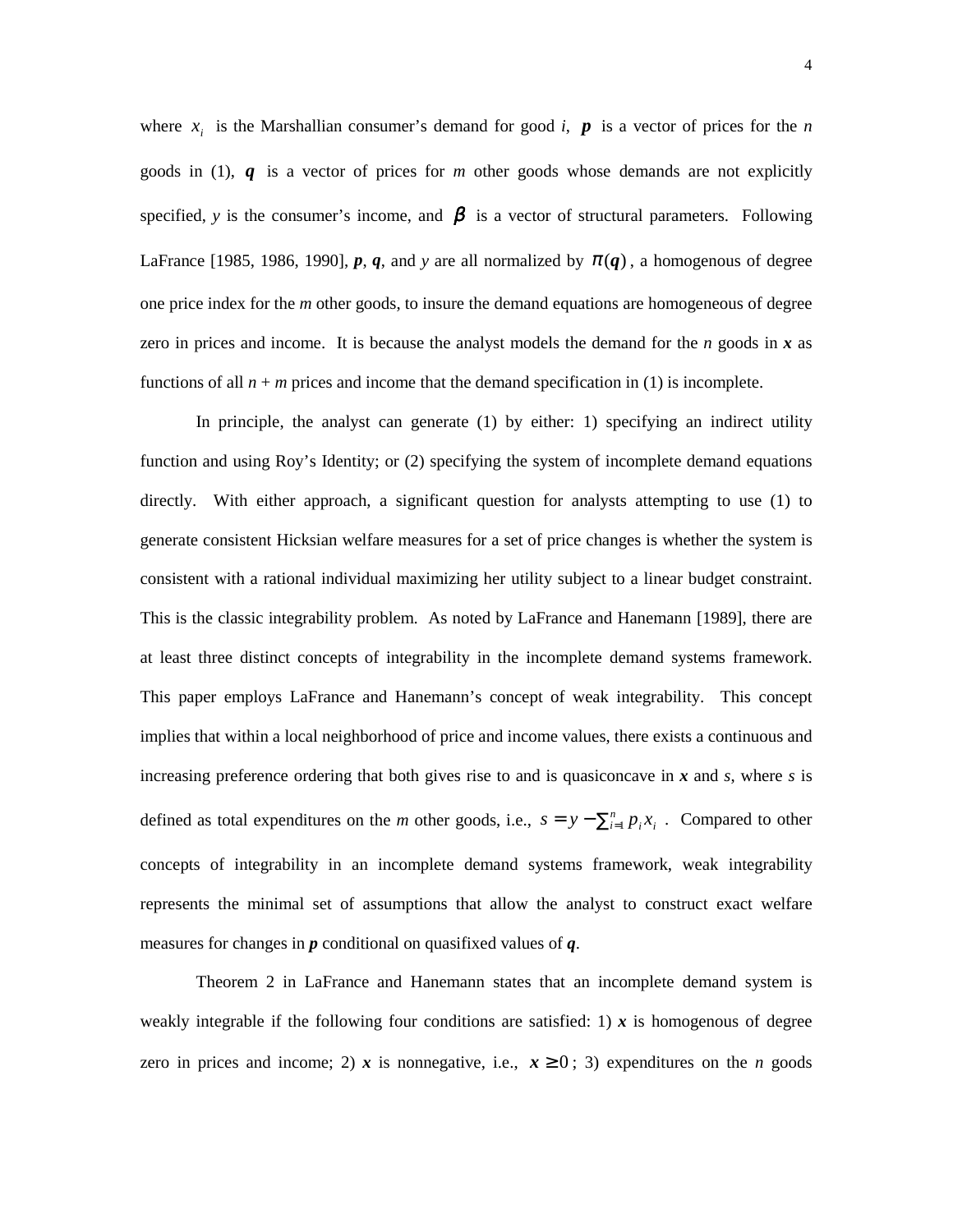included in the incomplete demand system are strictly less than income, i.e.,  $\sum_{i=1}^{n} p_i x_i < y$ ; and 4) the Slutsky substitution matrix, i.e., the  $n \times n$  matrix whose elements consist of:

$$
s_{ij} = \frac{\partial x_i}{\partial p_j} + \frac{\partial x_i}{\partial y} x_j, i, j \in 1, ..., n
$$
 (2)

where  $\partial x_i / \partial p_j$  and  $\partial x_i / \partial y$  are partial derivatives of the Marshallian demand functions with respect to price and income, respectively, is symmetric and negative semidefinite. Symmetry is accomplished if for each good  $i, j \in n$ ,  $i \neq j$ ,  $s_{ij} = s_{ji}$ , whereas negative semidefiniteness requires that the Slutsky matrix's eigenvalues are nonpositive. The normalization of prices and income by the price index,  $\pi(q)$ , implies that the first condition is satisfied, and the second and third conditions are innocuous in many applied situations and assumed to hold in an open neighborhood of prices and income. Thus, the necessary conditions for weak integrability that imply added structure for (1) are the symmetry and negative semidefiniteness of the Slutsky matrix.

In a series of papers, LaFrance derives the necessary parameter restrictions for the Slutsky matrix to be symmetric for eight incomplete demand system specifications – the linear model [1985], the log-linear or constant elasticity model [1986], and six alternative semi-log models [1990]. These models or their logarithmic transformations share a common linear-inparameters structure and are additive in their arguments. Table 1 lists the eight demand specifications LaFrance considers. This paper extends his results by deriving the implications of Slutsky symmetry for two additional classes of incomplete demand system models. Sixteen additional specifications are considered that treat either expenditures ( $e_i = p_i x_i, e_i > 0$ ), expenditure shares  $(s_i = p_i x_i / y, 0 < s_i < 1)$ , or their logarithmic transformations as the dependent variables. Tables 2 and 3 list the expenditure and expenditure share specifications considered in this paper.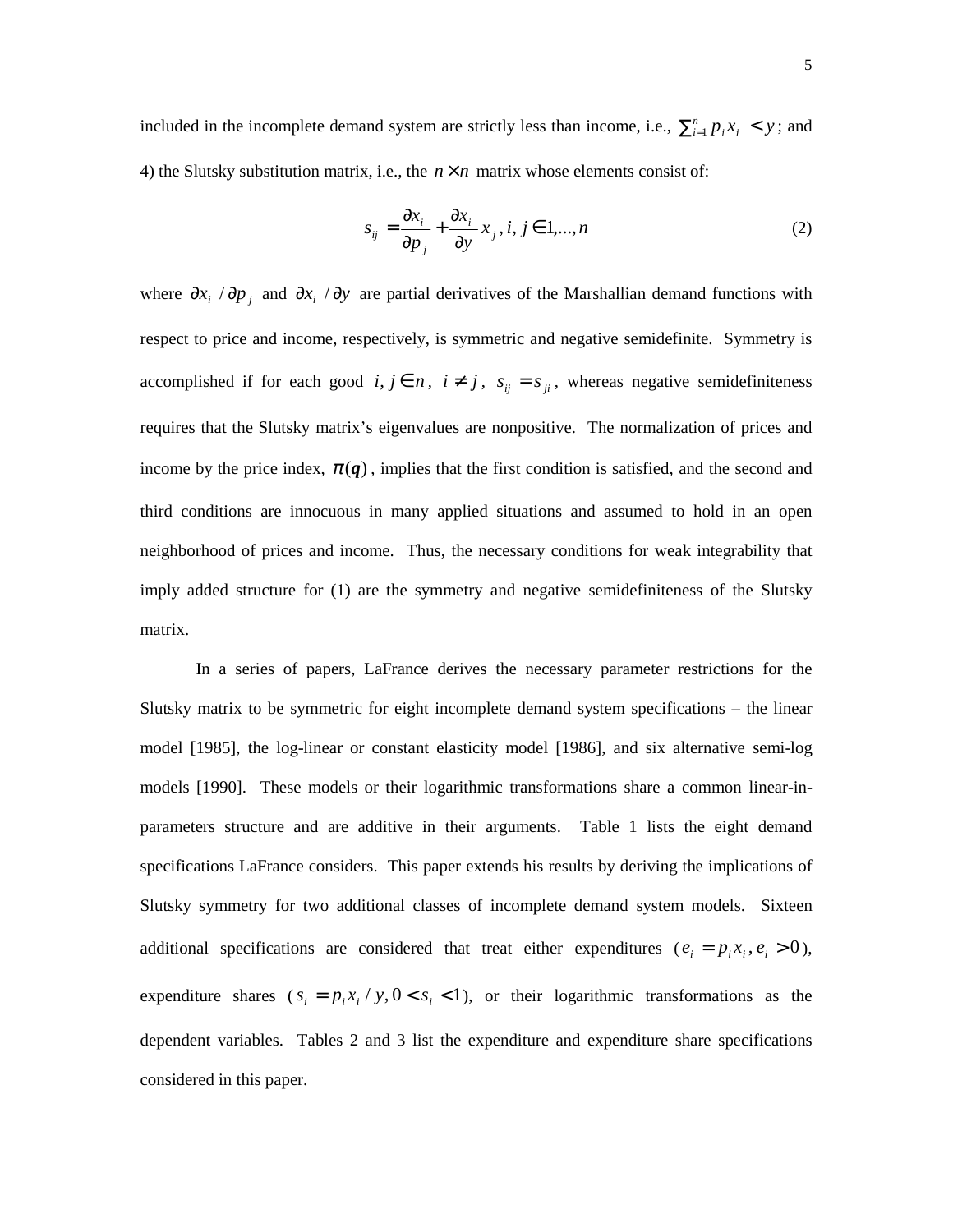In addition to expanding the menu of specifications from which analysts can choose, these models may be of interest to applied researchers for at least two additional reasons. Since Stone's [1954a, 1954b] pioneering work, it has been common in applied demand analysis for expenditures, expenditure shares, or transformations of them to be specified as the dependent variables in the estimated system of equations. Three of the most widely used empirical specifications, the linear expenditure system (Klein and Rubin [1947-1948]), the Indirect Translog (Christensen, Jorgenson, and Lau [1975]), and the Almost Ideal Demand System (Deaton and Muellbauer [1980]), treat expenditures or expenditure shares as the system's dependent variables. Furthermore, many of the expenditure and expenditure share structures explored here may be of interest to researchers estimating dual specifications of generalized corner solution models (Bockstael, Hanemann, and Strand [1986]), i.e., demand systems that consistently account for the presence of both interior and corner solutions. At present, empirical specification of these models proposed by Lee and Pitt [1986] and recently implemented by Phaneuf [1999] only consider *complete* or weakly separable demand systems, but these models can also be estimated within an incomplete demand system framework.<sup>1</sup> Moreover, the implementation of the dual models proposed by Lee and Pitt depend critically on the existence of closed form solutions for the implied virtual price functions, i.e., the prices that would drive the consumer's demand for the nonconsumed goods to zero (Neary and Roberts [1980]). Because LaFrance's  $(x1)-(x4)$  specifications and the proposed  $(e1)-(e4)$  and  $(s1)-(s4)$  structures allow for corner solutions and have *p* entering linearly or log-linearly, they can in principle be inverted to solve for the implied virtual price functions.

For any pair of goods  $i, j \in i, ..., n; i \neq j$ , the Slutsky symmetry restrictions require that in an open neighborhood of prices and income, the following conditions must hold for the demand, expenditure, and expenditure share equations, respectively:

 $\overline{a}$ 

 $<sup>1</sup>$  See von Haefen [2000] for a discussion of some practical issues associated with estimating these models.</sup>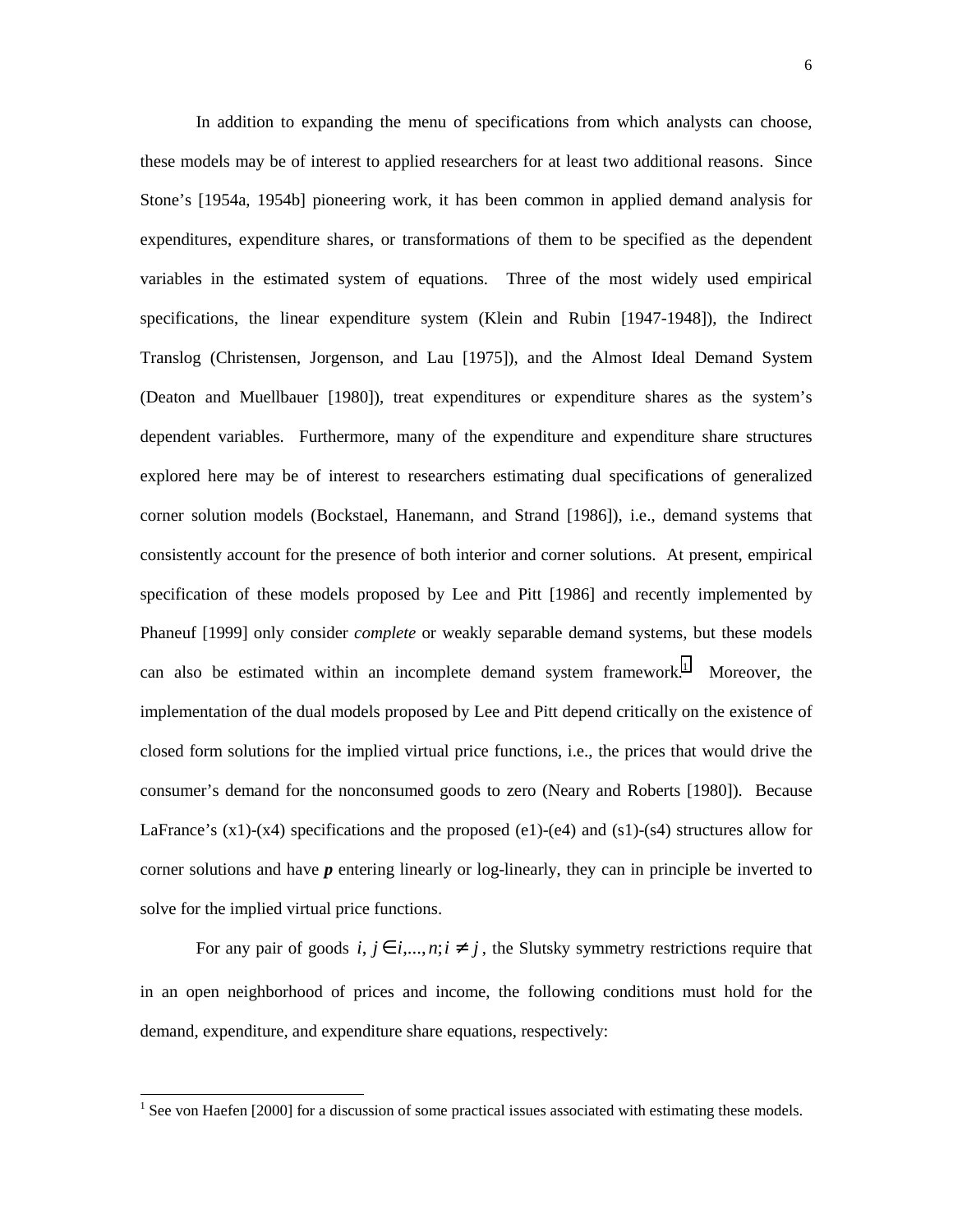$$
\frac{\partial x_j}{\partial p_i} + \frac{\partial x_j}{\partial y} x_i = \frac{\partial x_i}{\partial p_j} + \frac{\partial x_i}{\partial y} x_j
$$
 (3)

$$
\frac{1}{p_i p_j} \left[ \frac{\partial e_j}{\partial p_i} p_i + \frac{\partial e_j}{\partial y} e_i \right] = \frac{1}{p_i p_j} \left[ \frac{\partial e_i}{\partial p_j} p_j + \frac{\partial e_i}{\partial y} e_j \right]
$$
(4)

$$
\frac{y}{p_i p_j} \left[ \frac{\partial s_j}{\partial p_i} p_i + \left\{ \frac{s_j}{y} + \frac{\partial s_j}{\partial y} \right\} y s_i \right] = \frac{y}{p_i p_j} \left[ \frac{\partial s_i}{\partial p_j} p_j + \left\{ \frac{s_i}{y} + \frac{\partial s_i}{\partial y} \right\} y s_j \right]
$$
(5)

where all derivatives are with respect to the Marshallian demands, expenditures, and expenditure shares, respectively. Table 4 reports the structure of these restrictions for the eight demand specifications explored by LaFrance, and Tables 5 and 6 report the restrictions for the sixteen expenditure and share models from Tables 2 and 3, respectively.

In addition to ascertaining the necessary parameter restrictions implied by Slutsky symmetry, determining whether the restricted demand systems can be linked to closed form representations of preferences may be of interest to applied researchers. For example, virtually every recently proposed method for linking intensive and extensive margins of consumer choice in a behaviorally consistent framework (e.g., Cameron [1992], Eom and Smith [1994]) assumes that consumer preferences can be represented by a utility function with a closed form solution. Without the closed form, these strategies would not be econometrically viable.

As noted by LaFrance and Hanemann [1989], a difficulty with the incomplete demand system framework is that one cannot recover the complete structure of preferences with respect to all  $n + m$  goods from an *n*-good demand system that satisfies the conditions for weak integrability. However, one can recover what Hausman [1981] has called the *quasi*-indirect utility function by solving a series of partial differential equations. For the demand, expenditure, and expenditure share models, this can be accomplished sequentially by first solving one of the following partial differential equations: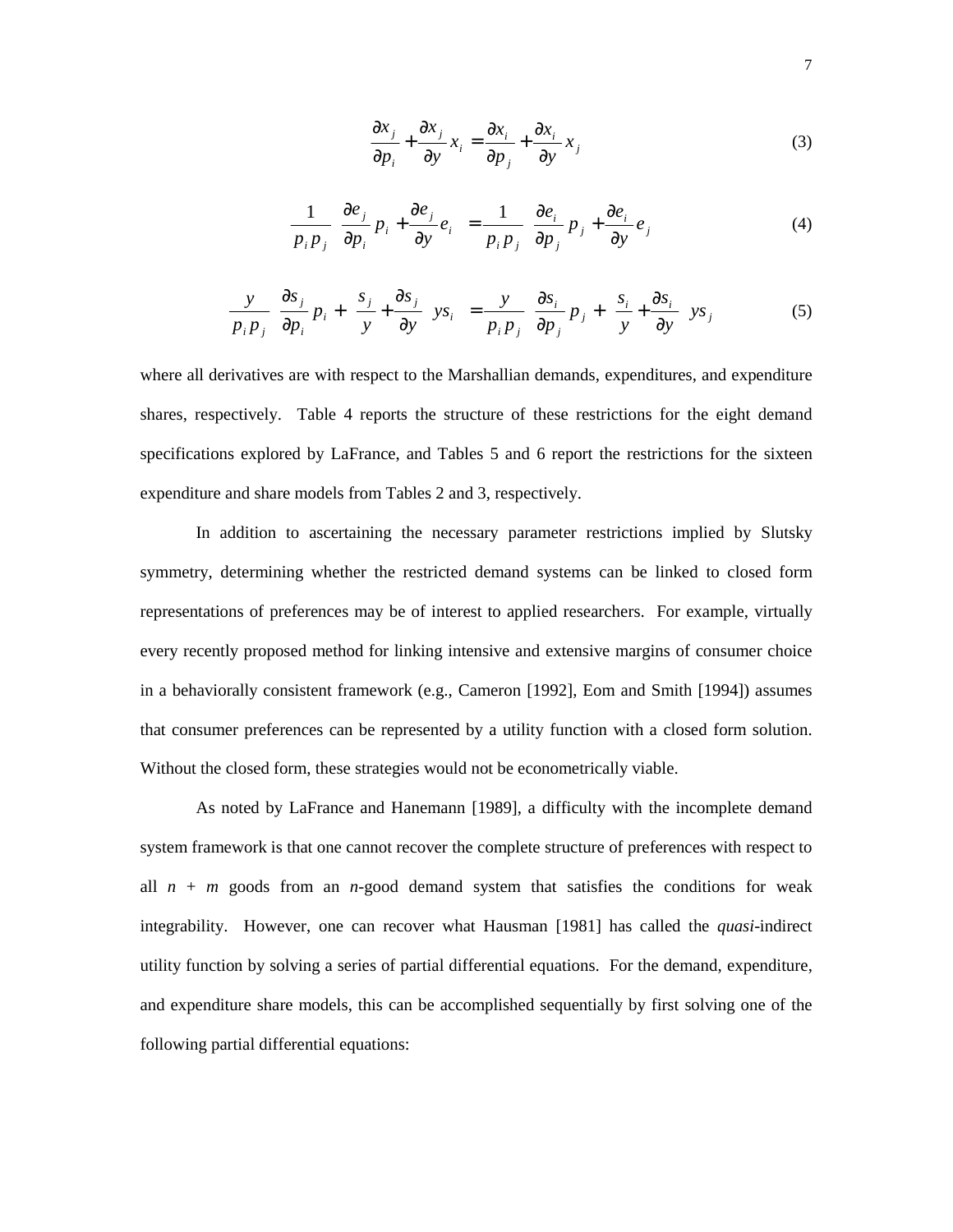$$
\frac{\partial E(\cdot)}{\partial p_1} = x_1(\boldsymbol{p}, \boldsymbol{q}, E(\cdot), \boldsymbol{\beta})
$$
\n(6)

$$
\frac{\partial E(\cdot)}{\partial \ln p_1} = e_1(\boldsymbol{p}, \boldsymbol{q}, E(\cdot), \boldsymbol{\beta})
$$
\n(7)

$$
\frac{\partial \ln E(\cdot)}{\partial \ln p_1} = s_1(\boldsymbol{p}, \boldsymbol{q}, E(\cdot), \boldsymbol{\beta})
$$
\n(8)

where  $E(\cdot)$  is the expenditure function evaluated at the baseline utility,  $\overline{U}$ , and good 1 is chosen arbitrarily with no loss in generality. In some cases, the techniques of differential calculus can be used to derive closed form solutions for  $E(\cdot)$  (or  $\ln E(\cdot)$ ) up to a constant of integration,  $K_1(\overline{U}, \overline{p}^{-1}, q)$ , where  $\overline{p}^{-1}$  is the price vector for the *n* – 1 remaining goods in the specified incomplete demand system. Because the constant of integration depends on the  $n - 1$  other prices, one can recover additional information about the structure of the expenditure function by sequentially solving the following differential equations for  $i = 2, \ldots, n$ :

$$
\frac{\partial \widetilde{E}(\cdot)}{\partial p_i} + \frac{\partial K_{i-1}(\cdot)}{\partial p_i} = x_i(\boldsymbol{p}, \boldsymbol{q}, E(\cdot), \boldsymbol{\beta})
$$
\n(9)

$$
\frac{\partial \widetilde{E}(\cdot)}{\partial \ln p_i} + \frac{\partial K_{i-1}(\cdot)}{\partial \ln p_i} = e_i(\boldsymbol{p}, \boldsymbol{q}, E(\cdot), \boldsymbol{\beta})
$$
\n(10)

$$
\frac{\partial \ln \widetilde{E}(\cdot)}{\partial \ln p_i} + \frac{\partial K_{i-1}(\cdot)}{\partial \ln p_i} = s_i(\boldsymbol{p}, \boldsymbol{q}, E(\cdot), \boldsymbol{\beta})
$$
\n(11)

where  $K_{i-1}(\cdot)$  is the constant of integration arising from the evaluation of the first *i* – 1 partial differential equations and  $\tilde{E}(\cdot)$  is the identified component of the individual's expenditure function (i.e., that portion of the expenditure function excluding the constant of integration).

When the analyst has solved all  $n$  differential equations, the individual's expenditure function is identified up to the constant of integration,  $K_n(\overline{U}, \mathbf{q})$ , which is independent of  $\mathbf{p}$ . The fact that the constant of integration is a function of the baseline utility as well as the other *m*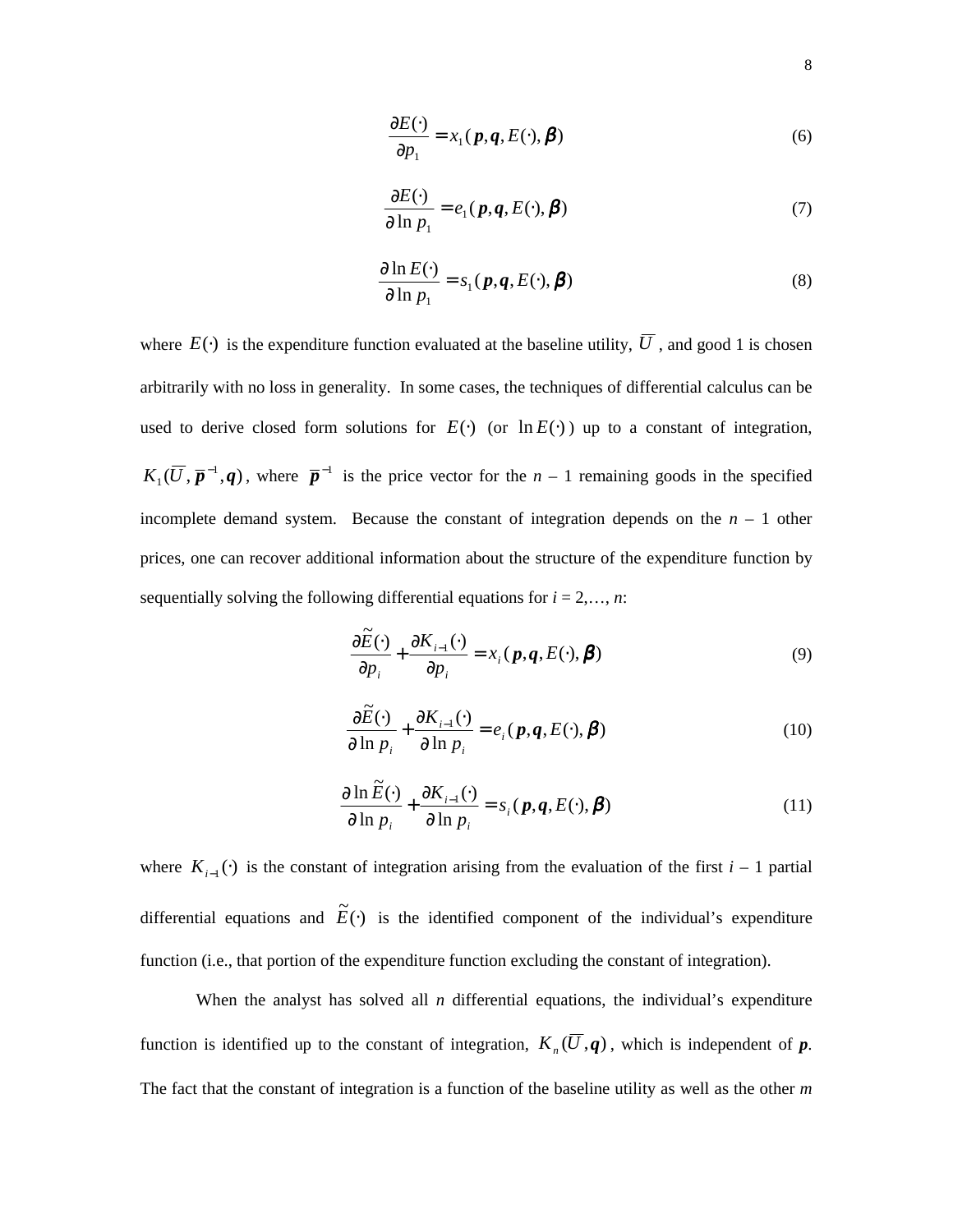goods' prices suggests that the analyst cannot identify the full structure of the expenditure function with respect to all  $n + m$  goods from an incomplete demand system. However, one can obtain the quasi-indirect utility function by treating  $K_n(\overline{U}, q)$  as the quasi-baseline utility and inverting, i.e.:

$$
\widetilde{U} = K_n(\overline{U}, \mathbf{q}) = \phi(\mathbf{p}, \mathbf{q}, \mathbf{y}, \mathbf{\beta})
$$
\n(12)

LaFrance and Hanemann formally demonstrate that  $\phi(p,q, y, \beta)$  can be used to consistently evaluate the welfare implications of one or several price changes for the *n* goods.

# *II. Necessary Parameter Restrictions, the Structure of the Restricted Demand Systems, and the Quasi-Indirect Utility Functions*

Tables 7, 8, and 9 reports all possible combinations of parameter restrictions that satisfy Slutsky symmetry for the demand, expenditure, and share specifications reported in Tables 1, 2, and 3, respectively.<sup>2</sup> The results in Table 7 were reported originally in LaFrance [1985, 1986, 1990] and are presented here mainly for completeness.<sup>3</sup> For expositional purposes, these tables employ some simplifying notation used by LaFrance. Let *J*, *K*, and *N* denote index sets satisfying  $0 \subset J \subset K \subset N \equiv \{1, 2, \ldots, n\}$ , and let ~ denote set differences, e.g.,  $N \sim J \equiv \{i \in N; i \notin J\}$ . Further assume that if  $J \neq \emptyset$ ,  $1 \in J$ , or if  $K \neq \emptyset$ ,  $1 \in K$ .

The derivation of these results follows the logic laid out in LaFrance [1985, 1986]. For each specification, three mutually exclusive and exhaustive types of income effects for goods *i* and *j* are considered: 1) no income effects, i.e.,  $\gamma_i = \gamma_j = 0$ ; 2) both goods having income

 $2^2$  A technical appendix with the derivations for the expenditure and expenditure share parameter restrictions can be obtained from the author upon request. The appendix also contains derivations for LaFrance's  $(x2)$ -(x7) models, and the interested reader can consult LaFrance [1985, 1986] for the derivations of the (x1) and (x8) specifications.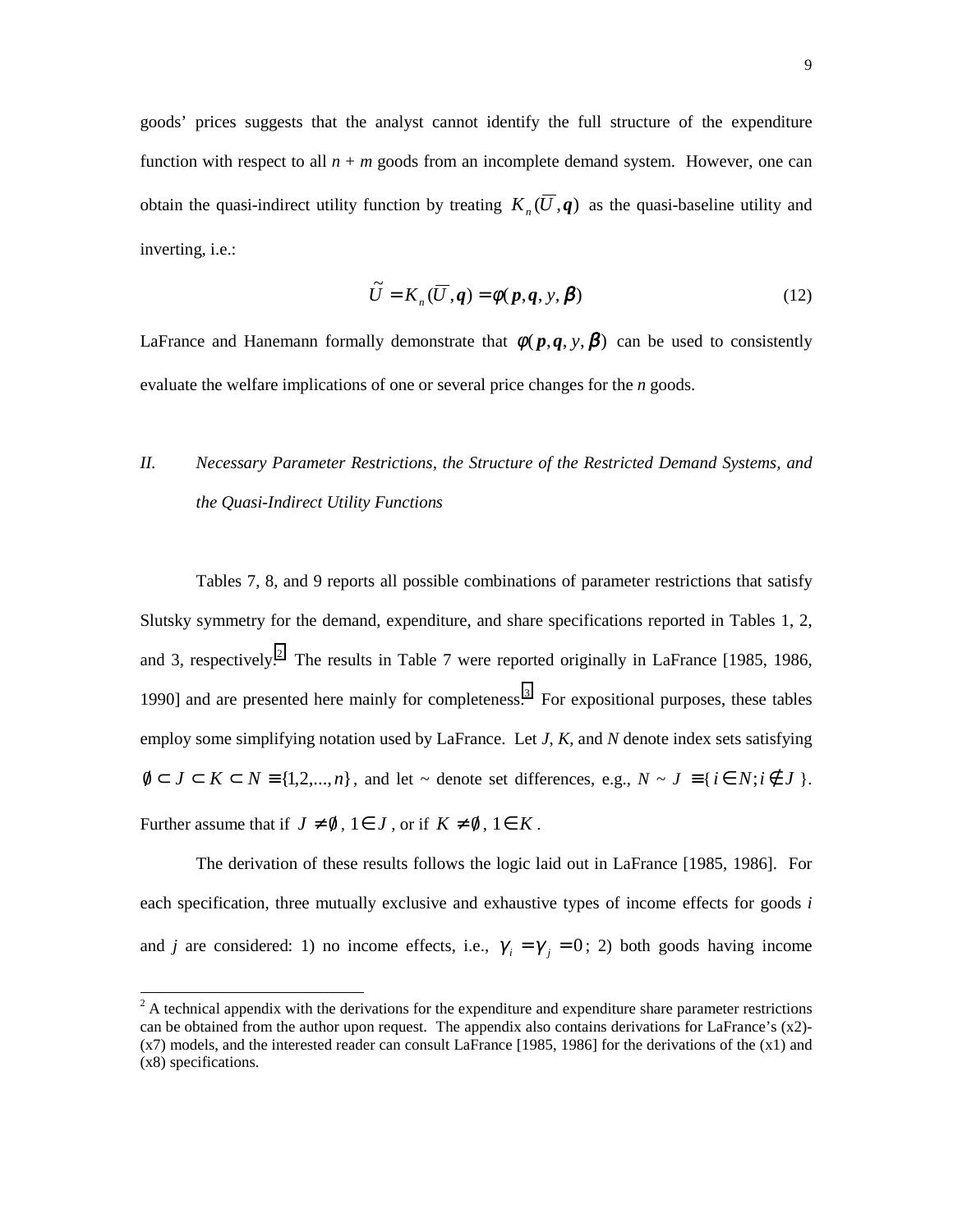effects, i.e.,  $\gamma_i \neq 0$ ;  $\gamma_j \neq 0$ ; 2) only one good having income effects,  $(\gamma_i \neq 0; \gamma_j = 0)$ . For each of these possibilities, the necessary parameter restrictions for Slutsky symmetry to hold in an open neighborhood of relevant prices and income were derived. The derivative properties of the Slutsky symmetry conditions were used extensively to identify these parameter restrictions. Because equations (4), (5), and (6) are assumed to hold over a range of price and income values, they are identities that can be differentiated to generate additional restrictions. Theorem 2 in LaFrance and Hanemann [1989]) identifies the following two equalities:

$$
\frac{\partial s_{ij}}{\partial p_k} = \frac{\partial s_{ji}}{\partial p_k}, \quad i, j, k \in 1, \dots, n; i \neq j
$$
\n(13)

$$
\frac{\partial s_{ij}}{\partial y} = \frac{\partial s_{ji}}{\partial y}, \quad i, j \in 1, \dots, n; i \neq j \tag{14}
$$

One should note, however, that these equalities are only a subset of the restrictions that can be generated by differentiating the Slutsky symmetry identities. In principle, one can multiply and/or add the same functions of market prices and income to both sides of the Slutsky symmetry conditions and still preserve the identity relationship. One can then differentiate these modified Slutsky identities to generate additional equalities that may help to identify the necessary parameter restrictions. Once the parameter restrictions were identified for the three distinct income relationships, consistent combinations of the three sets of parameter restrictions were then determined, and the results are reported in Tables 7, 8, and 9.

 To help clarify the implications of the parameter restrictions reported in Tables 7, 8, and 9, Tables 10, 11, and 12 present the structure of the restricted incomplete demand systems. Not all cross equation restrictions within sets of good can be represented in the restricted demand specifications, so these tables should only be interpreted as suggestive of the general structure. Tables 13, 14, and 15 also present the structure of the quasi-indirect utility functions for all

<sup>&</sup>lt;sup>3</sup> A review of the results reported in LaFrance [1990] uncovered minor extensions for the  $(x5)$  and  $(x6)$ specifications as well as a few typographical errors for the remaining specifications. The results reported in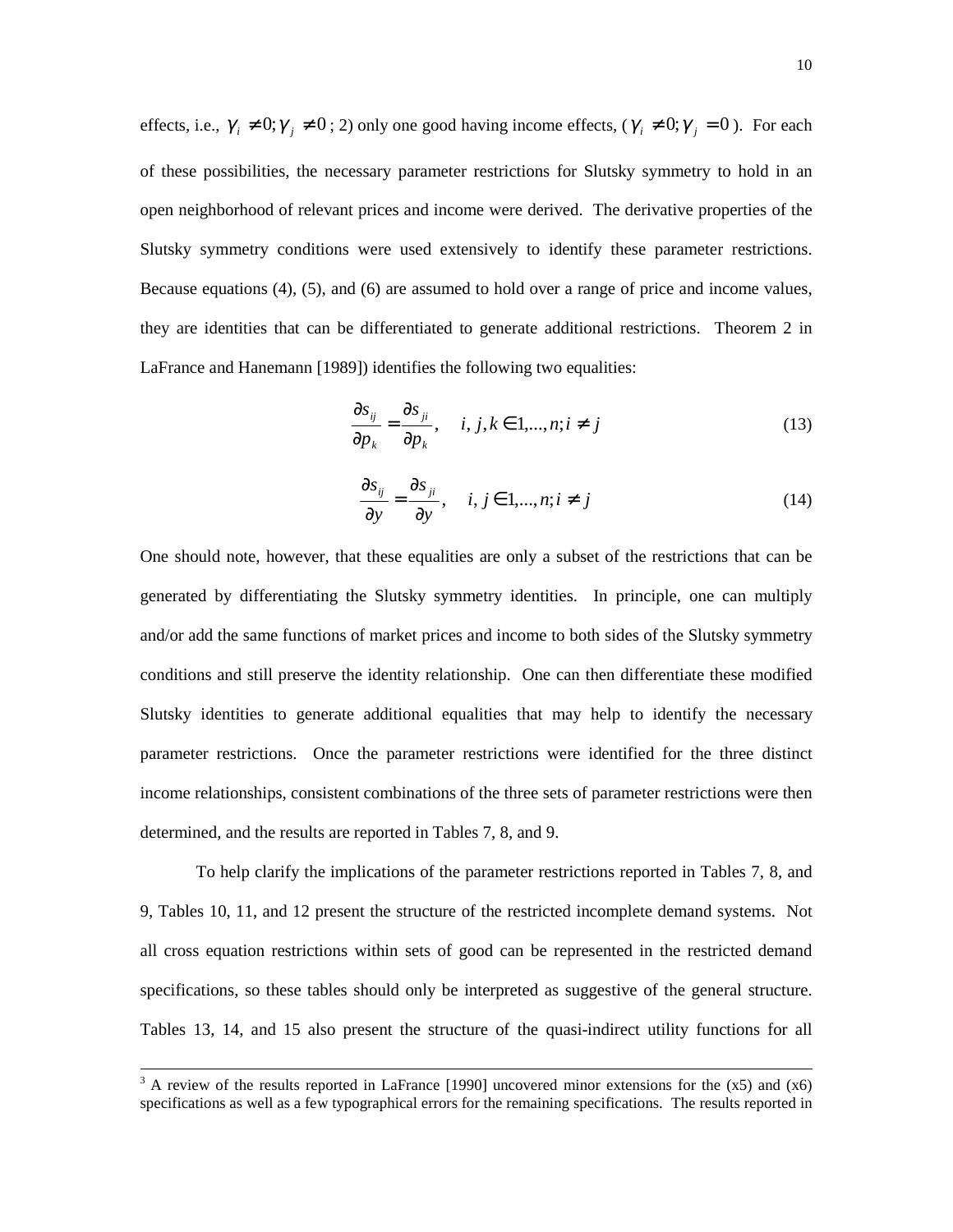restricted models with closed form solutions. These tables suggest that roughly one-half of the restricted models can be linked to closed form representation of consumer preferences.

Collectively, the results reported in Tables 7 through 15 imply that none of the twentyfour structures considered in this paper allow for both flexible income and Marshallian crossprice effects, and some do not allow for either. Perhaps the most general specifications are the (s3-1) and (s4-1) models that allow for general cross price effects but restrictively assume that all consumer demand equations are homothetic in income. Collectively, these findings suggest that strong and in many cases implausible assumptions about the structure of consumer preferences are required for analysts employing linear, semi-log, and log-linear incomplete demand system models.

#### *III. Discussion*

 $\overline{a}$ 

This paper has extended LaFrance's earlier research by identifying the necessary parameter restrictions for systems of linear-in-parameters incomplete expenditure and expenditure share equations to satisfy the integrability condition of Slutsky symmetry. Although Slutsky symmetry is a necessary condition for the existence of a rational underlying preference ordering, it is not sufficient. As noted in Section II, integrability also requires that the Slutsky matrix must be negative semidefinite, i.e., the matrix's eigenvalues must be nonpositive. Imposing this later condition is confounded because the Slutsky matrix's elements are in general nonlinear functions of prices, income, and the demand system's structural parameters. As a result, the Slutsky matrix may not be negative semidefinite over the full range of relevant price and income values for the welfare scenarios under consideration.

Existing approaches to imposing curvature restrictions on systems of equations can be grouped into two broad categories: 1) those that impose negative semidefiniteness of the Slutsky

Tables 7, 10, and 13 incorporate these extensions and correct for the errors.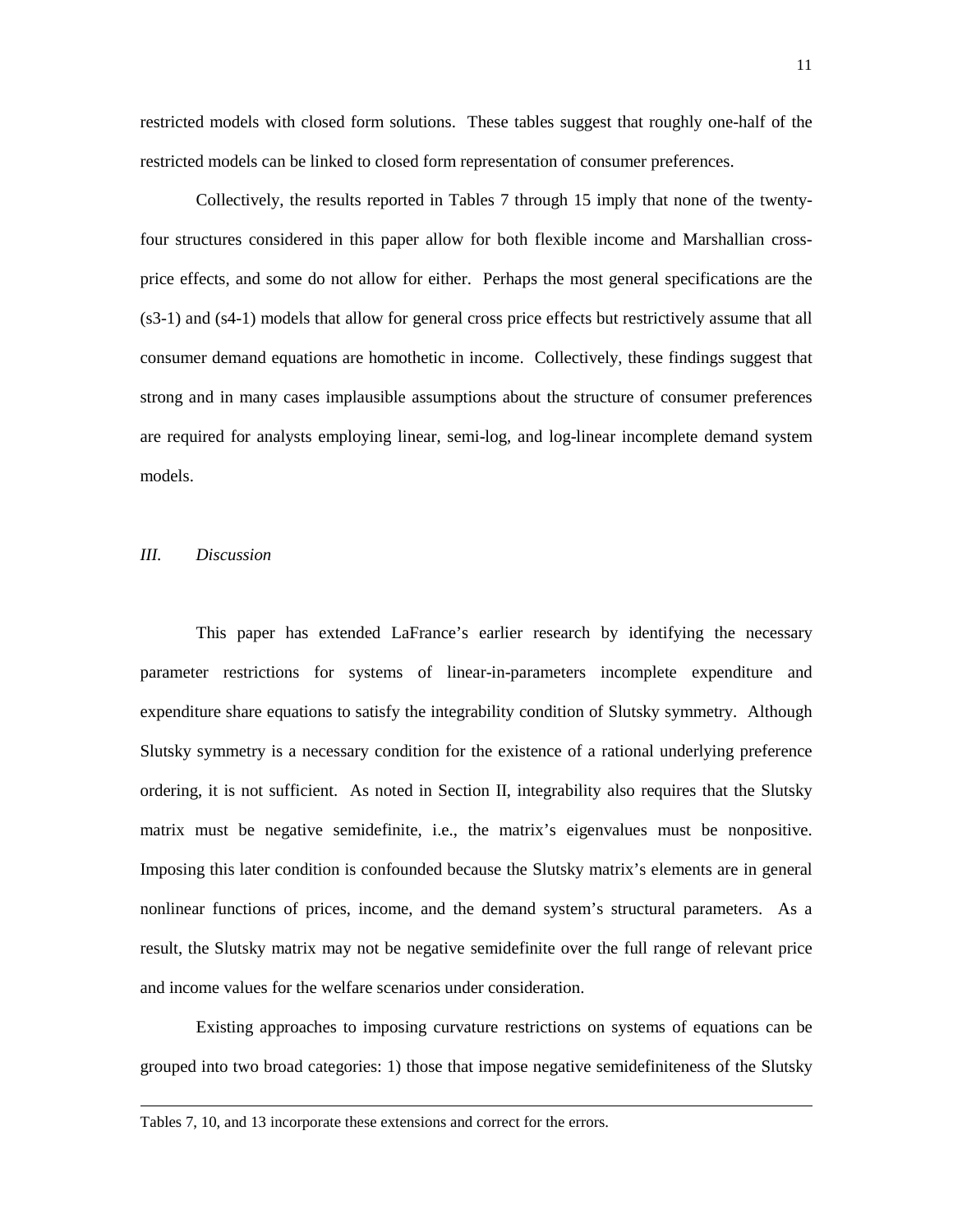matrix at a single point (such as the each individual's observed prices and income or the sample average of these values); and 2) those that impose negative semidefiniteness globally over the full range of relevant price and income values through parameter restrictions (see Pitt and Millimet [2000] and Diewert and Wales [1987] for discussions of existing approaches). Although the latter approach is similar in spirit to the strategy for insuring Slutsky symmetry described in this paper, the former suggests a conceptually different strategy. In principle, the analyst could use the conditions in Tables 4, 5, and 6 as binding nonlinear constraints evaluated at the observed market price and income values when estimating the structural parameters of the demand equations. Although estimation of a system of equations subject to side constraints can be computationally burdensome, the approach has some precedence in the existing literature (LaFrance [1991]) and has both advantages and drawbacks. On the one hand, the results presented in the previous sections strongly suggest that imposing Slutsky symmetry on linear-inparameters demand, expenditure, and expenditure share systems greatly limits the analyst's ability to allow for flexible income and Marshallian cross price effects. Imposing symmetry on the Slutsky matrix at a single point allows the analyst to incorporate these effects while preserving some degree of theoretical consistency. On the other hand, economists interested in using the estimated system of equations to evaluate the welfare implications of nonmarginal price changes may find it troubling that the model is capable of generating only approximate Hicksian values. Moreover, because symmetry of the Slutsky matrix is not preserved over the entire range of the relevant price changes, the approximate welfare measures are not independent of the ordering of the price changes.<sup>4</sup> Although these factors suggest that imposing Slutsky symmetry at a single point does not strictly dominate the approach pursued in this paper, it may be preferable with some applications.

 $\overline{a}$ 

<sup>&</sup>lt;sup>4</sup> See LaFrance [1991] for a possible resolution to this problem.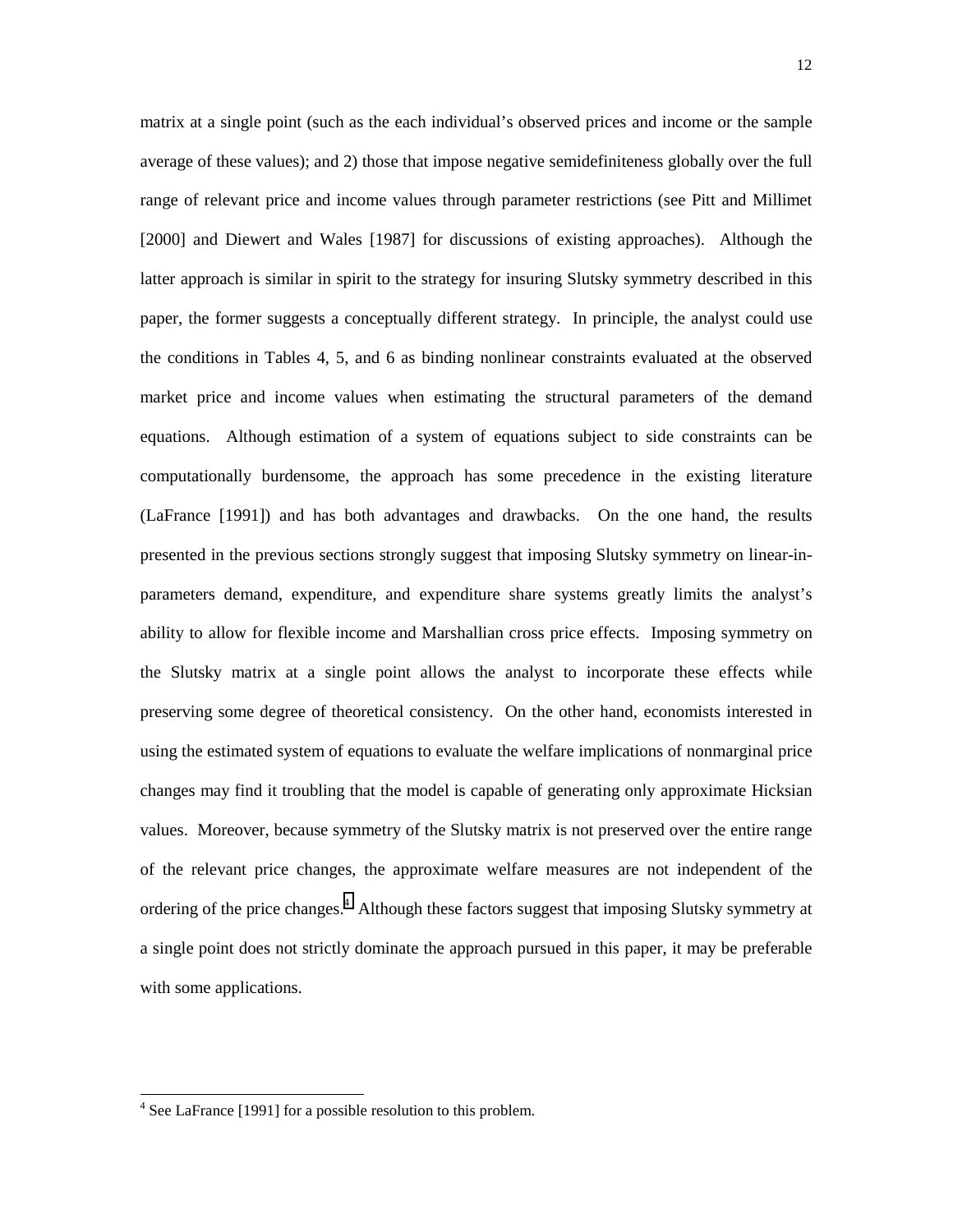### *References*

Bockstael, Nancy, W. Michael Hanemann, and Ivar Strand [1986]: *Measuring the Benefits of Water Quality Improvements Using Recreation Demand Models*. Draft Report Presented to the US Environmental Protection Agency under Cooperative Agreement CR-811043-01-0, Washington, DC.

Cameron, Trudy Ann [1992]: "Combining Contingent Valuation and Travel Cost Data for the Valuation of Nonmarket Goods," *Land Economics*, 68(3): 302-317.

Christensen, Laurits, Dale Jorgenson, and Lawrence Lau [1975]: "Transcendental Logarithmic Utility Functions," *American Economic Review*, 65(3): 367-383.

Deaton, Angus, and John Muellbauer [1980]: "An Almost Ideal Demand System," *American Economic Review*, 70(3): 312-326.

Diewert, Erwin, and Terrance Wales [1987]: "Flexible Functional Forms and Global Curvature Conditions," *Econometrica*, 55(1): 43-68.

Englin, Jeffrey, Peter Boxall, and David Watson [1998]: "Modeling Recreation Demand in a Poisson System of Equations: An Analysis of the Impact of International Exchange Rates," *American Journal of Agricultural Economics*, 80(2): 255-263.

Eom, Young Sook, and V. Kerry Smith [1994]: "Calibrated Nonmarket Valuation," Working Paper, Department of Agricultural Economics, North Carolina State University.

Epstein, Larry [1982]: "Integrability of Incomplete Systems of Demand Functions," *Review of Economic Studies,* 49(3): 411-425.

Klein, Lawrence, and Herman Rubin [1947-1948]: "A Constant Utility Index of the Cost of Living," *Review of Economic Studies*, 15(2): 84-87.

Hausman, Jerry [1981]: "Éxact Consumer's Surplus and Deadweight Loss," *American Economic Review*, 71(4): 662-676.

LaFrance, Jeffrey [1985]: "Linear Demand Functions in Theory and Practice," *Journal of Economic Theory*, 37(1): 147-166.

LaFrance, Jeffrey [1986]: "The Structure of Constant Elasticity Demand Models," *American Journal of Agricultural Economics*, 68(3): 543-552.

LaFrance, Jeffrey [1990]: "Incomplete Demand Systems and Semilogarithmic Demand Models," *Australian Journal of Agricultural Economics*, 34(2): 118-131.

LaFrance, Jeffrey [1991]: "Consumer's Surplus versus Compensating Variation Revisited," *American Journal of Agricultural Economics*, 73(5): 1496-1507.

LaFrance, Jeffrey, and W. Michael Hanemann [1989]: "The Dual Structure of Incomplete Demand Systems," *American Journal of Agricultural Economics*, 71(2): 262-274.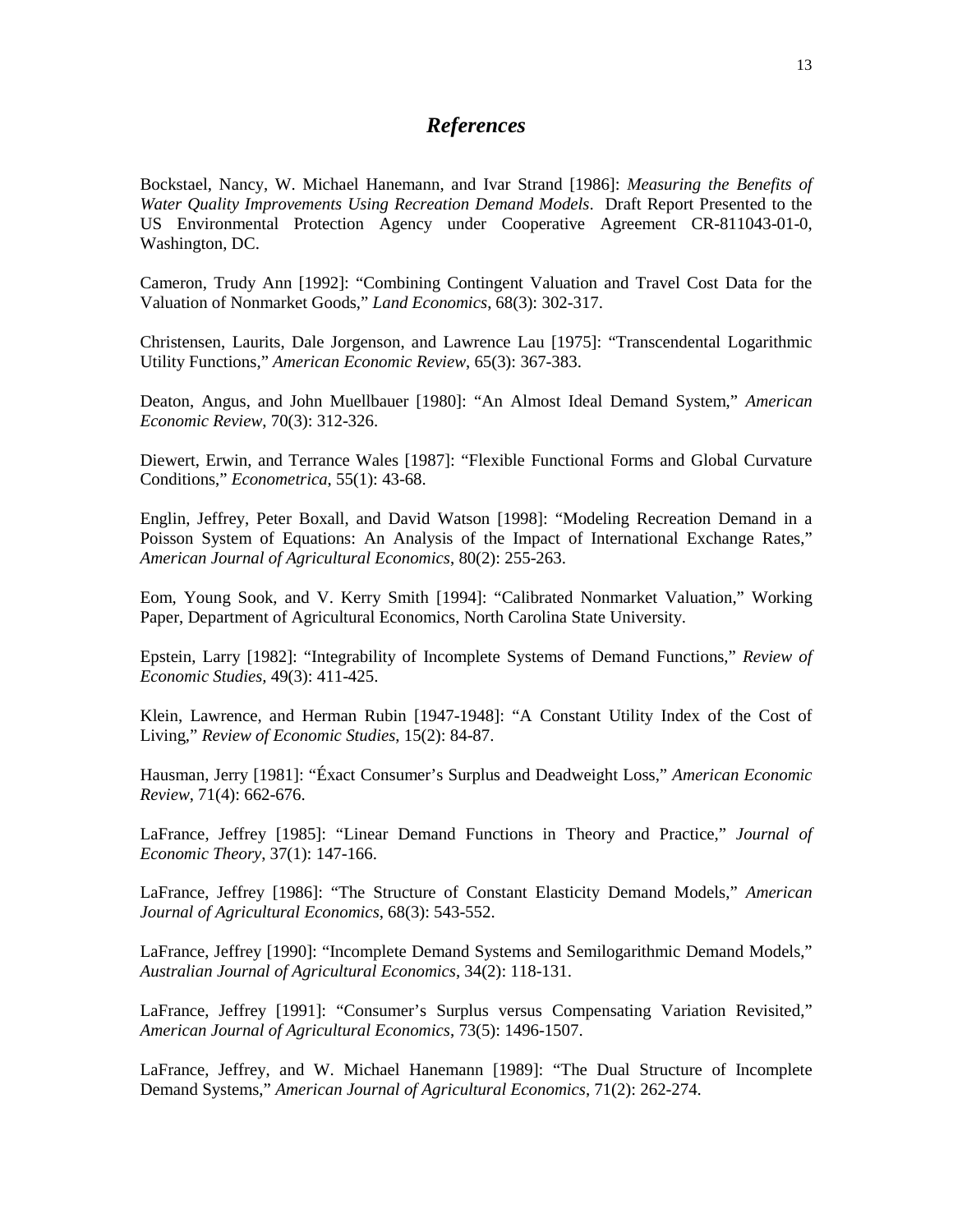Lee, Lung-Fei, and Mark Pitt [1986]: "Microeconomic Demand Systems with Binding Nonnegativity Constraints: The Dual Approach," *Econometrica*, 54(5): 1237-1242.

Neary, J.P., and K.W.S. Roberts [1980]: "The Theory of Household Behavior Under Rationing," *European Economic Review*, 13: 25-42.

Phaneuf, Daniel [1999]: "A Dual Approach to Modeling Corner Solutions in Recreation Demand," *Journal of Environmental Economics and Management*, 37(1): 85-105.

Pitt, Mark, and Daniel Millimet [2000]: "Estimation of Coherent Demand Systems with Many Binding Non-Negativity Constraints," Working Paper, Department of Economics, Brown University.

Shonkwiler, J. Scott [1999]: "Recreation Demand Systems for Multiple Site Count Data Travel Cost Models," in *Valuing Recreation and the Environment*, Catherine Kling and Joe Herriges, Editors, Northampton, MA: Edward Elgar.

Stone, Richard [1954a]: *The Measurement of Consumer's Expenditure and Behavior in the United Kingdom, 1920-1938, Vol. I*, Cambridge University Press.

Stone, Richard [1954b]: "Linear Expenditure Systems and Demand Analysis: An Application to the Pattern of British Demand," *Economic Journal*, 64(255): 511-527.

von Haefen, Roger [2000]: "Incomplete Demand Systems, Corner Solutions, and Welfare Measurement," Working Paper, Division of Price and Index Number Research, Bureau of Labor Statistics.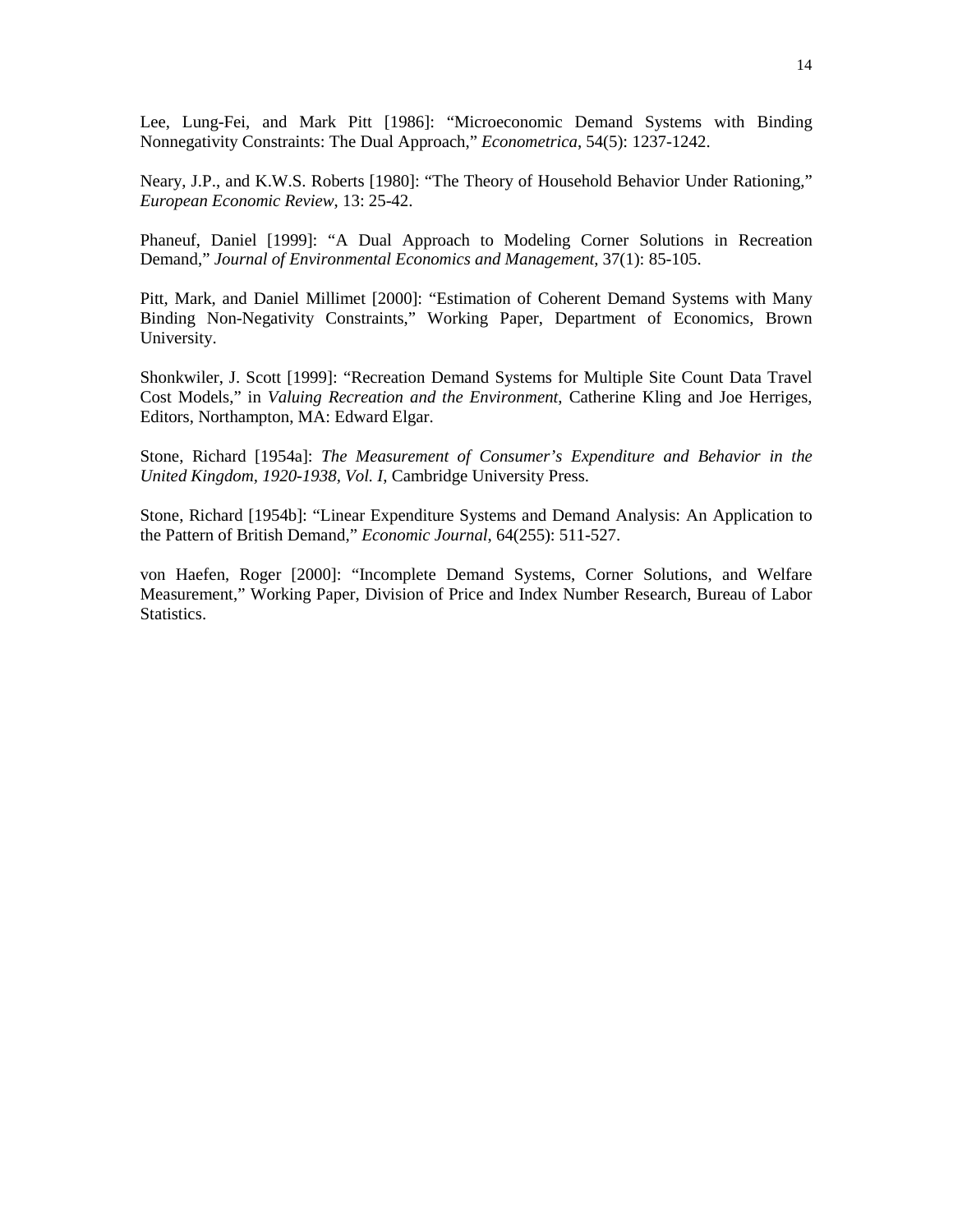*Table 1 Incomplete Demand System Models*<sup>1</sup>

$$
(x1) \t x_i = \alpha_i(q) + \sum_{k=1}^n \beta_{ik} p_k + \gamma_i y
$$
  
\n
$$
(x2) \t x_i = \alpha_i(q) + \sum_{k=1}^n \beta_{ik} p_k + \gamma_i \ln y
$$
  
\n
$$
(x3) \t x_i = \alpha_i(q) + \sum_{k=1}^n \beta_{ik} \ln p_k + \gamma_i y
$$
  
\n
$$
(x4) \t x_i = \alpha_i(q) + \sum_{k=1}^n \beta_{ik} \ln p_k + \gamma_i \ln y
$$
  
\n
$$
(x5) \t x_i = \alpha_i(q) \exp \left\{ \sum_{k=1}^n \beta_{ik} p_k + \gamma_i y \right\}
$$
  
\n
$$
(x6) \t x_i = \alpha_i(q) \exp \left\{ \sum_{k=1}^n \beta_{ik} p_k \right\} y^{\gamma_i}
$$
  
\n
$$
(x7) \t x_i = \alpha_i(q) \prod_{k=1}^n p_k^{\beta_{ik}} \exp(\gamma_i y)
$$
  
\n
$$
(x8) \t x_i = \alpha_i(q) \prod_{k=1}^n p_k^{\beta_{ik}} y^{\gamma_i}
$$

<sup>1</sup> The  $(x1)$  model is considered by LaFrance [1985], the  $(x2)-(x7)$  models are considered by LaFrance [1990] and coincide with models (m3), (m1), (m2), (m4), (m5), and (m6), respectively, and the (x8) model is studied in LaFrance [1985].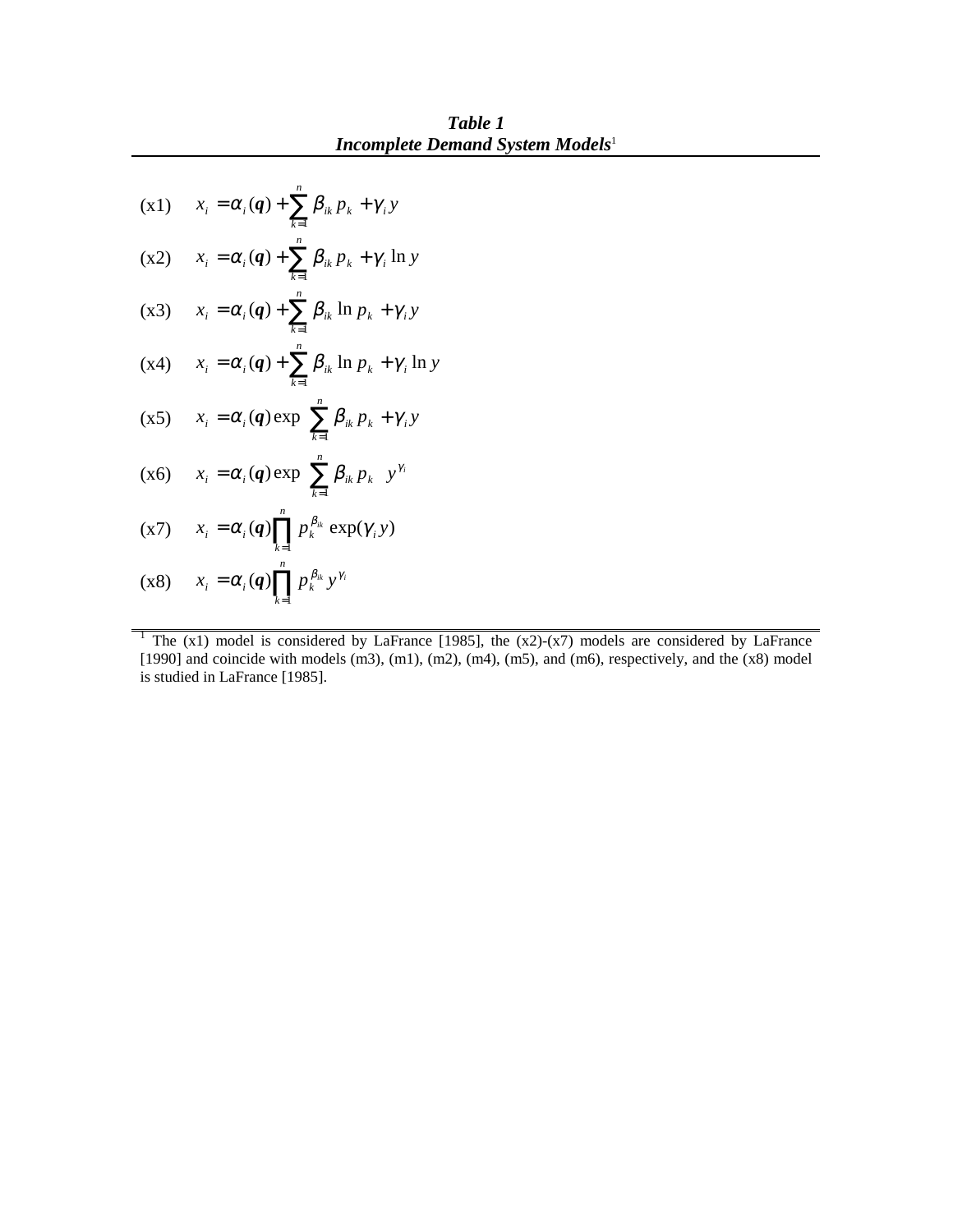(e1)  $e_i = \alpha_i(q) + \sum \beta_{ik} p_k + \gamma_i y$ *n*  $\mu_{i} = \alpha_{i}(q) + \sum_{k=1} B_{ik} p_{k} + \gamma$ (e2)  $e_i = \alpha_i(\mathbf{q}) + \sum \beta_{ik} p_k + \gamma_i \ln y$ *n k*  $\mu_i = \alpha_i(\boldsymbol{q}) + \sum \beta_{ik} p_k + \gamma_i \ln \eta$  $= \alpha_i(q) + \sum_{k=1} \beta_{ik} p_k + \gamma$ (e3)  $e_i = \alpha_i(\mathbf{q}) + \sum \beta_{ik} \ln p_k + \gamma_i y$ *n*  $\beta_{i} = \alpha_{i}(q) + \sum_{k=1} B_{ik} \ln p_{k} + \gamma$ (e4)  $e_i = \alpha_i(q) + \sum \beta_{ik} \ln p_k + \gamma_i \ln y$ *n k*  $\hat{\mu}_{i} = \alpha_{i}(q) + \sum \beta_{ik} \ln p_{k} + \gamma_{i} \ln p_{i}$  $= \alpha_i(q) + \sum_{k=1} B_{ik} \ln p_k + \gamma$ (e5)  $e_i = \alpha_i(q) \exp\left\{\sum_{k=1}^n \beta_{ik} p_k + \gamma_i y\right\}$  $\overline{\phantom{a}}$  $\mathsf{L}$ {  $e_i = \alpha_i(q) \exp \left\{ \sum_{k=1}^n \beta_{ik} p_k + \gamma_i y \right\}$ *n k*  $\alpha_i = \alpha_i(q) \exp\left\{ \sum \beta_{ik} p_k + \gamma \right\}$ 1 (*q*) exp (e6)  $e_i = \alpha_i(q) \exp\left\{ \sum \beta_{ik} p_k \right\} y^{\gamma_i}$ *n k*  $\alpha_i = \alpha_i(q) \exp\left\{\sum_{k=1}^N \beta_{ik} p_k\right\}$  $\overline{\phantom{a}}$  $\mathsf{L}$ {  $=\alpha_i(q) \exp \left\{ \sum_{k=1}^n \right\}$ (e7)  $e_i = \alpha_i (q) \prod p_k^{\beta_k} \exp(\gamma_i y)$ 1  $e_i = \alpha_i(q) \prod p_k^{\beta_{ik}} \exp(\gamma_i y)$ *n k*  $p_k = \alpha_i(q) \prod_{k=1} p_k^{\beta_{ik}} \exp(\gamma_k)$ (e8)  $e_i = \alpha_i(q) \prod p_k^{\beta_{ik}} y^{\gamma_i}$ *n k*  $i = \alpha_i \langle \mathbf{q} \rangle$  |  $P_k$  $=\alpha_i(q)\prod_{k=1}p_k^{\beta_{ik}}y^{\gamma}$ 1 (*q*)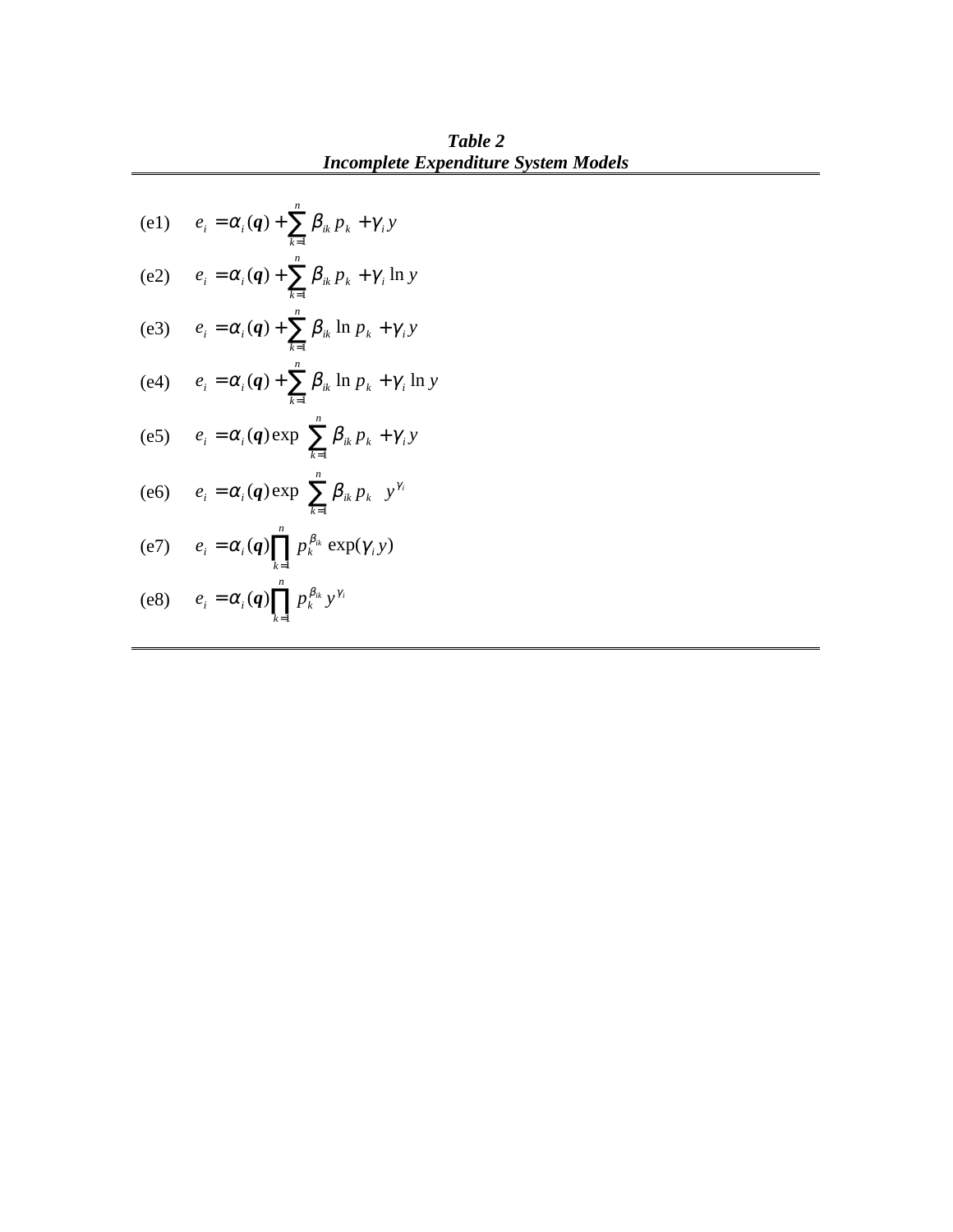**Incomplete Expenditure Shar**  
\n(s1) 
$$
s_i = \alpha_i(q) + \sum_{k=1}^n \beta_{ik} p_k + \gamma_i y
$$
  
\n(s2)  $s_i = \alpha_i(q) + \sum_{k=1}^n \beta_{ik} p_k + \gamma_i \ln y$   
\n(s3)  $s_i = \alpha_i(q) + \sum_{k=1}^n \beta_{ik} \ln p_k + \gamma_i y$   
\n(s4)  $s_i = \alpha_i(q) + \sum_{k=1}^n \beta_{ik} \ln p_k + \gamma_i \ln y$   
\n(s5)  $s_i = \alpha_i(q) \exp \left\{ \sum_{k=1}^n \beta_{ik} p_k + \gamma_i y \right\}$   
\n(s6)  $s_i = \alpha_i(q) \exp \left\{ \sum_{k=1}^n \beta_{ik} p_k \right\} y^{\gamma_i}$   
\n(s7)  $s_i = \alpha_i(q) \prod_{k=1}^n p_k^{\beta_{ik}} \exp(\gamma_i y)$   
\n(s8)  $s_i = \alpha_i(q) \prod_{k=1}^n p_k^{\beta_{ik}} y^{\gamma_i}$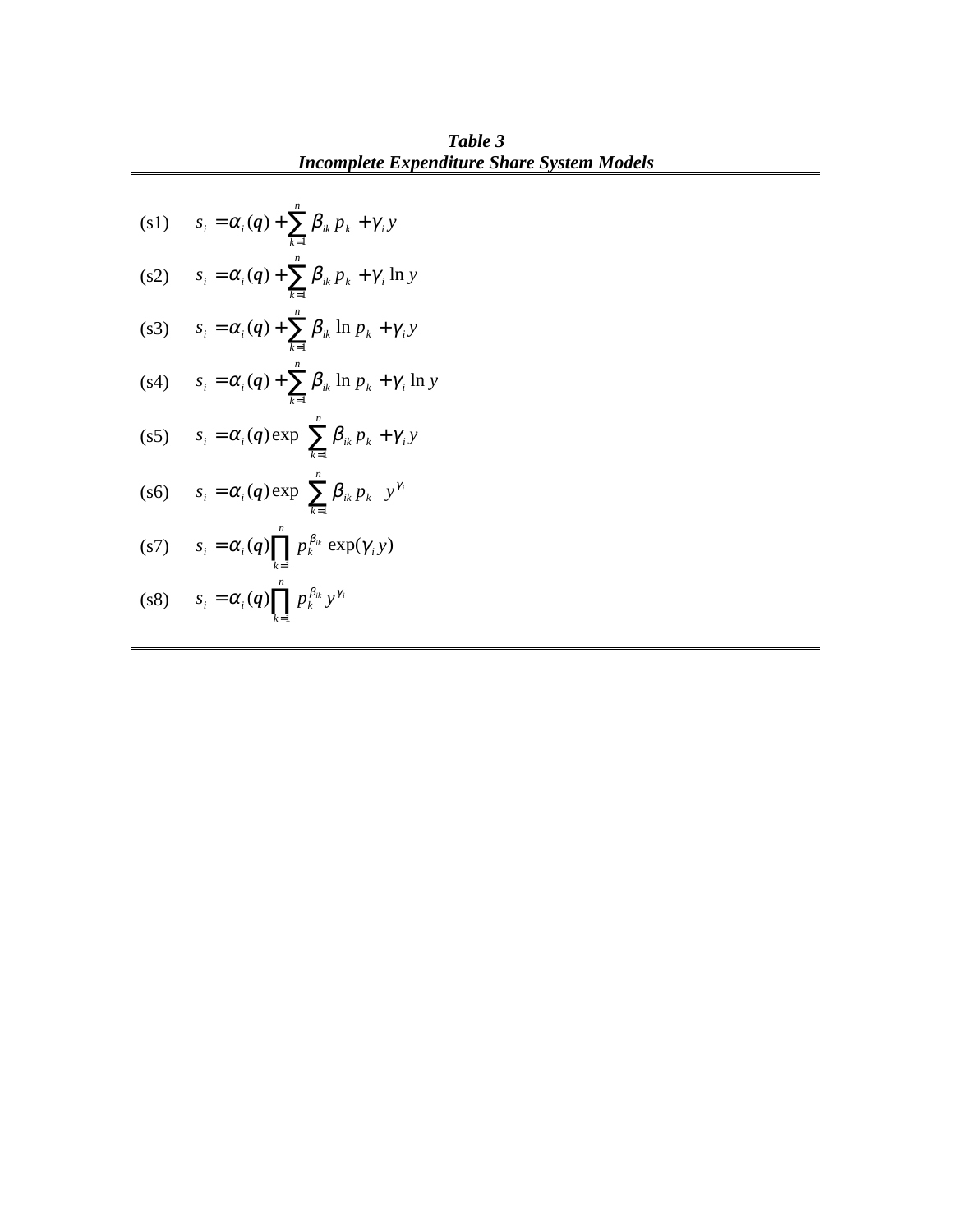**Table 4**  
\n**Subl Example 4**  
\n**(x1)** 
$$
\beta_{ji} + \gamma_{j}x_{i} = \beta_{ij} + \gamma_{i}x_{j}
$$
  
\n**(x2)**  $\beta_{ji} + \frac{\gamma_{j}}{y}x_{i} = \beta_{ij} + \frac{\gamma_{i}}{y}x_{j}$   
\n**(x3)**  $\frac{\beta_{ji}}{p_{i}} + \gamma_{j}x_{i} = \frac{\beta_{ij}}{p_{j}} + \gamma_{i}x_{j}$   
\n**(x4)**  $\frac{\beta_{ji}}{p_{i}} + \frac{\gamma_{j}}{y}x_{i} = \frac{\beta_{ij}}{p_{j}} + \frac{\gamma_{i}}{y}x_{j}$   
\n**(x5)**  $\beta_{ji}x_{j} + \gamma_{j}x_{i}x_{j} = \beta_{ij}x_{i} + \gamma_{i}x_{i}x_{j}$   
\n**(x6)**  $\beta_{ji}x_{j} + \frac{\gamma_{j}}{y}x_{i}x_{j} = \beta_{ij}x_{i} + \frac{\gamma_{i}}{y}x_{i}x_{j}$   
\n**(x7)**  $\frac{\beta_{ji}}{p_{i}}x_{j} + \gamma_{j}x_{i}x_{j} = \frac{\beta_{ij}}{p_{j}}x_{i} + \gamma_{i}x_{i}x_{j}$   
\n**(x8)**  $\frac{\beta_{ji}}{p_{i}}x_{j} + \frac{\gamma_{j}}{y}x_{i}x_{j} = \frac{\beta_{ij}}{p_{j}}x_{i} + \frac{\gamma_{i}}{y}x_{i}x_{j}$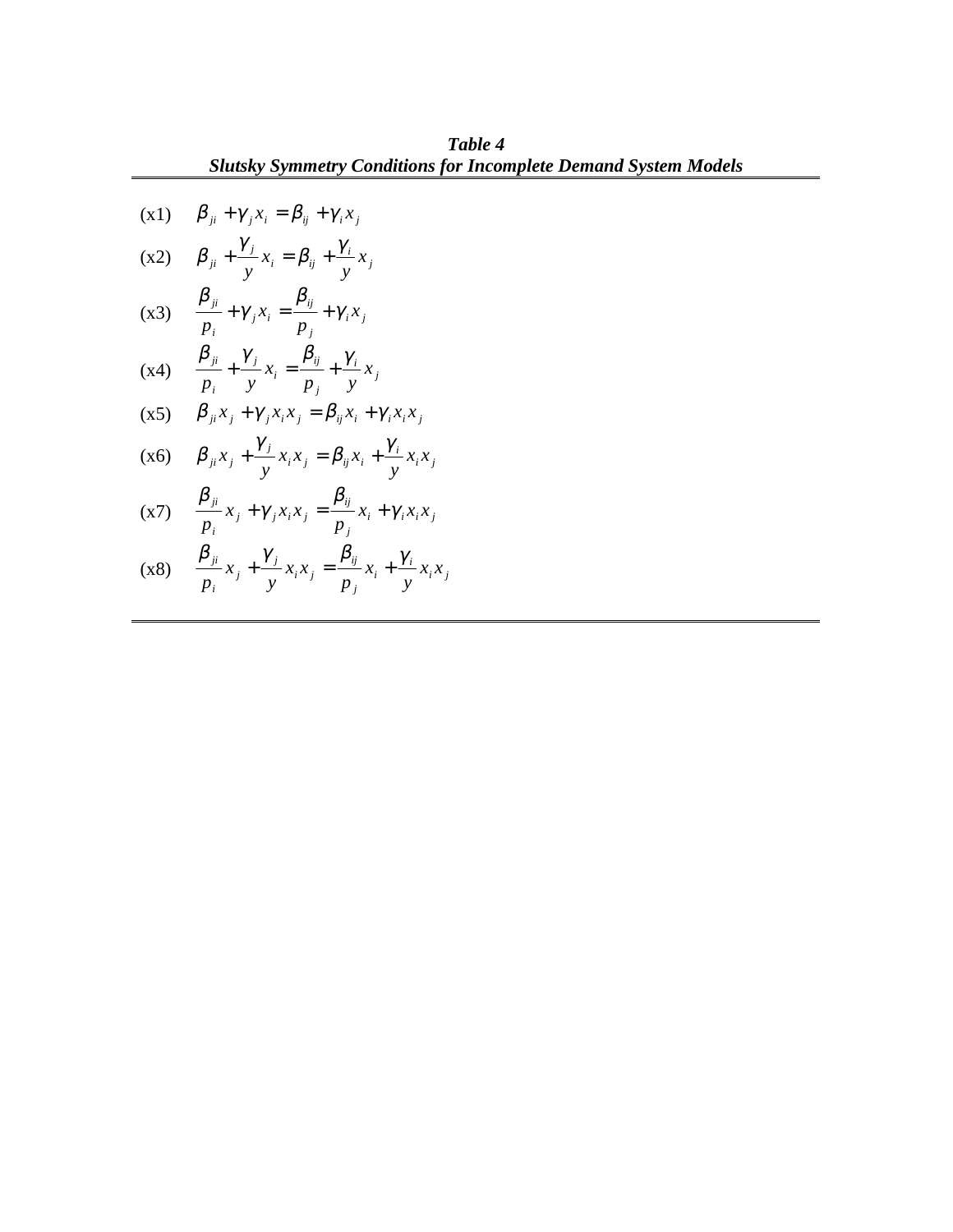Table 5

\nSublence, 
$$
\frac{1}{p_i p_j} \{ \beta_{ji} p_i + \gamma_{j} e_i \} = \frac{1}{p_i p_j} \{ \beta_{ij} p_j + \gamma_{i} e_j \}
$$

\n(e1)

\n
$$
\frac{1}{p_i p_j} \{ \beta_{ji} p_i + \gamma_{j} e_i \} = \frac{1}{p_i p_j} \{ \beta_{ij} p_j + \gamma_{i} e_j \}
$$
\n(e2)

\n
$$
\frac{1}{p_i p_j} \{ \beta_{ji} p_i + \frac{\gamma_{j}}{y} e_i \} = \frac{1}{p_i p_j} \{ \beta_{ij} p_j + \frac{\gamma_{i}}{y} e_j \}
$$
\n(e3)

\n
$$
\frac{1}{p_i p_j} \{ \beta_{ji} + \gamma_{j} e_i \} = \frac{1}{p_i p_j} \{ \beta_{ij} + \gamma_{i} e_j \}
$$
\n(e4)

\n
$$
\frac{1}{p_i p_j} \{ \beta_{ji} p_i e_j + \gamma_{j} e_i e_j \} = \frac{1}{p_i p_j} \{ \beta_{ij} p_j e_i + \gamma_{i} e_i e_j \}
$$
\n(e5)

\n
$$
\frac{1}{p_i p_j} \{ \beta_{ji} p_i e_j + \gamma_{j} e_i e_j \} = \frac{1}{p_i p_j} \{ \beta_{ij} p_j e_i + \gamma_{i} e_i e_j \}
$$
\n(e6)

\n
$$
\frac{1}{p_i p_j} \{ \beta_{ji} e_j + \gamma_{j} e_i e_j \} = \frac{1}{p_i p_j} \{ \beta_{ij} p_j e_i + \gamma_{j} e_i e_j \}
$$
\n(e7)

\n
$$
\frac{1}{p_i p_j} \{ \beta_{ji} e_j + \gamma_{j} e_i e_j \} = \frac{1}{p_i p_j} \{ \beta_{ij} e_i + \gamma_{i} e_i e_j \}
$$
\n(e8)

\n
$$
\frac{1}{p_i p_j} \{ \beta_{ji} e_j + \gamma_{j} e_i e_j \} = \frac{1}{p_i p_j} \{ \beta_{ji} e_i + \gamma_{i} e_i e_j \}
$$

$$
\text{(e8)} \quad \frac{1}{p_i p_j} \left\{ \beta_{ji} e_j + \frac{\gamma_j}{y} e_i e_j \right\} = \frac{1}{p_i p_j} \left\{ \beta_{ij} e_i + \frac{\gamma_i}{y} e_i e_j \right\}
$$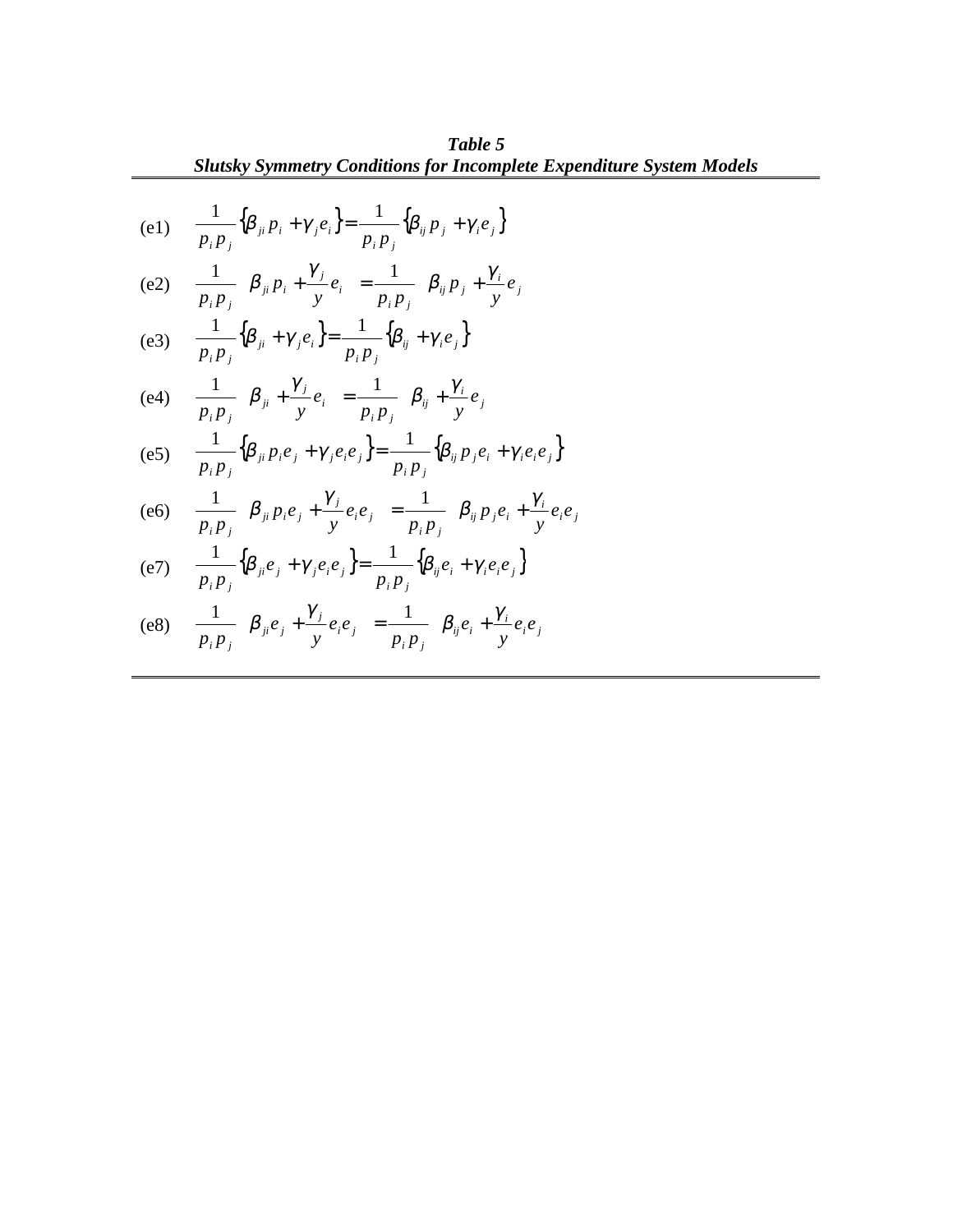**Table 6**  
\n**Subl** 6  
\n(s1) 
$$
\frac{y}{p_i p_j} \{\beta_{ji} p_i + (s_j + \gamma_j y)s_i\} = \frac{y}{p_i p_j} \{\beta_{ij} p_j + (s_i + \gamma_i y)s_j\}
$$
\n(s2) 
$$
\frac{y}{p_i p_j} \{\beta_{ji} p_i + (s_j + \gamma_j)s_i\} = \frac{y}{p_i p_j} \{\beta_{ij} p_j + (s_i + \gamma_i)s_j\}
$$
\n(s3) 
$$
\frac{y}{p_i p_j} \{\beta_{ji} + (s_j + \gamma_j y)s_i\} = \frac{y}{p_i p_j} \{\beta_{ij} + (s_i + \gamma_i y)s_j\}
$$
\n(s4) 
$$
\frac{y}{p_i p_j} \{\beta_{ji} + (s_j + \gamma_j y)s_i\} = \frac{y}{p_i p_j} \{\beta_{ij} + (s_i + \gamma_i y)s_j\}
$$
\n(s5) 
$$
\frac{y}{p_i p_j} \{\beta_{ji} p_i s_j + (1 + \gamma_j y)s_i s_j\} = \frac{y}{p_i p_j} \{\beta_{ij} p_j s_i + (1 + \gamma_i y)s_i s_j\}
$$
\n(s6) 
$$
\frac{y}{p_i p_j} \{\beta_{ji} p_i s_j + (1 + \gamma_j y)s_i s_j\} = \frac{y}{p_i p_j} \{\beta_{ij} p_j s_i + (1 + \gamma_i y)s_i s_j\}
$$
\n(s7) 
$$
\frac{y}{p_i p_j} \{\beta_{ji} s_j + (1 + \gamma_j y)s_i s_j\} = \frac{y}{p_i p_j} \{\beta_{ij} s_i + (1 + \gamma_i y)s_i s_j\}
$$

$$
(s8) \qquad \frac{y}{p_i p_j} \Big\{ \beta_{ji} s_j + (1 + \gamma_j) s_i s_j \Big\} = \frac{y}{p_i p_j} \Big\{ \beta_{ij} s_i + (1 + \gamma_i) s_i s_j \Big\}
$$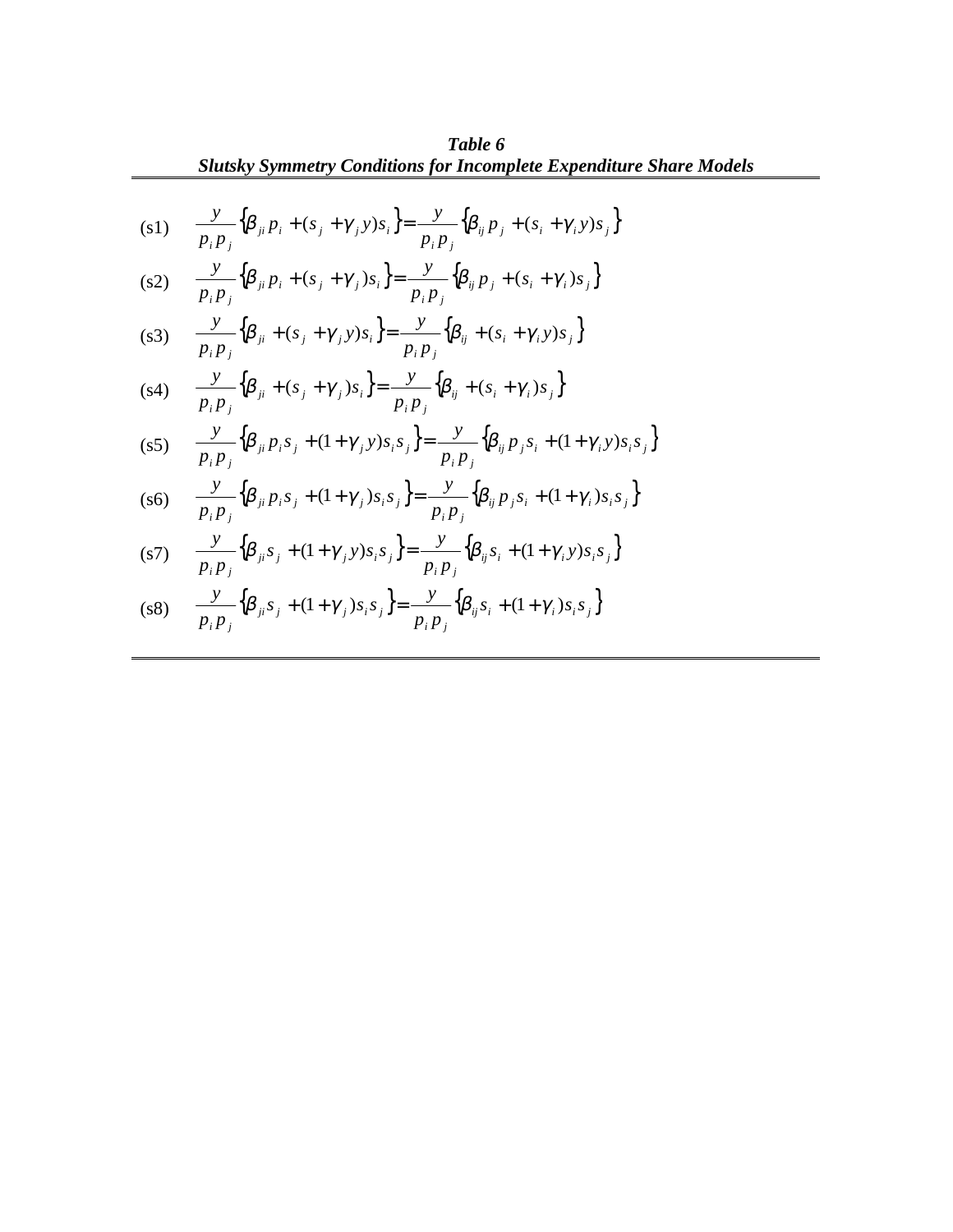|              | <b>Slutsky Symmetry Restrictions for Incomplete Demand System Models</b>                                                                        |                                                                            |
|--------------|-------------------------------------------------------------------------------------------------------------------------------------------------|----------------------------------------------------------------------------|
| $(x1)^1$     | 1a. $\beta_{ij} = \beta_{ji}, i, j \in N$                                                                                                       | 2c. sgn( $\gamma_i$ ) = sgn( $\gamma_1$ ) $\neq$ 0, $i \in J$              |
|              |                                                                                                                                                 |                                                                            |
|              | 1b. $\gamma_i = 0, i \in N$                                                                                                                     | 2d. $\beta_{ii} = 0, i \in N \sim J, j \in N$                              |
|              | 2a. $\alpha_i(q) = \frac{\gamma_i}{\gamma_i} \left\{ \alpha_1(q) + \frac{\beta_{11}}{\gamma_1} - \frac{\beta_{1i}}{\gamma_i} \right\}, i \in J$ | 2e. $\gamma_i = 0, i \in N \sim J$                                         |
|              |                                                                                                                                                 | 2f. $\alpha_i(q) = -\beta_{1i}/\gamma_1 > 0, i \in N \sim J$               |
|              | 2b. $\beta_{ii} = (\gamma_i / \gamma_1) \beta_{1i}, i \in J, j \in N$                                                                           |                                                                            |
| (x2)         | 1a. $\beta_{ij} = \beta_{ji}, i, j \in N$                                                                                                       | 2a. $\alpha_i(q) = (\gamma_i / \gamma_1) \alpha_1(q), i \in N$             |
|              | 1b. $\gamma_i = 0, i \in N$                                                                                                                     | 2b. $\beta_{ij} = (\gamma_i \gamma_j / \gamma_1^2) \beta_{11}, i, j \in N$ |
|              |                                                                                                                                                 | 2c. sgn( $\gamma_i$ ) = sgn( $\gamma_1$ ) $\neq$ 0, $i \in N$              |
| (x3)         | 1a. $\beta_{ii} = 0, i, j \in N, i \neq j$                                                                                                      | 2a. $\beta_{ij} = 0, i, j \in N$                                           |
| $\&$<br>(x4) | 1b. $\gamma_i = 0, i \in N$                                                                                                                     | 2b. $\alpha_i(q) = (\gamma_i / \gamma_1) \alpha_1(q), i \in N$             |
|              |                                                                                                                                                 | 2c. sgn( $\gamma_i$ ) = sgn( $\gamma_1$ ) $\neq$ 0, $i \in N$              |
| $(x5)^{2,3}$ | 1a. $\alpha_i(q) = (\beta_{ii} / \beta_{11}) \alpha_1(q) > 0, i \in J$                                                                          | 1d. $\beta_{ij} = 0, i \in J, j \in K \sim J; i \in K \sim J,$             |
|              | 1b. $\gamma_i = \gamma_1, i \in K$                                                                                                              | $j \in K, i \neq j; i \in N \sim K, j \in N$                               |
|              | 1c. $\beta_{ii} = \beta_{ii}, i, j \in J$                                                                                                       | 1e. $\gamma_i = 0, i \in N \sim K$                                         |
|              |                                                                                                                                                 | 1f. $\alpha_i(q) = -\beta_{1i}/\gamma_1 > 0, i \in N \sim K$               |
| $(x6)^3$     | 1a. $\alpha_i(q) = (\beta_{ii} / \beta_{11}) \alpha_1(q) > 0, i \in J$                                                                          | 2b. $\gamma_i = \gamma_1, i \in K$                                         |
|              | 1b. $\gamma_i = \gamma_1, i \in N$                                                                                                              | 2c. $\beta_{ii} = \beta_{ii}, i, j \in J$                                  |
|              | 1c. $\beta_{ii} = \beta_{ii}, i, j \in J$                                                                                                       | 2d. $\beta_{ij} = 0, i \in J, j \in K \sim J; i \in K \sim J,$             |
|              | 1d. $\beta_{ii} = 0, i \in J, j \in N \sim J;$                                                                                                  | $i \in K, i \neq j; i \in N \sim K, j \in N$                               |
|              | $i \in N \sim J, j \in N, i \neq j$                                                                                                             | 2e. $\gamma_i = 1, i \in N \sim K$                                         |
|              | 2a. $\alpha_i(q) = (\beta_{ii} / \beta_{11}) \alpha_1(q) > 0, i \in J$                                                                          | 2f. $\alpha_i(q) = \beta_{1i} > 0, i \in N \sim K$                         |
| $(x7)^{2,4}$ |                                                                                                                                                 | 1e. $\beta_{ij} = 0, i \in J, j \in K \sim J; i \in K \sim J,$             |
|              | 1a. $\alpha_i(q) = \alpha_1(q) \left\{ \frac{1+\beta_{ii}}{1+\beta_{ii}} \right\} > 0, i \in J$                                                 | $j \in K, i \neq j; i \in N \sim K, j \in N, i \neq j$                     |
|              | 1b. $\beta_{ij} = 1 + \beta_{ji}$ , $i, j \in J, i \neq j$                                                                                      | 1f. $\gamma_i = 0, i \in N \sim K$                                         |
|              | 1c. $\beta_{ij} = \beta_{1j}, i \in K, j \in N \sim K$                                                                                          | 1g. $\beta_{ii} = -1, i \in N \sim K$                                      |
|              | 1d. $\gamma_i = \gamma_1, i \in K$                                                                                                              | 1h. $\alpha_i(q) = -\beta_{1i}/\gamma_1 > 0, i \in N \sim K$               |

 $1$  LaFrance [1985] notes that an additional restriction arising from the negative semi-definiteness of the Slutsky matrix assumption is  $\beta_{11} + \gamma_1 x_1 \leq 0$  for the *J* subset.

<sup>2</sup> Note that the *N*~*K* subset is empty if  $\gamma_1 = 0$ .

<sup>3</sup> For the (x5-1) and (x6-2) restricted models, LaFrance [1990] further decomposes the  $K \sim J$  subset into one set with  $\beta_{kk} = 0$  and another with  $\beta_{kk} \neq 0$ . Similarly for the (x6-1) restricted model, LaFrance decomposes the *N~J* subset into one set with  $\beta_{kk} = 0$  and another with  $\beta_{kk} \neq 0$ .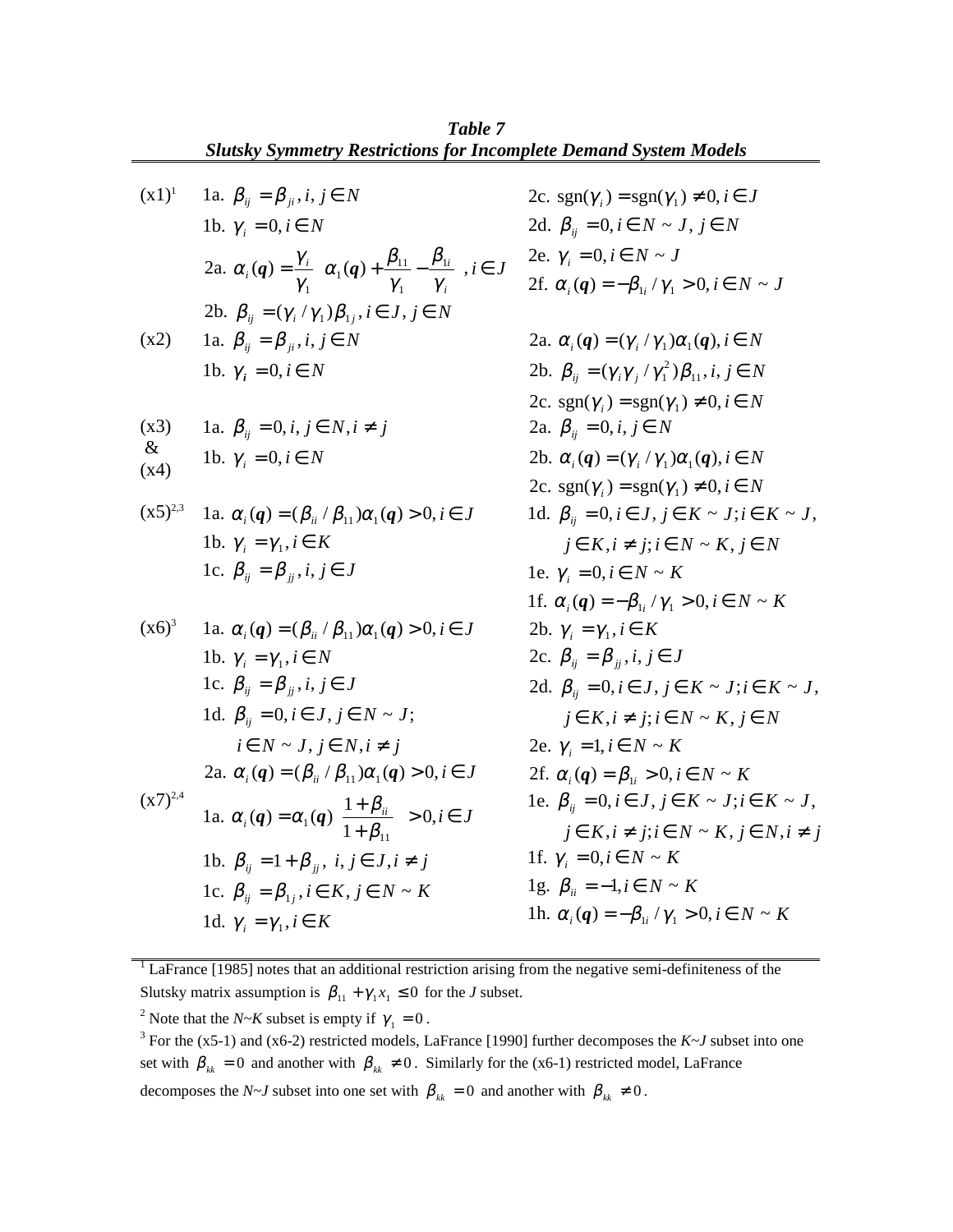*Table 7 (cont.) Slutsky Symmetry Restrictions for Incomplete Demand System Models*

$$
(x8)^4
$$

$$
\begin{array}{ll}\n\text{1a. } \alpha_i(\mathbf{q}) = \alpha_1(\mathbf{q}) \left\{ \frac{1 + \beta_{ii}}{1 + \beta_{11}} \right\} > 0, i \in J \\
\text{1b. } \beta_{ij} = 1 + \beta_{jj}, \ i, j \in J, i \neq j\n\end{array}\n\quad\n\begin{array}{ll}\n\text{2c. } \alpha_i(\mathbf{q}) = \beta_{1i} > 0, i \in N \sim K \\
\text{2d. } \gamma_i = 0, i \in K \\
\text{2e. } \gamma_i = 1, i \in N \sim K\n\end{array}
$$
\n
$$
\begin{array}{ll}\n\text{1c. } \gamma_i = \gamma_1, i \in N \\
\text{1d. } \beta_{ij} = 0, i \in J, j \in N \sim J; \\
\text{1e. } \gamma = 0, i \in J, j \in N \sim K\n\end{array}\n\quad\n\begin{array}{ll}\n\text{2e. } \gamma_i = 1, i \in N \sim K \\
\text{2f. } \beta_{ij} = \beta_{1j}, \ i \in K, j \in N \sim K \\
\text{2g. } \beta_{ii} = -1, i \in N \sim K\n\end{array}
$$
\n
$$
\begin{array}{ll}\n\text{2g. } \beta_{ii} = -1, i \in N \sim K \\
\text{2h. } \beta_{ij} = 0, i \in J, j \in K \sim J; \\
\text{i.e. } K \sim J, j \in K, i \neq j;\n\end{array}
$$
\n
$$
\begin{array}{ll}\n\text{2a. } \alpha_i(\mathbf{q}) = \alpha_1(\mathbf{q}) \left\{ \frac{1 + \beta_{ii}}{1 + \beta_{11}} \right\} > 0, i \in J \\
\text{2b. } \beta_{ij} = 1 + \beta_{jj}, i, j \in J, i \neq j\n\end{array}
$$

4 For the (x7-1) and (x8-2) restricted models, LaFrance [1990] further decomposes the *K~J* subset into one set with  $\beta_{kk} = -1$  and another with  $\beta_{kk} \neq -1$ . Similarly for the (x8-1) restricted model, LaFrance decomposes the *N~J* subset into one set with  $\beta_{kk} = -1$  and another with  $\beta_{kk} \neq -1$ .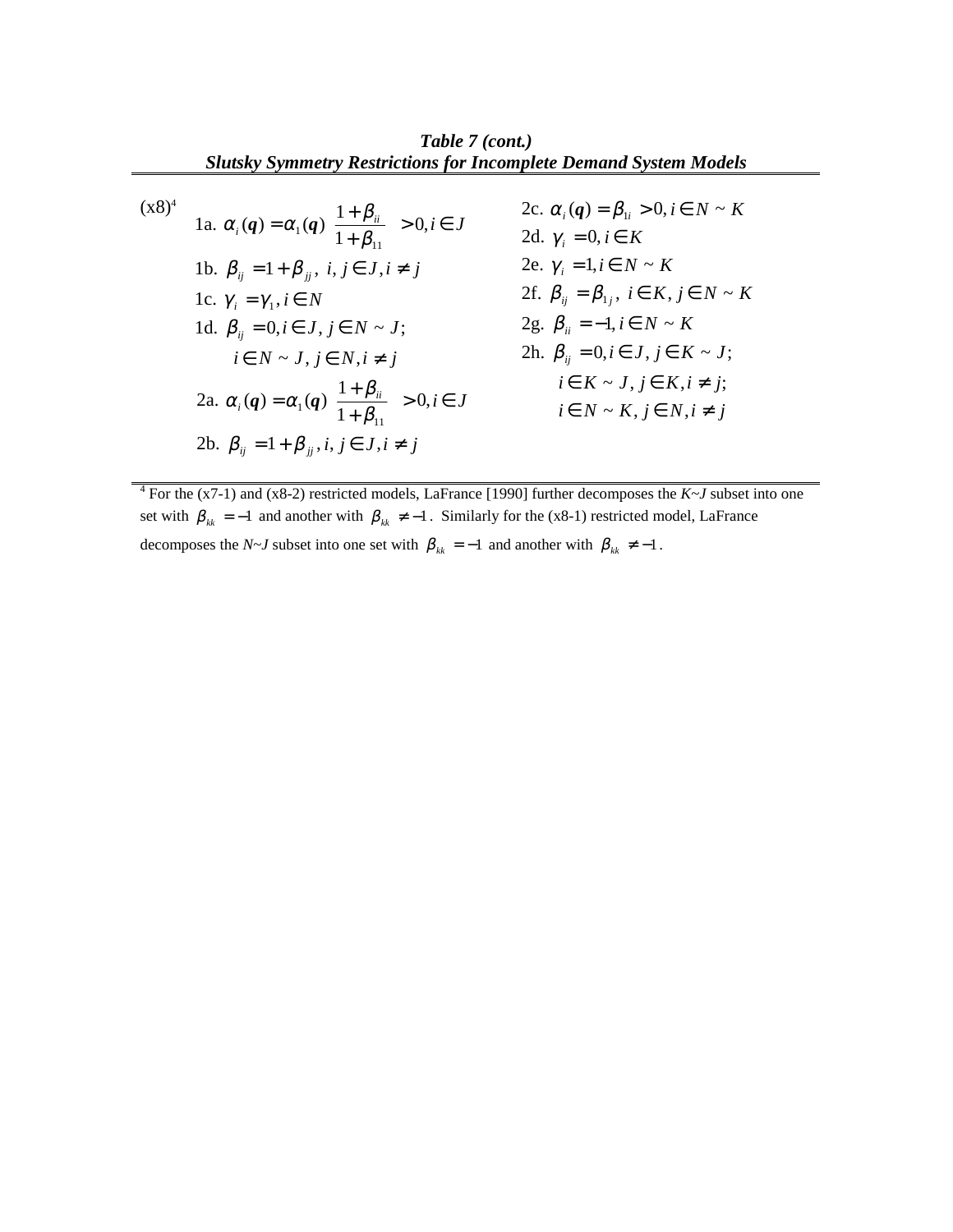|      | Table 8<br><b>Slutsky Symmetry Restrictions for Incomplete Expenditure System Models</b> |                                                                                                                                         |
|------|------------------------------------------------------------------------------------------|-----------------------------------------------------------------------------------------------------------------------------------------|
| (e1) | 1a. $\beta_{ii} = 0, i, j \in N, i \neq j$                                               | 2g. $\beta_{ii} = 0, i \in N \sim K, j \in N, i \neq j$                                                                                 |
|      | 1b. $\gamma_i = 0, i \in N$                                                              | 2h. $\gamma_i = 0, i \in N \sim K$                                                                                                      |
|      | 2a. $\gamma_i = 1, i \in J$                                                              | 2i. $\alpha_i(q) = 0, i \in N \sim K$                                                                                                   |
|      | 2b. $\beta_{ii} = 0, i \in J$                                                            | 2j. $\beta_{ii} = -\beta_{1i}/\gamma_1 > 0, i \in N \sim K$                                                                             |
|      | 2c. $\alpha_i(q) = (\gamma_i / \gamma_1) \alpha_i(q), i \in K$                           | 3a. $\gamma_1 = 1$                                                                                                                      |
|      | 2d. $\gamma_i \neq 0, 1, i \in K \sim J$                                                 | 3b. $\gamma_i = 0, i \in N, i \neq 1$                                                                                                   |
|      | 2e. $\beta_{ii} = \gamma_i \beta_{ii} / (\gamma_i - 1), i \in K, j \in K \sim J$         | 3c. $\beta_{ii} = 0, i, j \in N, i \neq 1, j \neq i, 1$                                                                                 |
|      | 2f. $\beta_{ik} = (\gamma_i / \gamma_i) \beta_{ik}, i, j \in K, k \in N$ ,               | 3d. $\beta_{ii} = -\beta_{1i}, i \in N, i \neq 1$                                                                                       |
|      | $k \neq i, j$                                                                            | 3e. $\alpha_i(q) = 0, i \in N, i \neq 1$                                                                                                |
| (e2) | 1a. $\beta_{ii} = 0, i, j \in N, i \neq j$                                               | 2a. $\beta_{ii} = 0, i, j \in N$                                                                                                        |
|      | 1b. $\gamma_i = 0, i \in N$                                                              | 2b. $\alpha_i(q) = (\gamma_i / \gamma_1) \alpha_1(q), i \in N$                                                                          |
|      |                                                                                          | 2c. $sgn(\gamma_i) = sgn(\gamma_1) \neq 0, i \in N$                                                                                     |
| (e3) | 1a. $\beta_{ii} = \beta_{ii}, i, j \in N$                                                | 2c. sgn( $\gamma_i$ ) $\neq$ 0, $i \in J$                                                                                               |
|      | 1b. $\gamma_i = 0, i \in N$                                                              | 2d. $\gamma_i = 0, i \in N \sim J$                                                                                                      |
|      | 2a. $\beta_{ii} = (\gamma_i / \gamma_1) \beta_{1i}, i, j \in J$                          | 2e. $\alpha_i(q) = \frac{\gamma_i}{\gamma_i} \left\{ \alpha_1(q) - \frac{\beta_{1i}}{\gamma} + \frac{\beta_{i1}}{\gamma_i} \right\}, i$ |
|      | 2b. $\beta_{ii} = 0, i \in N \sim J, j \in N$                                            |                                                                                                                                         |

\n- (e4) \n
	\n- 1a. 
	$$
	\beta_{ij} = \beta_{ji}, i, j \in N
	$$
	\n- 1b.  $\gamma_i = 0, i \in N$
	\n- 2a.  $\alpha_i(q) = (\gamma_i / \gamma_1)\alpha_1(q), i \in N$
	\n\n
\n- (e5) \n
	\n- 1a.  $\beta_{ij} = 0, i, j \in N, i \neq j$
	\n\n
\n- (e6) \n
	\n- 1a.  $\alpha_{ij} = 0, i, j \in N, i \neq j$
	\n\n
\n- (e7)<sup>1</sup>\n
	\n- 1a.  $\alpha_i(q) = (\beta_{ii} / \beta_{11})\alpha_1(q) > 0, i \in J$
	\n\n
\n- 1b.  $\beta_{ij} = \beta_{jj}, i, j \in J$
\n- 1c.  $\beta_{ij} = \beta_{1j}, i \in K, j \in N \sim K$
\n- 1d.  $\gamma_i = \gamma_1, i \in K$
\n
\n\n

 $\in J$ *i i*  $\alpha_i(q) = \frac{I_i}{N} \left\{ \alpha_1(q) - \frac{P_{1i}}{N} + \frac{P_{i1}}{N} \right\}, i \in$ J  $\mathsf{L}$  $\frac{\partial}{\partial \gamma_1} \left\{ \alpha_1(q) - \frac{\gamma_1}{\gamma_i} + \frac{\gamma_2}{\gamma_i} \right\}$ 2f.  $\alpha_i(q) = -\beta_{1i}/\gamma_1 > 0, i \in N \sim J$ 2b.  $\beta_{ij} = (\gamma_i \gamma_j / \gamma_1^2) \beta_{11}, i, j \in N$ 2c. sgn( $\gamma_i$ ) = sgn( $\gamma_1$ )  $\neq$  0, *i*  $\in$  *N* 1b.  $\gamma_i = \gamma_1, i \in N$ 1b.  $\gamma_i = \gamma_1, i \in N$  $j_{ij} = 0, i \in J, j \in K \sim J; i \in K \sim J$  $= 0, i \in J, j \in K \sim J; i \in$ 1e.  $\beta_{ii} = 0, i \in J, j \in K \sim J; i \in K \sim J,$ 

$$
j \in K, i \neq j; i \in N \sim K, j \in N
$$
  
1f.  $\gamma_i = 0, i \in N \sim K$   
1g.  $\alpha_i(q) = -\beta_{1i} / \gamma_1 > 0, i \in N \sim K$ 

<sup>1</sup> Note that the *N*~*K* subset is empty if  $\gamma_1 = 0$ .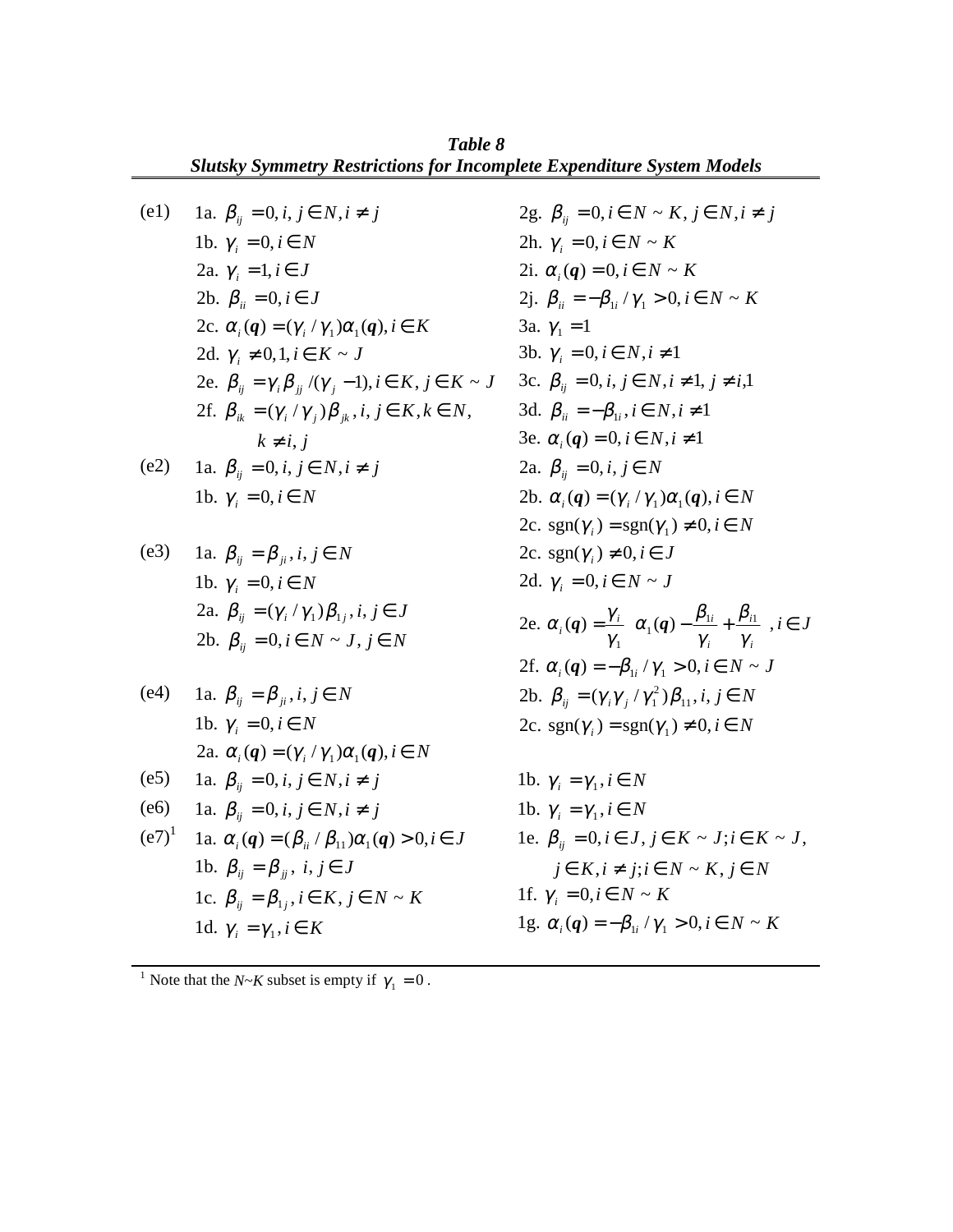*Table 8 (cont.) Slutsky Symmetry Restrictions for Incomplete Expenditure System Models* (e8)  $i \in N \sim J, j \in N, i \neq j$ *i*  $\beta_{ij} = 0, i \in J, j \in N \sim J;$ 1c.  $\gamma_i = \gamma_1, i \in N$ 1b.  $\beta_{ij} = \beta_{ji}$ ,  $i, j \in J$ 1a.  $\alpha_i(q) = (\beta_{ii} / \beta_{11})\alpha_1(q) > 0, i \in J$ 2a.  $\alpha_i(q) = (\beta_{ii} / \beta_{11}) \alpha_1(q) > 0, i \in J$ 2b.  $\beta_{ij} = \beta_{ji}, i, j \in J$ 2c.  $\alpha_i(q) = \beta_{1i} > 0, i \in N \sim K$ 2d.  $\gamma_i = 0, i \in K$ 2e.  $\gamma_i = 1, i \in N \sim K$  $i \in N \sim K, j \in N$  $i \in K \sim J, j \in K, i \neq j;$  $2g. \ \beta_{ij} = 0, i \in J, j \in K \sim J;$ 2f.  $\beta_{ij} = \beta_{1j}, i \in K, j \in N \sim K$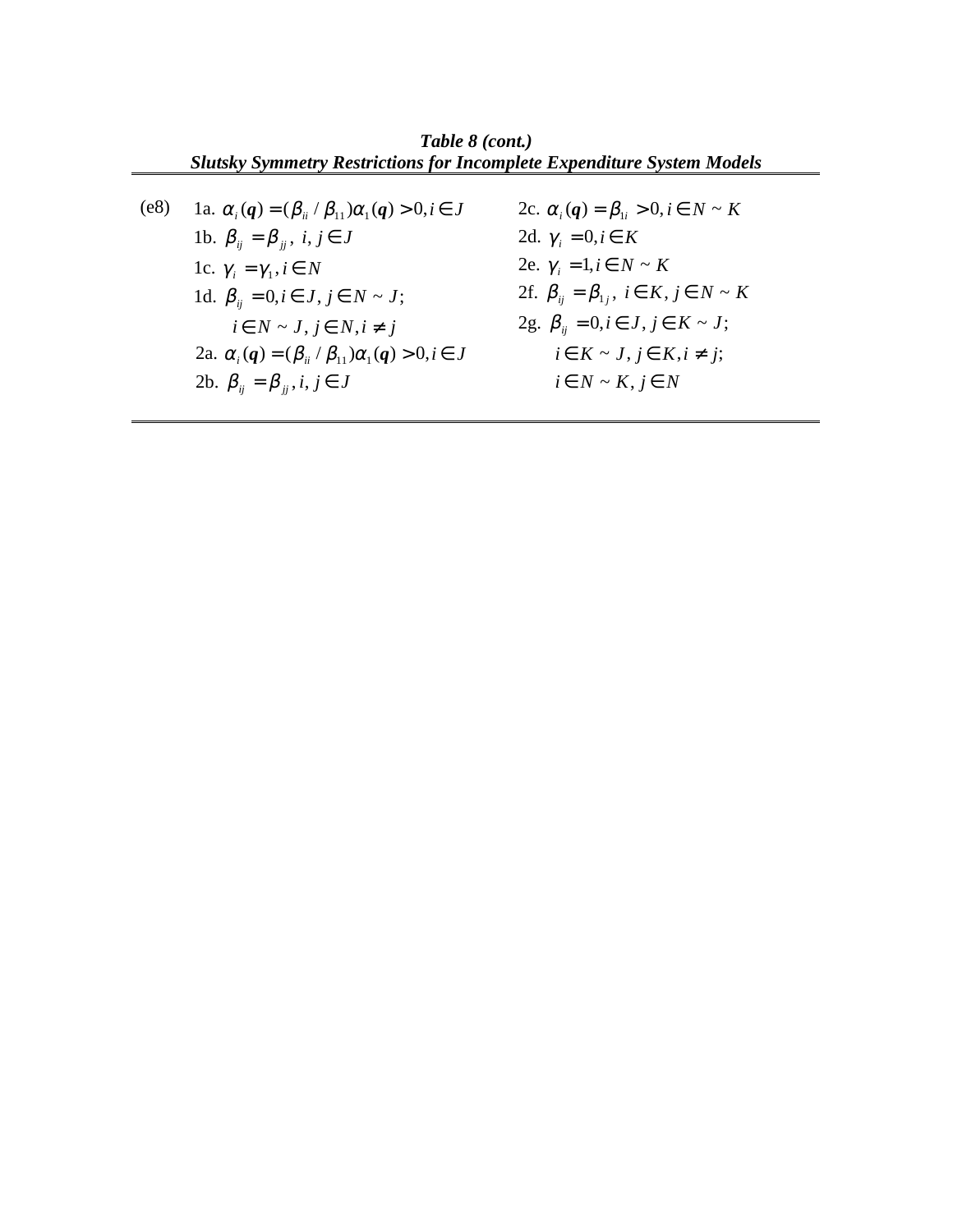(s1) 1a.  $\gamma_i = 0, i \in N$ *i*  $\beta_{ij} = 0, i, j \in N, i \neq j$ 2a.  $\alpha_i(q) = (\gamma_i/\gamma_1) \alpha_1(q), i \in N$ (s2) 1a.  $\gamma_i = 0, i \in N$ *i* **b**.  $\beta_{ij} = 0, i, j \in N, i \neq j$ 2a.  $\gamma_i = 1, i \in J$ 2c.  $\gamma_i = 0, i \in N \sim K$ 2b.  $\gamma_i \neq 0, 1, i \in K \sim J$ 2d.  $\alpha_i(q) = (\gamma_i / \gamma_1) \alpha_1(q), i \in K$ 

2e. 
$$
\beta_{ii} = 0, i \in J
$$
  
2f.  $\beta_{ij} = \frac{\gamma_i \beta_{jj}}{\gamma_j - 1}, i \in K, j \in K \sim J, i \neq j$ 

\n- (s3) 1a. 
$$
\beta_{ij} = \beta_{ji}, i, j \in N
$$
\n- 1b.  $\gamma_i = 0, i \in N$
\n- 2a.  $\alpha_i(q) = (\gamma_i / \gamma_1) \alpha_1(q), i \in N$
\n- (s4) 1a.  $\beta_{ij} = \beta_{ji}, i, j \in N$
\n

$$
\begin{aligned}\n\text{1a. } \mathcal{P}_{ij} &= \mathcal{P}_{ji}, \, l, \, j \in \mathbb{N} \\
\text{1b. } \gamma_i &= 0, \, i \in \mathbb{N} \\
\text{2a. } \alpha_i(\mathbf{q}) &= \frac{\gamma_i}{\gamma_1} \left\{ \frac{\beta_{i1}}{\gamma_i} - \frac{\beta_{1i}}{\gamma_i} + \alpha_1(\mathbf{q}) \right\}, \, i \in \mathbb{J}\n\end{aligned}
$$

*i J*

\n- (s5) \n 
$$
1a. \beta_{ij} = 0, i, j \in N, i \neq j
$$
\n
\n- (s6) \n  $1a. \beta_{ij} = 0, i, j \in N, i \neq j$ \n
\n- (s7) \n  $1a. \alpha_i(q) = (\beta_{ii} / \beta_{11})\alpha_1(q) > 0, i \in J$ \n
\n- (s7) \n  $1b. \gamma_i = \gamma_1, i \in N$ \n
\n- (s8) \n  $\beta_{ij} = 0, i, j \in J$ \n
\n- (s9) \n  $\beta_{ij} = \beta_{ji}, i, j \in J$ \n
\n- (s0) \n  $\beta_{ij} = \gamma_1, i \in N$ \n
\n- (s1) \n  $\beta_{ij} = 0, i \in J, j \in N$ \n
\n

2b. 
$$
\beta_{ij} = 0, i, j \in N
$$
  
\n2c.  $sgn(\gamma_i) = sgn(\gamma_1) \neq 0, i \in N$   
\n2g.  $\beta_{ik} = (\gamma_i / \gamma_j) \beta_{jk}, i, j \in K, k \in N$ ,  
\n $k \neq i, j$   
\n2h.  $\beta_{ij} = 0, i \in N \sim K, j \in N, i \neq j$   
\n2i.  $\alpha_i(\boldsymbol{q}) = 0, i \in N \sim K$   
\n2j.  $\beta_{ii} = -\beta_{1i} / \gamma_1 > 0, i \in N \sim K$   
\n3a.  $\gamma_1 = 1$   
\n3b.  $\gamma_i = 0, i \in N, i \neq 1$   
\n3c.  $\beta_{ij} = 0, i, j \in N, i \neq 1, j \neq i, 1$   
\n3d.  $\beta_{ii} = -\beta_{1i}, i \in N, i \neq 1$   
\n3e.  $\alpha_i(\boldsymbol{q}) = 0, i \in N, i \neq 1$   
\n2b.  $\beta_{ij} = (\gamma_i \gamma_j / \gamma_1^2) \beta_{11}, i, j \in N$   
\n2c.  $sgn(\gamma_i) = sgn(\gamma_1) \neq 0, i \in N$ 

2b. 
$$
\beta_{ij} = (\gamma_i / \gamma_1)\beta_{1j}, i \in J, j \in N
$$
  
\n2c.  $\alpha_i(q) = -\beta_{1i} / \gamma_1 > 0, i \in N \sim J$   
\n2d.  $\beta_{ij} = 0, i \in N \sim J, j \in N$   
\n2e.  $\gamma_i = 0, i \in N \sim J$   
\n2f.  $sgn(\gamma_i) \neq 0, i \in J$   
\n1b.  $\gamma_i = \gamma_1, i \in N$   
\n1b.  $\beta_{ij} = 0, i \in J, j \in N \sim J$ ;  
\n $i \in N \sim J, j \in N, i \neq j$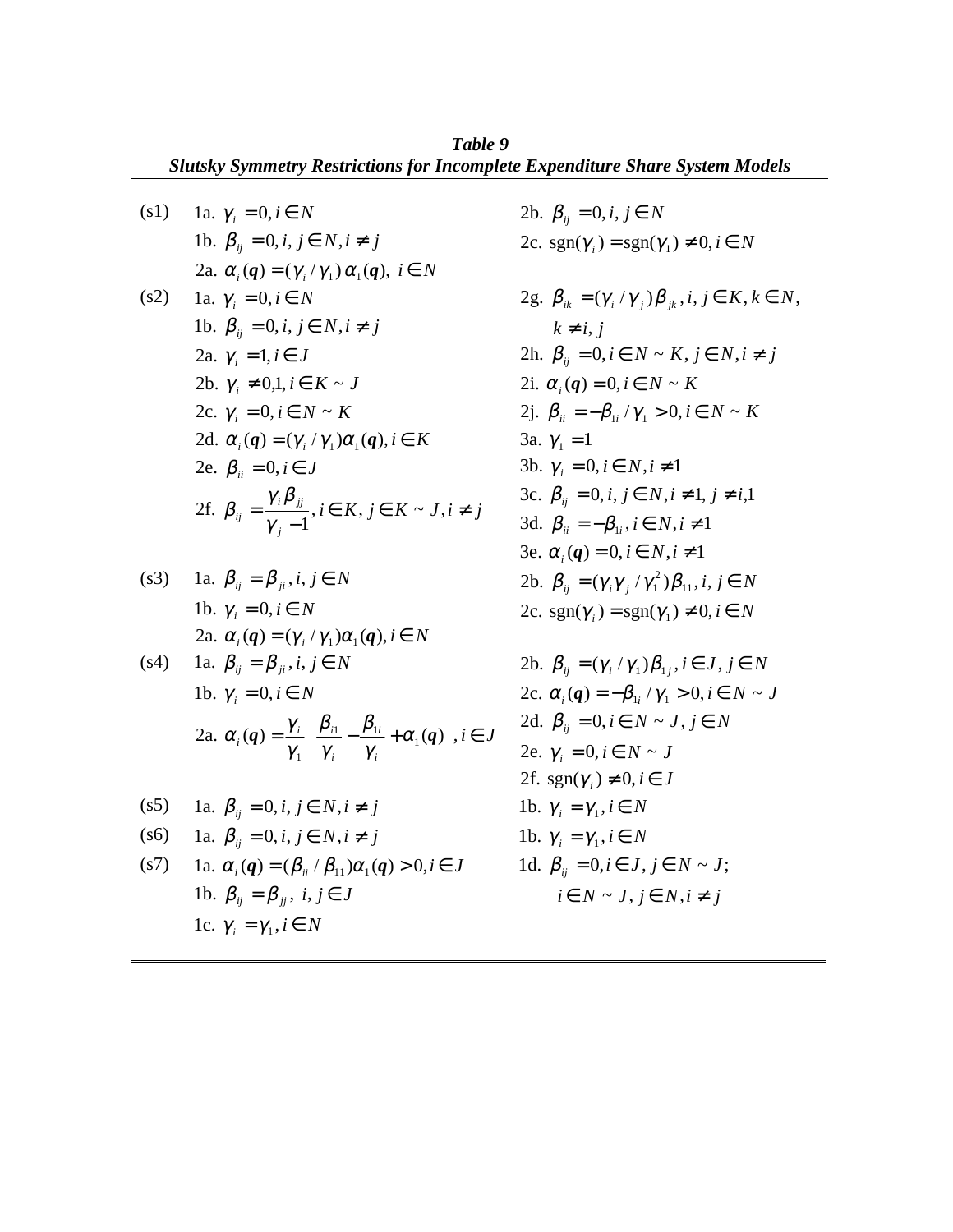*Table 9 (cont.) Slutsky Symmetry Restrictions for Incomplete Expenditure Share System Models*

(s8) 1c.  $\gamma_i = \gamma_1, i \in N$ 1b.  $\beta_{ij} = \beta_{ji}$ ,  $i, j \in J$ 1a.  $\alpha_i(q) = (\beta_{ii} / \beta_{11})\alpha_1(q) > 0, i \in J$  $i \in N \sim J, j \in N, i \neq j$ *i*  $\beta_{ij} = 0, i \in J, j \in N \sim J;$ 2b.  $\beta_{ij} = \beta_{jj}, i, j \in J$ 2a.  $\alpha_i(q) = (\beta_{ii} / \beta_{11}) \alpha_1(q) > 0, i \in J$  2c.  $\alpha_i(q) = \beta_{1i} > 0, i \in N \sim K$ 2d.  $\gamma_i = -1, i \in K$ 2e.  $\gamma_i = 0, i \in N \sim K$ 2f.  $\beta_{ij} = \beta_{1j}, i \in K, j \in N \sim K$  $i \in N \sim K, j \in N$  $i \in K \sim J, j \in K, i \neq j;$  $2g. \ \beta_{ij} = 0, i \in J, j \in K \sim J;$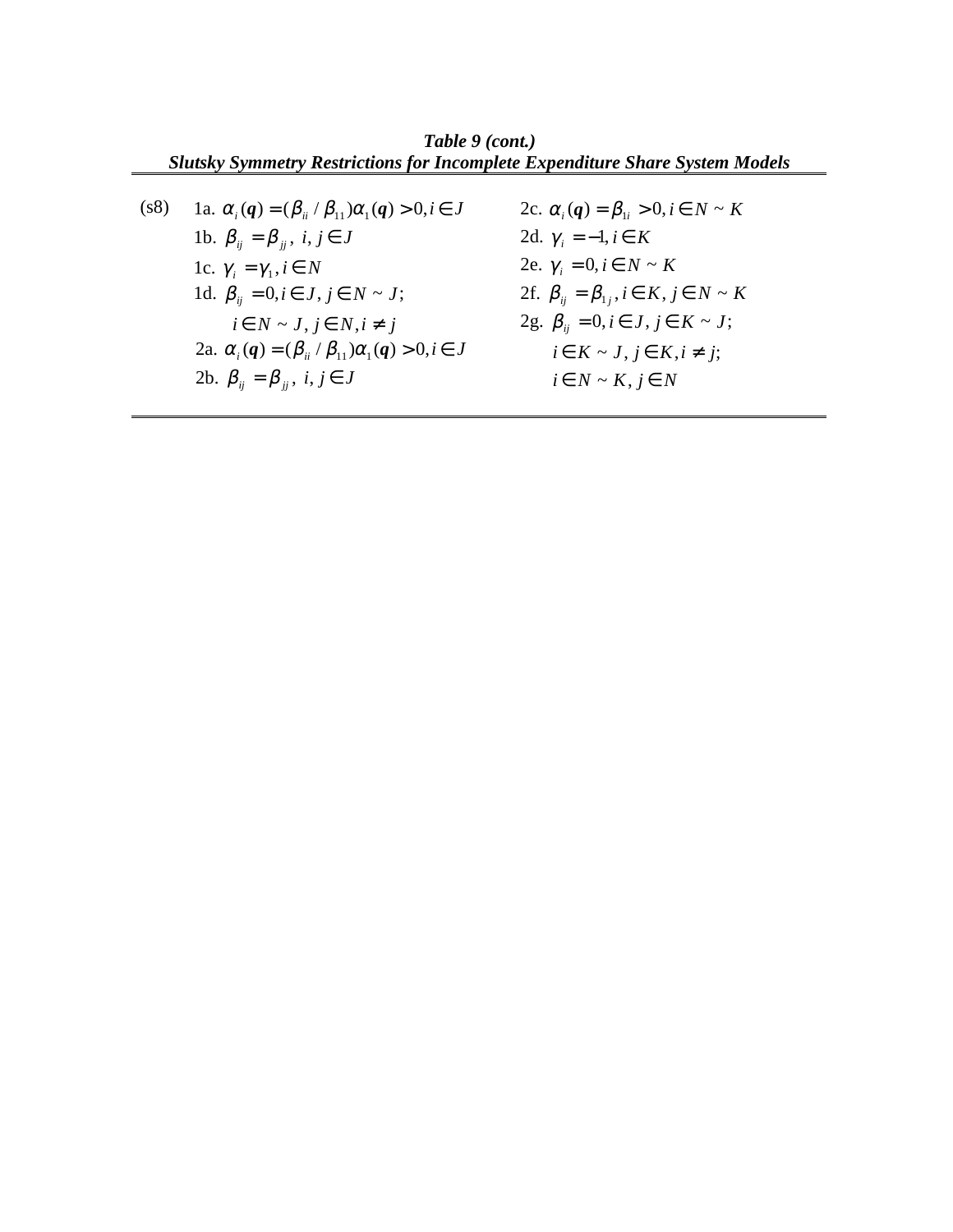**Restricted Incomplete Demand System Models**  
\n(x1) 1. 
$$
x_i = \alpha_i(q) + \sum_{k \in N} \beta_{ik} p_k, i \in N
$$
  
\n2.  $x_i = \frac{\gamma_i}{\gamma_1} \left\{ \alpha_i(q) + \frac{\beta_{11}}{\gamma_1} - \frac{\beta_{1i}}{\gamma_i} + \sum_{k \in N} \beta_{1k} p_k + \gamma_1 y \right\}, i \in J$   
\n $x_i = -\beta_{1i} / \gamma_1, i \in N \sim J$   
\n(x2) 1.  $x_i = \alpha_i(q) + \sum_{k \in N} \beta_{ik} p_k, i \in N$   
\n2.  $x_i = \frac{\gamma_i}{\gamma_1} \left\{ \alpha_1(q) + \frac{\beta_{11}}{\gamma_1} \sum_{k \in N} \gamma_k p_k + \gamma_1 \ln y \right\}, i \in N$   
\n(x3) 1.  $x_i = \alpha_i(q) + \beta_{ii} \ln p_i, i \in N$   
\n2.  $x_i = (\gamma_i / \gamma_1)(\alpha_i(q) + \gamma_1 y), i \in N$   
\n2.  $x_i = (\gamma_i / \gamma_1)(\alpha_i(q) + \gamma_1 y), i \in N$   
\n2.  $x_i = (\gamma_i / \gamma_1)(\alpha_i(q) + \gamma_1 \ln y), i \in N$   
\n $\alpha_j = \frac{\beta_{ij}}{\beta_{11}} \alpha_i(q) \exp \left\{ \sum_{k \in J} \beta_{ik} p_k + \sum_{k \in N \sim K} \beta_{ik} p_k + \gamma_1 y \right\}, i \in J$   
\n $x_i = \alpha_i(q) \exp \left\{ \beta_{ii} p_i + \sum_{k \in N \sim K} \beta_{ki} p_k + \gamma_1 y \right\}, i \in K \sim J$   
\n $x_i = -\beta_{1i} / \gamma_1, i \in N \sim K$   
\n $x_i = \frac{\beta_{ii}}{\beta_{11}} \alpha_i(q) \exp \left\{ \sum_{k \in J} \beta_{ik} p_k \right\} y^{n}, i \in J$   
\n $x_i = \alpha_i(q) \exp(\beta_{ii} p_i) y^{n}, i \in N \sim J$   
\n2.  $x_i = \alpha_i(q) \exp \left\{ \sum_{k \in J} \beta_{ik} p$ 

*Table 10*

<sup>1</sup> Note that the *N*~*K* subset is empty if  $\gamma_1 = 0$ .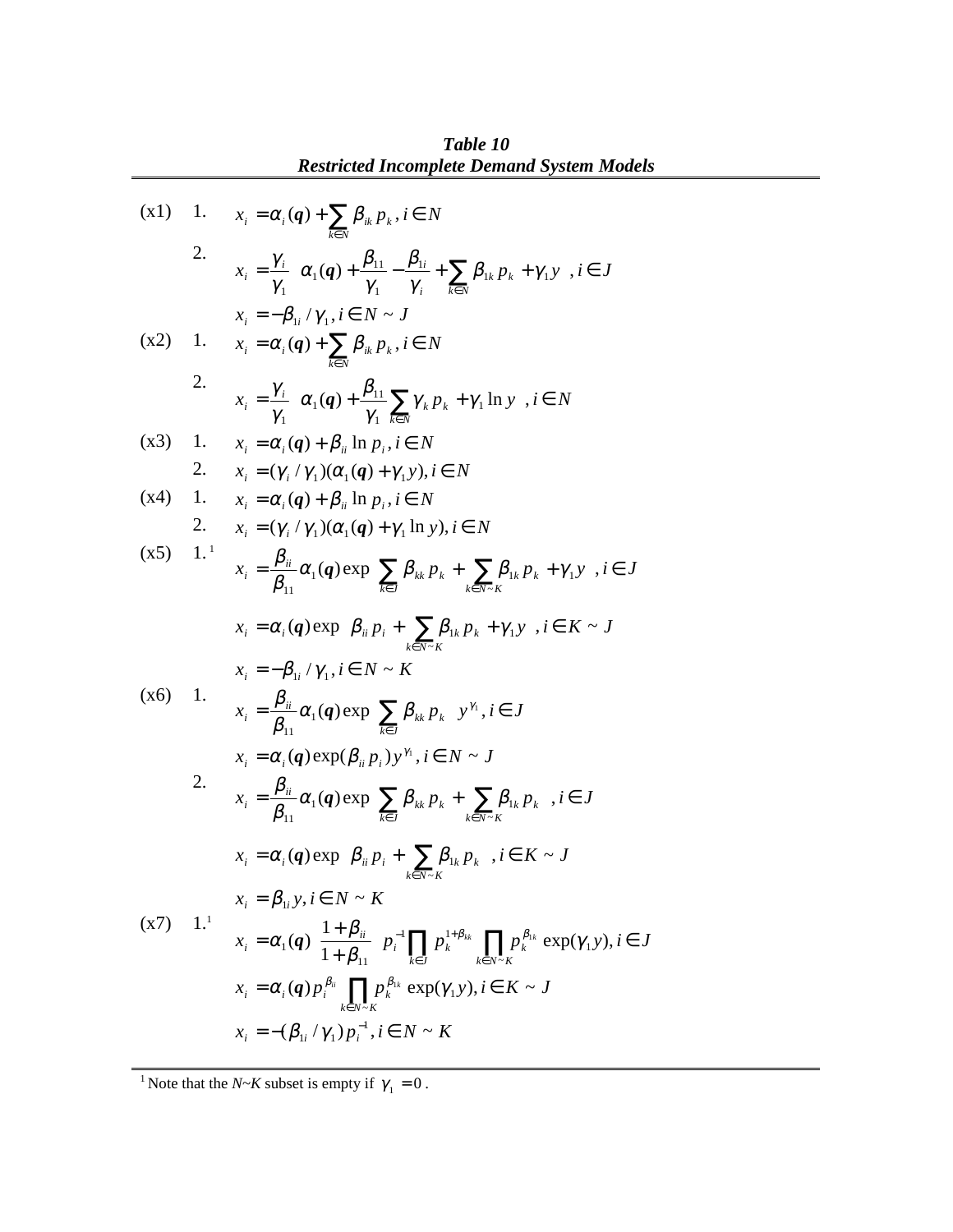*Table 10 (cont.) Restricted Incomplete Demand System Models*

$$
(x8) \quad 1. \qquad x_{i} = \alpha_{1}(q) \left\{ \frac{1 + \beta_{ii}}{1 + \beta_{11}} \right\} p_{i}^{-1} \prod_{k \in J} p_{k}^{1 + \beta_{kk}} y^{\gamma_{1}}, i \in J
$$
\n
$$
x_{i} = \alpha_{i}(q) p_{i}^{\beta_{ii}} y^{\gamma_{1}}, i \in N \sim J
$$
\n
$$
x_{i} = \alpha_{1}(q) \left\{ \frac{1 + \beta_{ii}}{1 + \beta_{11}} \right\} p_{i}^{-1} \prod_{k \in J} p_{k}^{1 + \beta_{kk}} \prod_{k \in N \sim K} p_{k}^{\beta_{1k}}, i \in J
$$
\n
$$
x_{i} = \alpha_{i}(q) p_{i}^{\beta_{ii}} \prod_{k \in N \sim K} p_{k}^{\beta_{1k}}, i \in K \sim J
$$
\n
$$
x_{i} = \beta_{1i} p_{i}^{-1} y, i \in N \sim K
$$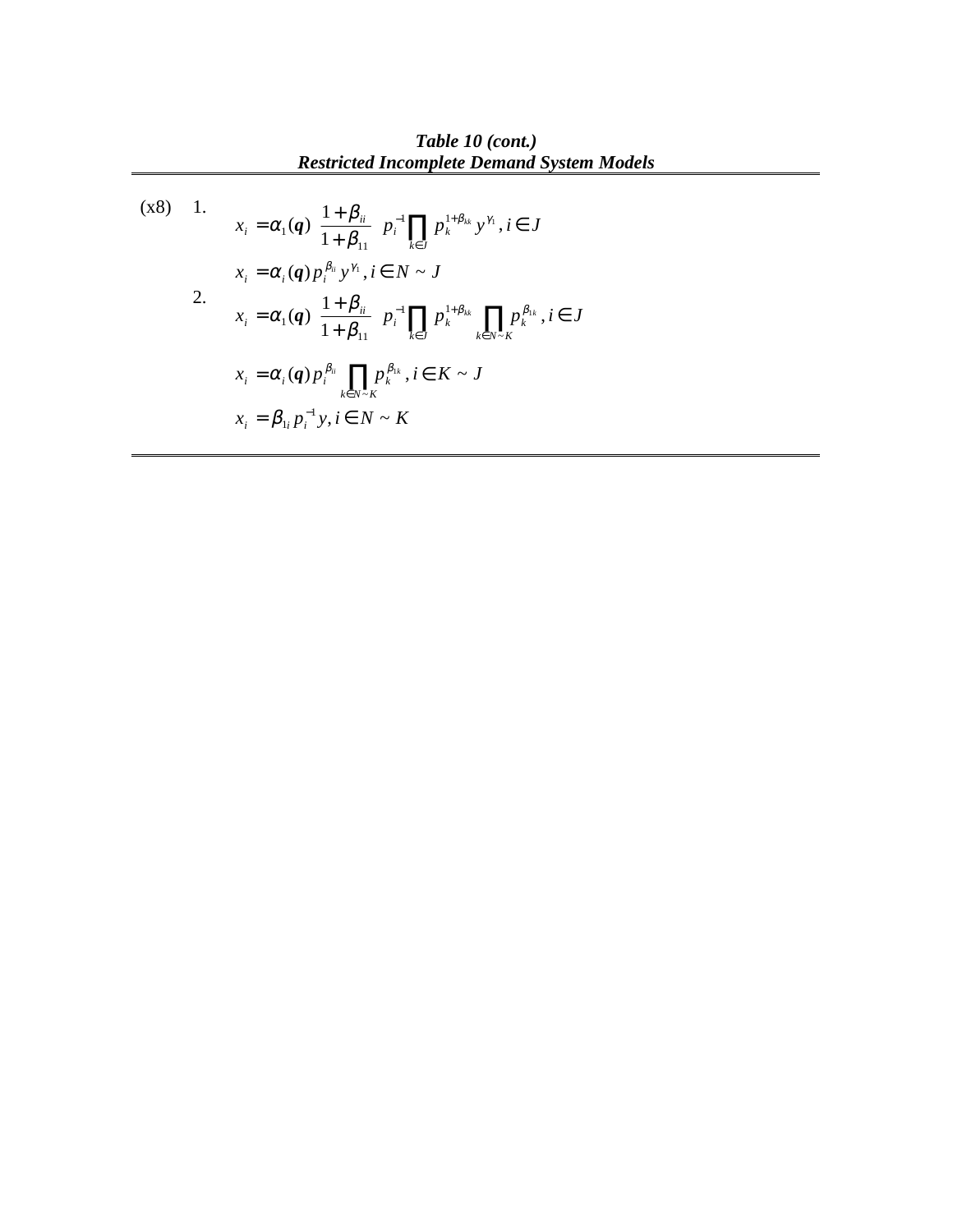$$
\begin{array}{ll}\n\text{(e1)} & 1. & e_i = \alpha_i(\boldsymbol{q}) + \beta_{ii} p_i, i \in N \\
2. & e_i = \alpha_i(\boldsymbol{q}) + \sum_{k \in K, i \neq k} \beta_{ik} p_k + \sum_{k \in N \leq K} \beta_{ik} p_k + y, i \in J \\
e_i = \frac{\gamma_i}{\gamma_i} \alpha_i(\boldsymbol{q}) + \sum_{k \in K} \beta_{ik} p_k + \frac{\gamma_i}{\gamma_i} \sum_{k \in N \leq K} \beta_{ik} p_k + \gamma_i y, i \in K \sim J \\
e_i = -(\beta_{ii} / \gamma_1) p_i, i \in N \sim K \\
3. & e_1 = \alpha_i(\boldsymbol{q}) + \sum_{k \in N} \beta_{ik} p_k + y \\
e_i = \beta_{ii} p_1 - \beta_{ii} p_i, i \in N, i \neq 1 \\
\text{(e2)} & 1. & e_i = \alpha_i(\boldsymbol{q}) + \beta_{ii} p_i, i \in N \\
2. & e_i = (\gamma_i / \gamma_1) (\alpha_i(\boldsymbol{q}) + \gamma_1 \ln y), i \in N \\
\text{(e3)} & 1. & e_i = \alpha_i(\boldsymbol{q}) + \sum_{k \in N} \beta_{ik} \ln p_k, i \in N \\
e_i = \frac{\gamma_i}{\gamma_1} \left\{ \alpha_i(\boldsymbol{q}) - \frac{\beta_{ii}}{\gamma_i} + \frac{\beta_{i1}}{\gamma_i} + \sum_{k \in N} \beta_{ik} \ln p_k + \gamma_1 y \right\}, i \in J \\
e_i = -\beta_{ii} / \gamma_1, i \in N \sim J \\
\text{(e4)} & 1. & e_i = \alpha_i(\boldsymbol{q}) + \sum_{k \in N} \beta_{ik} \ln p_k, i \in N \\
\text{(e5)} & 1. & e_i = \alpha_i(\boldsymbol{q}) + \sum_{k \in N} \beta_{ik} \ln p_k, i \in N \\
\text{(e6)} & 1. & e_i = \alpha_i(\boldsymbol{q}) \exp(\beta_{ii} p_i + \gamma_1 y), i \in N \\
\text{(e6)} & 1. & e_i = \alpha_i(\boldsymbol{q}) \exp(\beta_{ii} p_i + \gamma_1 y), i \in N \\
\text{(e7)} & 1. & e_i = \alpha_i(\boldsymbol{q}) \exp
$$

<sup>1</sup> Note that the *N*~*K* subset is empty if  $\gamma_1 = 0$ .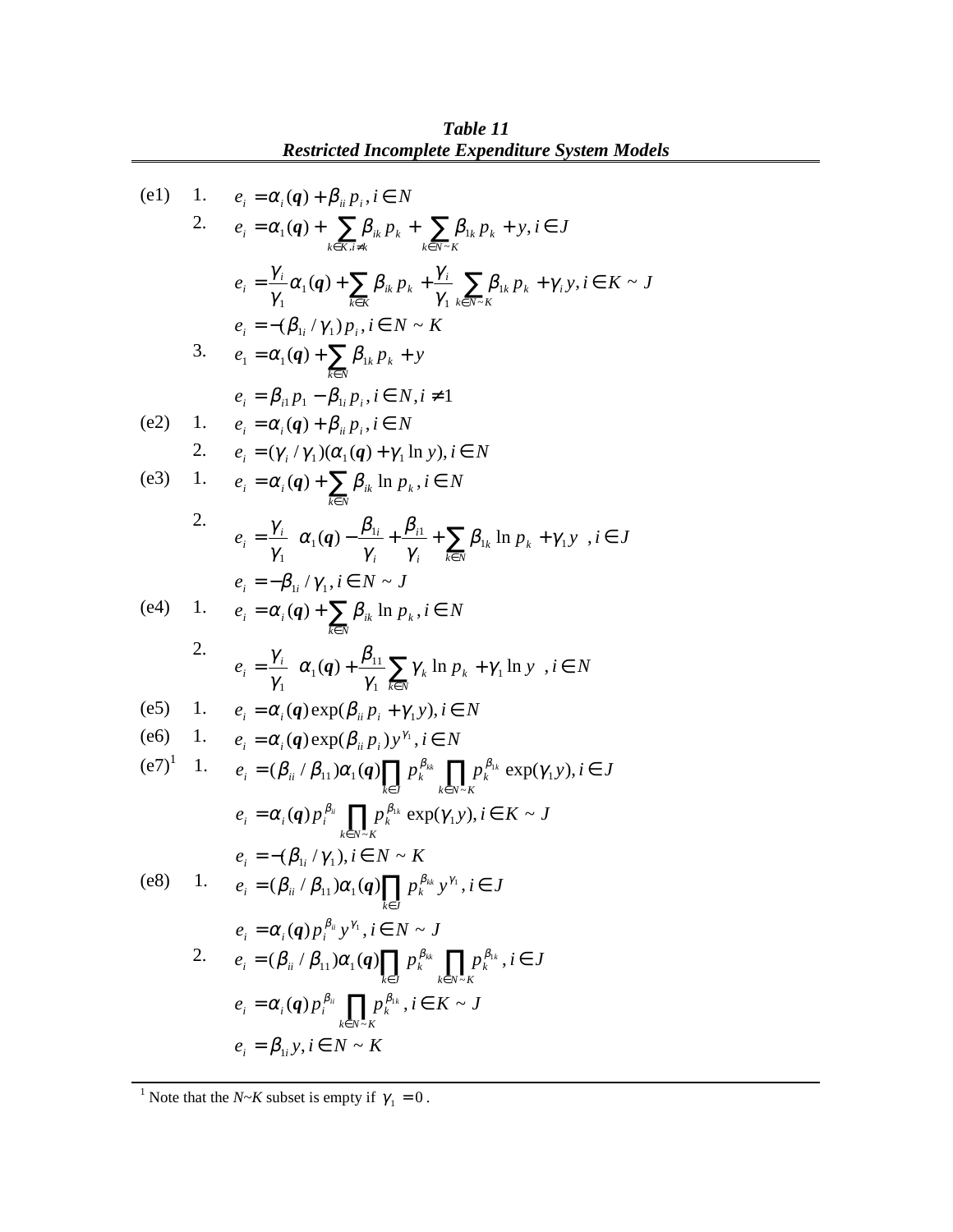(s1) 1. 
$$
s_i = \alpha_i(q) + \beta_{ii} p_i, i \in N
$$
  
\n2.  $s_i = (\gamma_i/\gamma_1)(\alpha_i(q) + \gamma_1 y), i \in N$   
\n(s2) 1.  $s_i = \alpha_i(q) + \beta_{ii} p_i, i \in N$   
\n2.  $s_i = \alpha_i(q) + \sum_{k \in K, i \neq k} \beta_{ik} p_k + \sum_{k \in N \subseteq K} \beta_{ik} p_k + \ln y, i \in J$   
\n $s_i = \frac{\gamma_i}{\gamma_1} \alpha_1(q) + \sum_{k \in K} \beta_{ik} p_k + \frac{\gamma_i}{\gamma_1} \sum_{k \in N \subseteq K} \beta_{ik} p_k + \gamma_i \ln y, i \in K \sim J$   
\n $s_i = -(\beta_{1i}/\gamma_1)p_i, i \in N \sim K$   
\n3.  $s_i = \alpha_i(q) + \sum_{k \in N} \beta_{ik} p_k + \ln y$   
\n $s_i = \beta_{i1} p_1 - \beta_{i1} p_i, i \in N, i \neq 1$   
\n(s3) 1.  $s_i = \alpha_i(q) + \sum_{k \in N} \beta_{ik} \ln p_k, i \in N$   
\n2.  $s_i = \frac{\gamma_i}{\gamma_1} \left\{ \alpha_1(q) + \frac{\beta_{11}}{\gamma_1} \sum_{k \in N} \gamma_k \ln p_k + \gamma_1 y \right\}, i \in N$   
\n(s4) 1.  $s_i = \alpha_i(q) + \sum_{k \in N} \beta_{ik} \ln p_k, i \in N$   
\n2.  $s_i = \frac{\gamma_i}{\gamma_1} \left\{ \frac{\beta_{i1}}{\gamma_i} - \frac{\beta_{1i}}{\gamma_i} + \alpha_1(q) + \sum_{k \in N} \beta_{1k} \ln p_k + \gamma_1 \ln y \right\}, i \in J$   
\n $s_i = -\beta_{1i}/\gamma_1, i \in N \sim J$   
\n(s5) 1.  $s_i = \alpha_i(q) \exp(\beta_{ii} p_i) y^{s_i}, i \in N$   
\n(s6) 1.  $s_i = \alpha_i(q) \exp(\beta_{ii} p_i) y^{s_i}, i \in N$   
\n(s7) 1.  $s_i = (\beta_{ii}/$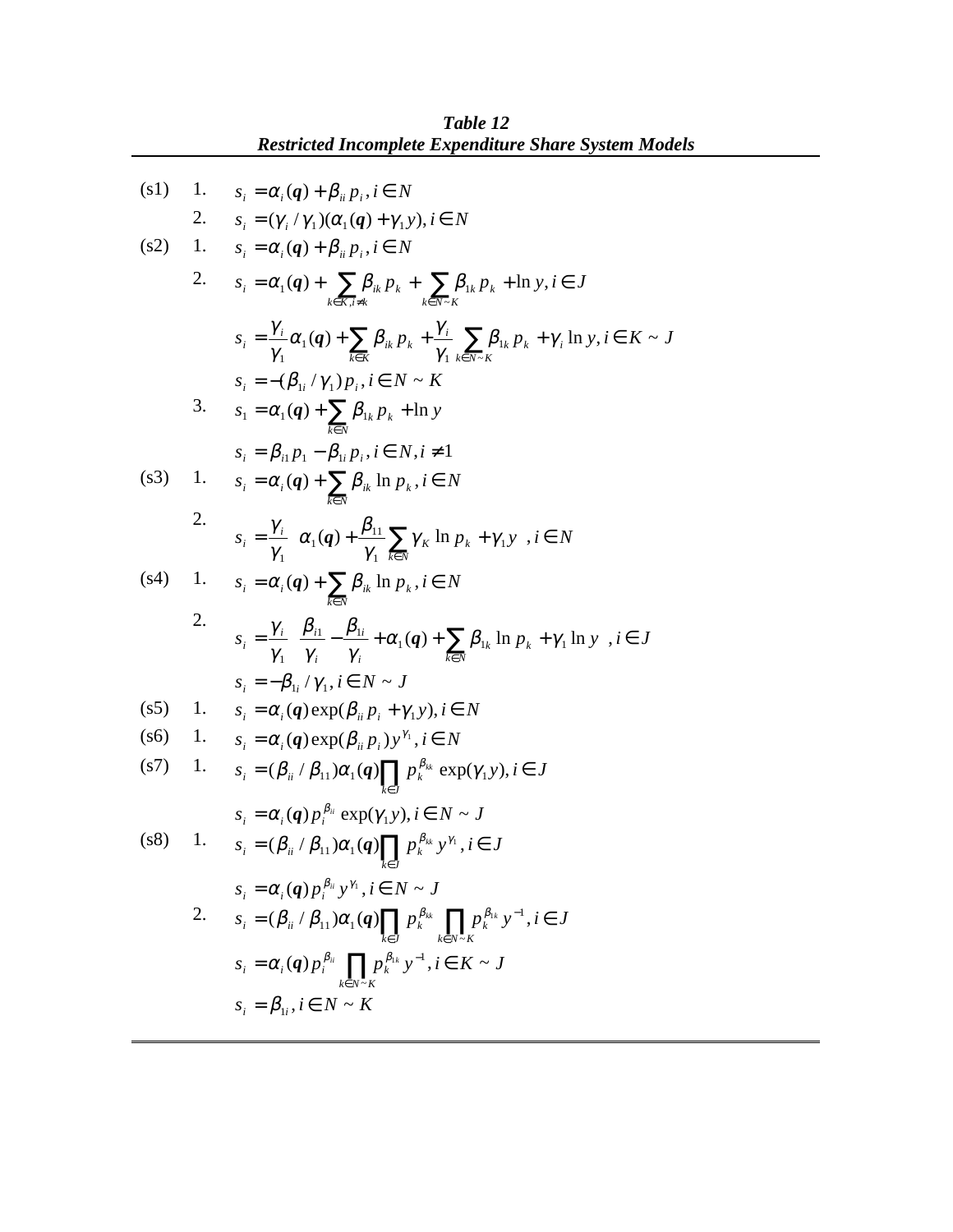*Quasi-Indirect Utility Functions for Incomplete Demand System Models*<sup>1</sup> *Model Restrictions Quasi-Indirect Utility Function*  $(x1)-1$  & $(x2)-1$  $y - \sum_{k \in N} \alpha_k(q) p_k - \frac{1}{2} \sum_{k \in N} \sum_{j \in N}$ ∈ ∈∈ $\phi(p,q, y) = y - \sum_{k} \alpha_{k}(q) p_{k} - \frac{1}{2} \sum_{k} \sum_{k} \beta_{kj} p_{k} p_{j}$  $(\boldsymbol{p}, \boldsymbol{q}, y) = y - \sum_{k} \alpha_k(\boldsymbol{q}) p_k - \frac{1}{2}$ (x1)-2  $\phi(p,q,y) = \left\{ y + \frac{1}{\gamma_1} \sum_{k \in N} \beta_{1k} p_k + \alpha_1(q) + \frac{P_{11}}{\gamma_1} \right\} \exp\left\{ - \sum_{k \in J} \gamma_k p_k \right\}$ ן  $\mathsf{l}$ ⇃  $\left\{ \exp \left\{ -\right.$ ł 1  $\mathsf{l}$ ∛  $\int$  $\overline{\phantom{a}}$  $\rfloor$  $\left[\sum_{k} \beta_{1k} p_k + \alpha_1(q) + \frac{\beta_{11}}{\mu_{12}}\right]$ L  $=\left\{\left|y+\frac{1}{\gamma_1}\right|\sum_{k\in\mathbb{N}}\beta_{1k}p_k+\alpha_1(q)+\frac{\beta_{11}}{\gamma_1}\right\}\exp\left\{-\sum_{k\in\mathbb{J}}\right\}$  $\left[\sum_{k \in N} P_{1k} P_k + \alpha_1 \Delta Y + \gamma_1 \right] \left[\sum_{k \in J} P_k P_k\right]$ *y*) = { $y + \sum \beta_{1k} p_k + \alpha_1(q) + \cdots$  { $\exp\{-\sum \gamma_k p_k\}$ γ  $\frac{1}{\gamma} \left| \sum_{k \in N} \beta_{1k} p_k + \alpha_1(q) + \frac{\beta_1}{\gamma} \right|$  $\phi(\boldsymbol{p},\boldsymbol{q},y) = \left\{ y + \frac{1}{N} \right\} \sum \beta_{1k} p_k + \alpha_1(\boldsymbol{q}) + \frac{\beta_{11}}{N} \left\vert \begin{matrix} 1 \\ 1 \end{matrix} \right\vert \exp\left[ \begin{matrix} 1 \\ 1 \end{matrix} \right]$ 1 $P_{1k} P_k + \alpha_1(q) + \frac{P_{11}}{P_{11}}$ 1 $p$ ,  $q$ ,  $y$ ) =  $\{y + -1\}$ ,  $p_{1k} p_k + \alpha_1 (q)$  $(x3)-1$  & $(x4)-1$  $= y - \sum_{k \in N} \alpha_k(q) p_k - \sum_{k \in N} \beta_{kk} p_k(\ln p_k -$ ∈ ∈ $\phi(\mathbf{p}, \mathbf{q}, y) = y - \sum_{k} \alpha_{k}(\mathbf{q}) p_{k} - \sum_{k} \beta_{kk} p_{k} (\ln p_{k} - 1)$ (x3)-2  $\phi(p,q, y) = \left\{ y + \frac{\omega_1(q)}{\gamma_1} \exp\left\{-\sum_{k \in N} \gamma_k p_k \right\} \right\}$ ן  $\mathsf{l}$ ┤  $\left\{ \exp\left\{ -\right.$  $\{$ ן  $\mathcal{L}$ ┤  $y$ ) =  $\left\{ y + \frac{\alpha_1(q)}{y} \right\} \exp \left\{ - \sum_{k} \gamma_k p_k \right\}$ *k*∈*N*γ α  $\phi(p,q, y) = \left\{ y + \frac{\alpha_1(q)}{q} \right\} \exp$ 1 $(x5)-1$  $\gamma_1 = 0$   $\phi(p,q,y) = y - \frac{\alpha_1(q)}{\beta_{11}} \exp\left\{\sum_{k \in J} \beta_{kk} p_k\right\} - \sum_{k \in K \sim J} \frac{\alpha_k(q)}{\beta_{kk}} \exp(\beta_{kk} p_k) - \sum_{k \in K \sim J \atop k \in K \sim J} \frac{\alpha_k(q)}{\beta_{kk}} \exp(\beta_{kk} p_k)$  <sup>∈</sup> <sup>≠</sup> <sup>∈</sup> <sup>∈</sup>  $\int_{k \in K \sim J}$   $\int_{R_k}$   $\int_{R_k}$   $\exp(\mathbf{p}_{kk} p_k)$   $\{$ ן  $\mathsf{l}$ ┤  $= y - \frac{\alpha_1(q)}{q} \exp\left\{$ 11  $\mathsf{L}\mathsf{k}\in J$   $\mathsf{J}$   $\mathsf{k}\in K\sim J$   $\mathsf{P}'\mathsf{k}\mathsf{k}$   $\mathsf{k}\in K\sim$   $\mathsf{R}\mathsf{L}\rightarrow\mathsf{R}$  $(p,q, y) = y - \frac{\alpha_1(q)}{q} \exp\left\{\sum \beta_{ik} p_k \right\} - \sum \frac{\alpha_k(q)}{q} \exp(\beta_{ik} p_k) - \sum \alpha_k(q)$ *kk* $k \leftarrow V$   $P_{kk}$ *k K J k k k K J kk k kk k k J*  $y = y - \frac{y - \mu}{\sigma} \exp\{\sum p_{kk} p_k\} - \sum \frac{y - \mu}{\sigma} \exp(p_{kk} p_k) - \sum \alpha_k (q) p_k$  $\beta_{kk} \neq 0$   $\beta$  $\frac{\beta_k \otimes \mathbf{q}}{\beta_k} \exp(\beta_{kk} p_k) - \sum_{k \in K \sim J} \alpha_k$  $\beta_{\scriptscriptstyle{k\bar{k}}} p_{\scriptscriptstyle{k}}$  -  $\sum_{\alpha} \frac{\alpha}{\alpha}$ β  $\phi(\boldsymbol{p},\boldsymbol{q},y) = y - \frac{\alpha_1(\boldsymbol{q})}{2} \exp\left\{\sum \beta_{ik} p_k\right\} - \sum \frac{\alpha_k(\boldsymbol{q})}{2} \exp(\beta_{ik} p_k) - \sum \alpha_k(\boldsymbol{q})$  $(x5)-1$   $\gamma_1 \neq 0$  $\sum \beta_{1k} p_k \left\{ -\frac{\omega_1(\mathbf{q})}{\rho} \exp \left\{ \sum \beta_{kk} p_k \right\} - \sum \frac{\omega_k(\mathbf{q})}{\rho} \exp(\beta_{kk} p_k) - \sum \frac{\omega_k(\mathbf{q})}{\rho} \right\}$ =∈ ≠∈ ∈ ∈  $\int_{k \in K \sim J}$   $\frac{1}{\beta_{kk}}$   $\exp(\mathcal{P}_{kk} P_k)$   $\{$ ן  $\overline{\phantom{a}}$ ┤  $\left\} - \frac{\alpha_1(q)}{\beta_{11}} \exp \right\}$  $\{$ ן  $\overline{\phantom{a}}$ ┤ ∫\_  $=\frac{-\epsilon_{\text{A}}\mu}{\epsilon}$ 11  $\begin{array}{ccc} 1 & \text{if } k \in J \\ k \in J & \text{if } k \in K \sim J \\ \beta_{11} \neq 0 & \text{if } \beta_{11} = 0 \end{array}$ 1 ~  $\left[\begin{array}{cc} & \mathbf{C}\mathbf{A}\mathbf{P} \\ 1 & \mathbf{A}\mathbf{E}\mathbf{N}\mathbf{A}\mathbf{R} \end{array}\right]$  $\mathbf{1}(\mathbf{p}, \mathbf{q}, y) = \frac{-\exp(-\gamma_1 y)}{\exp(-\gamma_2)} \exp\left\{-\sum_{k} \beta_{k k} p_k\right\} - \frac{\alpha_1(\mathbf{q})}{\exp(-\gamma_2)} \exp\left\{\sum_{k} \beta_{k k} p_k\right\} - \sum_{k} \frac{\alpha_k(\mathbf{q})}{\exp(-\gamma_k)} \exp(\beta_{k k} p_k) - \sum_{k} \alpha_k(\mathbf{q})$  $k_k \neq 0$  *Pkk k K J k kk k K J kk k kk k k J kk k k N K*  $h(x) = \frac{-\exp(-\gamma_1 y)}{\exp(-\gamma_2 y)} \exp\left\{-\sum_{k} \beta_{1k} p_k\right\} - \frac{\alpha_1(q)}{q} \exp\left\{\sum_{k} \beta_{kk} p_k\right\} - \sum_{k} \frac{\alpha_k(q)}{q} \exp(\beta_{k} p_k) - \sum_{k} \alpha_k(q) p_k$  $\beta_{kk} \neq 0$  β  $\frac{\beta_k \otimes \mathbf{q}}{\beta_k} \exp(\beta_{kk} p_k) - \sum_{k \in K \sim J} \alpha_k$  $\beta_{kk} p_k$  -  $\sum_{k} \frac{\alpha}{k}$ β  $\beta_{1k} p_k$  -  $\frac{\alpha}{\alpha}$ γ  $\phi(\boldsymbol{p},\boldsymbol{q},y) = \frac{-\exp(-\gamma_1y)}{\pi} \exp\{-\sum_j \beta_{jk} p_k\} - \frac{\alpha_1(\boldsymbol{q})}{2} \exp\{\sum_j \beta_{kk} p_k\} - \sum_j \frac{\alpha_k(\boldsymbol{q})}{2} \exp(\beta_{kk} p_k) - \sum_j \alpha_k(\boldsymbol{q})\$  $(x6)-1$  $\gamma_1 = 0$  $\sum \beta_{kk} p_k$  -  $\sum \frac{\alpha_k(q)}{q} \exp(\beta_{kk} p_k) - \sum$ =∈ ≠∈ ∈  $\int_{k \in N \setminus J}$   $\frac{2}{\beta_{kk}}$   $\frac{2}{\beta_{kk}}$  $\{$ ן  $\mathsf{l}$ ┤  $= y - \frac{\alpha_1(q)}{q} \exp\left\{$ 11  $\begin{array}{ccc} & \text{if } k \in J \\ & \text{if } k \in J \end{array}$   $\begin{array}{ccc} & \text{if } k \in N \sim J \\ & \text{if } k \neq 0 \end{array}$   $\begin{array}{ccc} & \text{if } k \in N \sim J \\ & \text{if } k \neq 0 \end{array}$  $(p,q, y) = y - \frac{\alpha_1(q)}{q} \exp\left\{\sum \beta_{ik} p_k \right\} - \sum \frac{\alpha_k(q)}{q} \exp(\beta_{ik} p_k) - \sum \alpha_k(q)$ *kk* $k \neq 0$   $\qquad \qquad P_{kk}$ *k N J k k k N J kk k kk k k J*  $f(y) = y - \frac{y - \mu}{2} \exp\{\sum p_{kk} p_k\} - \sum \frac{y - \mu}{2} \exp(p_{kk} p_k) - \sum \alpha_k (q) p_k$  $\beta_{kk} \neq 0$   $\beta$  $\frac{\beta_k \otimes \mathbf{q}}{\beta_k} \exp(\beta_{kk} p_k) - \sum_{k \in N \sim J} \alpha_k$  $\beta_{kk} p_k$   $\Big\}$  -  $\sum_{k} \frac{\alpha}{k}$ β  $\phi(\boldsymbol{p},\boldsymbol{q},y) = y - \frac{\alpha_1(\boldsymbol{q})}{2} \exp\left\{\sum \beta_{kk} p_k\right\} - \sum \frac{\alpha_k(\boldsymbol{q})}{2} \exp(\beta_{kk} p_k) - \sum \alpha_k(\boldsymbol{q})$  $(x6)-1$  $\gamma_1 = 1$  $\phi(\boldsymbol{p}, \boldsymbol{q}, y) = \ln y - \frac{\mu_1(\boldsymbol{q})}{\beta_{11}} \exp \left\{ \sum_{k \in J} \beta_{kk} p_k \right\} - \sum_{\substack{k \in N \sim J \\ \beta_{kk} \neq 0}} \frac{\mu_k(\boldsymbol{q})}{\beta_{kk}} \exp(\beta_{kk} p_k) - \sum_{\substack{k \in N \sim J \\ \beta_{kk} = 0}} \frac{\mu_k(\boldsymbol{q})}{\beta_{kk}} \exp(\beta_{kk} p_k)$  $\int_{k \in N^{\sim} J}^{-1} \frac{1}{\beta_{kk}} \exp(\mu_{kk} p_k)$  $\{$ ן  $\mathsf{l}$ ⇃  $=\ln y - \frac{\alpha_1(q)}{2} \exp \left\{$ 11  $\begin{array}{ccc} 1 & \text{if } k \in J \\ k \in J & \text{if } k \in N \sim J \\ \beta_{11} \neq 0 & \text{if } \beta_{12} = 0 \end{array}$  $(p,q, y) = \ln y - \frac{\alpha_1(q)}{q} \exp\left\{\sum \beta_{ik} p_k\right\} - \sum \frac{\alpha_k(q)}{q} \exp(\beta_{ik} p_k) - \sum \alpha_k(q)$ *kk* $k \neq 0$   $\qquad \qquad P_{kk}$ *k N J k k k N J kk k kk k k J*  $h(y) = \ln y - \frac{y - \mu}{\rho} \exp\{\sum p_{kk} p_k\} - \sum \frac{y - \mu}{\rho} \exp(p_{kk} p_k) - \sum \alpha_k (q) p_k$  $\beta_{kk} \neq 0$  β  $\frac{\beta_k \otimes \mathbf{q}}{\beta_k} \exp(\beta_{kk} p_k) - \sum_{k \in N \sim J} \alpha_k$  $\beta_{\scriptscriptstyle{k\bar{k}}} p_{\scriptscriptstyle{k}}$  -  $\sum_{\alpha} \frac{\alpha}{\alpha}$ β  $\phi(\boldsymbol{p}, \boldsymbol{q}, y) = \ln y - \frac{\alpha_1(\boldsymbol{q})}{2} \exp\left\{\sum \beta_{ik} p_k\right\} - \sum \frac{\alpha_k(\boldsymbol{q})}{2} \exp(\beta_{ik} p_k) - \sum \alpha_k(\boldsymbol{q})$ 

*Table 13*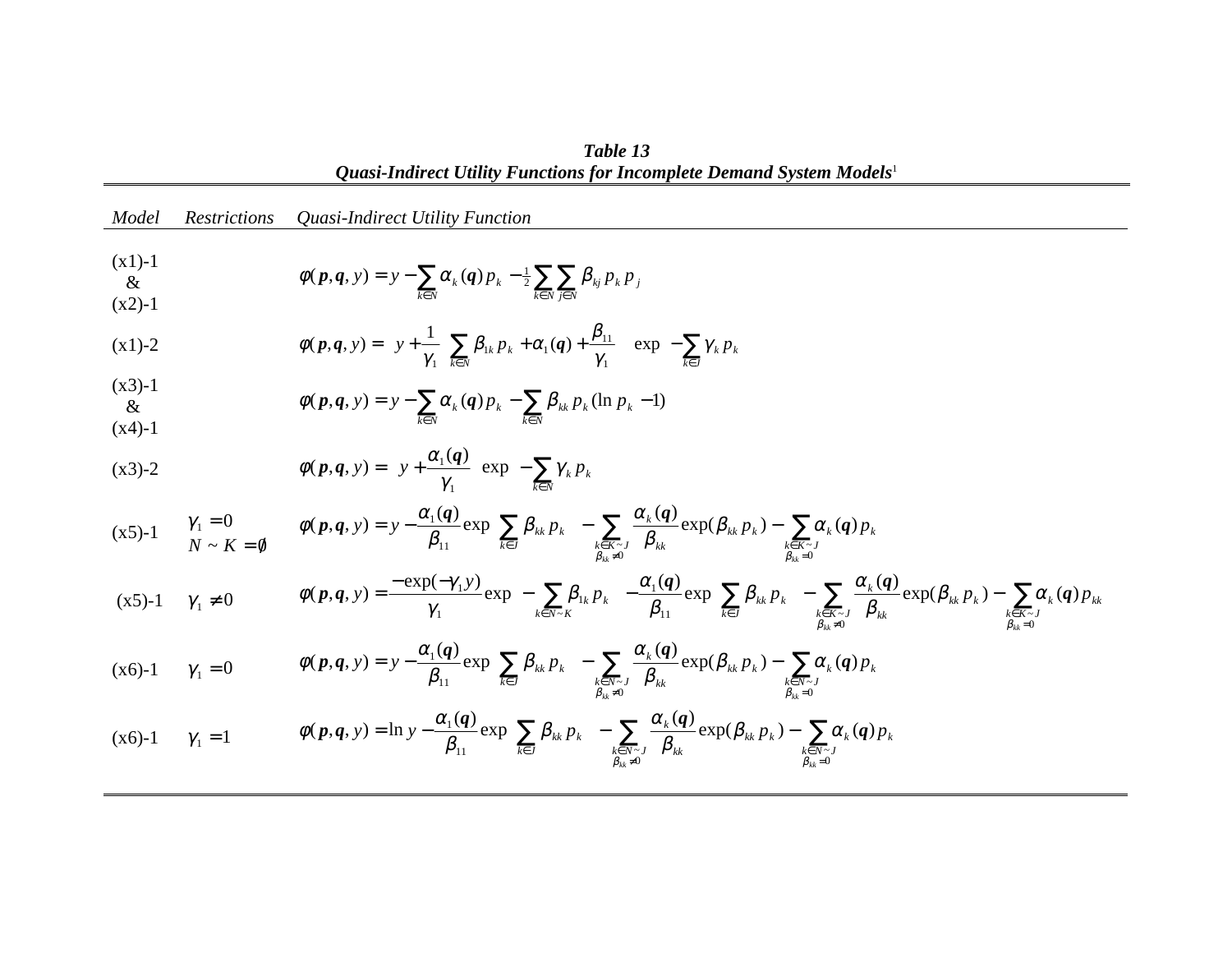*Table 13 (cont.) Quasi-Indirect Utility Functions for Incomplete Demand System Models*

| Model                      | <i>Restrictions</i>          | Quasi-Indirect Utility Function                                                                                                                                                                                                                                                                                                                                                                                                              |
|----------------------------|------------------------------|----------------------------------------------------------------------------------------------------------------------------------------------------------------------------------------------------------------------------------------------------------------------------------------------------------------------------------------------------------------------------------------------------------------------------------------------|
|                            | $(x6)-1$ $\gamma_1 \neq 1,0$ | $\phi(\boldsymbol{p},\boldsymbol{q},y) = \frac{y^{1-\gamma_1}}{1-\gamma_1} - \frac{\alpha_1(\boldsymbol{q})}{\beta_{11}} \exp\left\{\sum_{k\in J} \beta_{kk} p_k \right\} - \sum_{k\in N \preceq J \atop \beta=\Delta_0} \frac{\alpha_k(\boldsymbol{q})}{\beta_{kk}} \exp(\beta_{kk} p_k) - \sum_{k\in N \preceq J \atop \beta_{kk}=0} \alpha_k(\boldsymbol{q}) p_k$                                                                         |
| $(x6)-2$                   |                              | $\phi(\textbf{\emph{p}},\textbf{\emph{q}},y)=y\exp\left\{-\sum_{k\in N-K}\!\beta_{\mathrm{lk}}p_k\right\}-\frac{\alpha_{\mathrm{l}}(\textbf{\emph{q}})}{\beta_{\mathrm{l1}}}\exp\!\left\{\!\sum_{k\in J}\beta_{k k}\,p_k\right\}-\sum_{k\in K-J\atop\alpha_{\mathrm{m}},\alpha_{\mathrm{l}}}\!\frac{\alpha_{k}(\textbf{\emph{q}})}{\beta_{k k}}\exp(\beta_{k k}\,p_k)-\sum_{k\in K-J\atop\beta_{k k}=0}\!\alpha_{k}(\textbf{\emph{q}})\,p_k$ |
|                            |                              | $\alpha(x7)-1$ $\gamma_1 = 0$ & $\phi(p,q, y) = y - \frac{\alpha_1(q)}{1+\beta_1} \prod_{k \in I} p_k^{1+\beta_{kk}} - \sum_{k \in K} \frac{\alpha_k(q)}{1+\beta_k} p_k^{1+\beta_{kk}} - \sum_{k \in N \setminus K} \alpha_k(q) \ln p_k$                                                                                                                                                                                                     |
|                            | $(x7)-1$ $\gamma_1 \neq 0$   | $\phi(p,q,y) = \frac{-\exp(-\gamma_1 y)}{\gamma_1} \prod_{k \in N \sim K} p_k^{-\beta_{1k}} - \frac{\alpha_1(q)}{1+\beta_{11}} \prod_{k \in J} p_k^{1+\beta_{kk}} - \sum_{\substack{k \in K \sim J \\ R \to +1}} \frac{\alpha_k(q)}{1+\beta_{kk}} p_k^{1+\beta_{kk}} - \sum_{\substack{k \in K \sim J \\ \beta_{kk}=-1}} \alpha_k(q) \ln p_k$                                                                                                |
| $(x8)-1$ $\gamma_1 = 1$    |                              | $\phi(\mathbf{p}, \mathbf{q}, y) = \ln y - \frac{\alpha_1(\mathbf{q})}{1 + \beta_{11}} \prod_{k \in J} p_k^{1 + \beta_{kk}} - \sum_{\substack{k \in N \sim J \\ \beta_{k+1} = 1}} \frac{\alpha_k(\mathbf{q})}{1 + \beta_{kk}} p_k^{1 + \beta_{kk}} - \sum_{\substack{k \in N \sim J \\ \beta_{kk} = -1}} \alpha_k(\mathbf{q}) \ln p_k$                                                                                                       |
| $(x8)-1$ $\gamma_1 \neq 1$ |                              | $\phi(p,q,y) = \frac{y^{1-\gamma_1}}{1-\gamma_1} - \frac{\alpha_1(q)}{1+\beta_{11}} \prod_{k \in J} p_k^{1+\beta_{kk}} - \sum_{\substack{k \in N \sim J \\ \delta}} \frac{\alpha_k(q)}{1+\beta_{kk}} p_k^{1+\beta_{kk}} - \sum_{\substack{k \in N \sim J \\ \delta_{n-1}}} \alpha_k(q) \ln p_k$                                                                                                                                              |
|                            |                              | $\alpha = \alpha$ $\alpha$ (a) $\alpha = \alpha$ (a) $\alpha$                                                                                                                                                                                                                                                                                                                                                                                |

$$
(x8)-2 \qquad \phi(p,q,y) = y \prod_{k \in N \sim K} p_k^{-\beta_{1k}} - \frac{\alpha_1(q)}{1+\beta_{11}} \prod_{k \in J} p_k^{1+\beta_{kk}} - \sum_{\substack{k \in K \sim J \\ \beta_{kk} \neq -1}} \frac{\alpha_k(q)}{1+\beta_{kk}} p_k^{1+\beta_{kk}} - \sum_{\substack{k \in K \sim J \\ \beta_{kk} = -1}} \alpha_k(q) \ln p_k
$$

<sup>1</sup> The results reported here correct for typographical errors found in LaFrance [1990].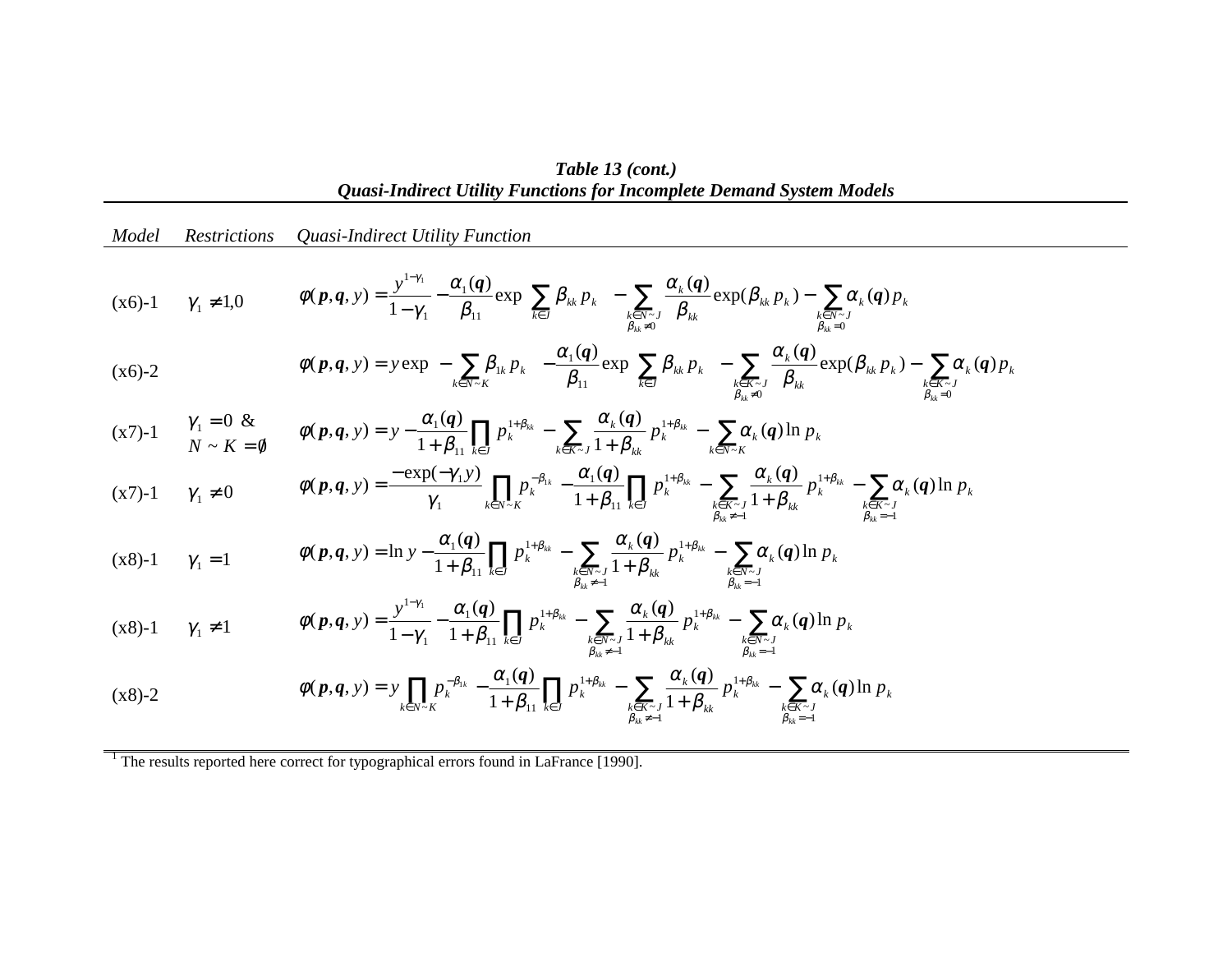| Model                            | <i>Restrictions</i> | Quasi-Indirect Utility Function                                                                                                                                                                                                                                                                                                                                                                        |
|----------------------------------|---------------------|--------------------------------------------------------------------------------------------------------------------------------------------------------------------------------------------------------------------------------------------------------------------------------------------------------------------------------------------------------------------------------------------------------|
| $(e1) - 1$<br>$\&$<br>$(e2) - 1$ |                     | $\phi(\boldsymbol{p},\boldsymbol{q},y) = y - \sum_{k \in \mathbb{N}} \alpha_k(\boldsymbol{q}) \ln p_k - \sum_{k \in \mathbb{N}} \beta_{kk} p_k$                                                                                                                                                                                                                                                        |
| $(e3)-1$<br>$\&$<br>$(e4)-1$     |                     | $\phi(p,q, y) = y - \sum_{k \in N} \alpha_k(q) \ln p_k - \frac{1}{2} \sum_{k \in N} \sum_{j \in N} \beta_{kj} \ln p_k \ln p_j$                                                                                                                                                                                                                                                                         |
|                                  |                     | (e7)-1 $\gamma_1 = 0$ $\phi(p,q, y) = y - \frac{\alpha_1(q)}{\beta_{11}} \prod_{k \in J} p_k^{\beta_{kk}} - \sum_{\substack{k \in K \sim J \\ \beta_{kk} \neq 0}} \frac{\alpha_k(q)}{\beta_{kk}} p_k^{\beta_{kk}} - \sum_{\substack{k \in K \sim J \\ \beta_{kk} = 0}} \alpha_k(q) \ln p_k$                                                                                                            |
| $(e7) - 1$                       | $\gamma_1 \neq 0$   | $\phi(p,q,y) = \frac{-\exp(-\gamma_1 y)}{\gamma_1} \prod_{k \in N \sim K} p_k^{-\beta_{1k}} - \frac{\alpha_1(q)}{\beta_{11}} \prod_{k \in J} p_k^{\beta_{kk}} - \sum_{\substack{k \in K \sim J \\ \beta_{1:k} \neq 0}} \frac{\alpha_k(q)}{\beta_{kk}} p_k^{\beta_{kk}} - \sum_{\substack{k \in K \sim J \\ \beta_{kk} = 0}} \alpha_k(q) \ln p_k$                                                       |
| $(e8) - 1$ $\gamma_1 = 1$        |                     | $\phi(p,q,y) = \ln y - \frac{\alpha_1(q)}{\beta_1} \prod_{k \in J} p_k^{\beta_{kk}} - \sum_{\substack{k \in N \sim J \\ \beta_{k, \neq 0}}} \frac{\alpha_k(q)}{\beta_{kk}} p_k^{\beta_{kk}} - \sum_{\substack{k \in N \sim J \\ \beta_{kk} = 0}} \alpha_k(q) \ln p_k$                                                                                                                                  |
| (e8)-1 $\gamma_1 \neq 1$         |                     | $\phi(p,q,y) = \frac{y^{1-\gamma_1}}{1-\gamma_1} - \frac{\alpha_1(q)}{\beta_{11}} \prod_{k \in J} p_k^{\beta_{kk}} - \sum_{\substack{k \in N \sim J \\ \beta_{k, \gamma} = 0}} \frac{\alpha_k(q)}{\beta_{kk}} p_k^{\beta_{kk}} - \sum_{\substack{k \in N \sim J \\ \beta_{k, \gamma} = 0}} \alpha_k(q) \ln p_k$                                                                                        |
| $(e8)-2$                         |                     | $\phi(\textbf{\textit{p}}, \textbf{\textit{q}}, y) = y \prod_{k \in N \sim K} p_k^{-\beta_{1k}} - \frac{\alpha_1(\textbf{\textit{q}})}{\beta_{11}} \prod_{k \in J} p_k^{\beta_{kk}} - \sum_{\substack{k \in K \sim J \\ \beta_{1k} \neq 0}} \frac{\alpha_k(\textbf{\textit{q}})}{\beta_k} p_k^{\beta_{kk}} - \sum_{\substack{k \in K \sim J \\ \beta_{1k} = 0}} \alpha_k(\textbf{\textit{q}}) \ln p_k$ |

| Table 14                                                                             |
|--------------------------------------------------------------------------------------|
| Quasi-Indirect Utility Functions for Restricted Incomplete Expenditure System Models |
|                                                                                      |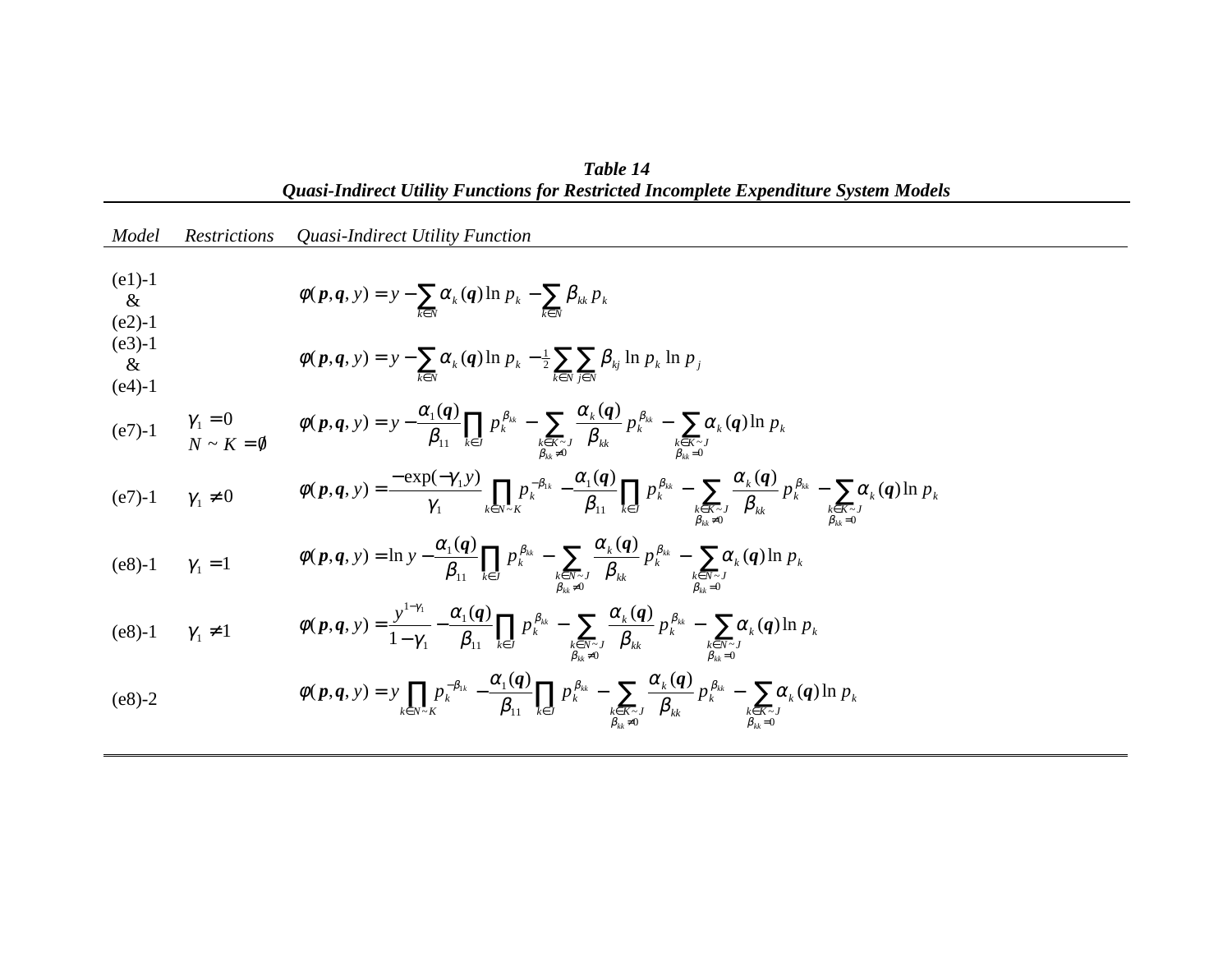| олизентан се отниу і ансионя јог кемпенси інсотрісіс Ехрепаните бумет тоасія |                     |                                                                                                                                                                                                                                                                                                                                                                                                          |
|------------------------------------------------------------------------------|---------------------|----------------------------------------------------------------------------------------------------------------------------------------------------------------------------------------------------------------------------------------------------------------------------------------------------------------------------------------------------------------------------------------------------------|
| Model                                                                        | <i>Restrictions</i> | Quasi-Indirect Utility Function                                                                                                                                                                                                                                                                                                                                                                          |
| $(s1) - 1$<br>$\&$<br>$(s2)-1$<br>$(s3)-1$<br>$\&$<br>$(s4)-1$               |                     | $\phi(\boldsymbol{p},\boldsymbol{q},y) = y \prod_{k \in \mathbb{N}} p_k^{-\alpha_k(\boldsymbol{q})} \exp \left\{-\sum_{k \in \mathbb{N}} \beta_{kk} p_k \right\}$<br>$\phi(p,q, y) = \ln y - \sum_{k \in N} \alpha_k(q) \ln p_k - \frac{1}{2} \sum_{k \in N} \sum_{i \in N} \beta_{kj} \ln p_k \ln p_j$                                                                                                  |
| $(s8)-1$                                                                     | $\gamma_1=0$        | $\phi(p,q, y) = \ln y - \frac{\alpha_1(q)}{\beta_{11}} \prod_{k \in J} p_k^{\beta_{kk}} - \sum_{\substack{k \in N \sim J \\ \beta_{kk} \neq 0}} \frac{\alpha_k(q)}{\beta_{kk}} p_k^{\beta_{kk}} - \sum_{\substack{k \in N \sim J \\ \beta_{kk} = 0}} \alpha_k(q) \ln p_k$                                                                                                                                |
| $(s8) - 1$                                                                   | $\gamma_1 \neq 0$   | $\phi(p,q,y) = \frac{y^{-\gamma_1}}{-\gamma_1} - \frac{\alpha_1(q)}{\beta_{11}} \prod_{k \in J} p_k^{\beta_{kk}} - \sum_{\substack{k \in N \sim J \\ \beta_{kk} \neq 0}} \frac{\alpha_k(q)}{\beta_{kk}} p_k^{\beta_{kk}} - \sum_{\substack{k \in N \sim J \\ \beta_{kk} = 0}} \alpha_k(q) \ln p_k$                                                                                                       |
| $(s8)-2$                                                                     |                     | $\phi(\textbf{\textit{p}}, \textbf{\textit{q}}, y) = y \prod_{k \in N \sim K} p_k^{-\beta_{1k}} - \frac{\alpha_1(\textbf{\textit{q}})}{\beta_{11}} \prod_{k \in J} p_k^{\beta_{kk}} - \sum_{\substack{k \in K \sim J \\ \beta_{1k} \neq 0}} \frac{\alpha_k(\textbf{\textit{q}})}{\beta_{k}} p_k^{\beta_{kk}} - \sum_{\substack{k \in K \sim J \\ \beta_{1k} = 0}} \alpha_k(\textbf{\textit{q}}) \ln p_k$ |

*Table 15 Quasi-Indirect Utility Functions for Restricted Incomplete Expenditure System Models*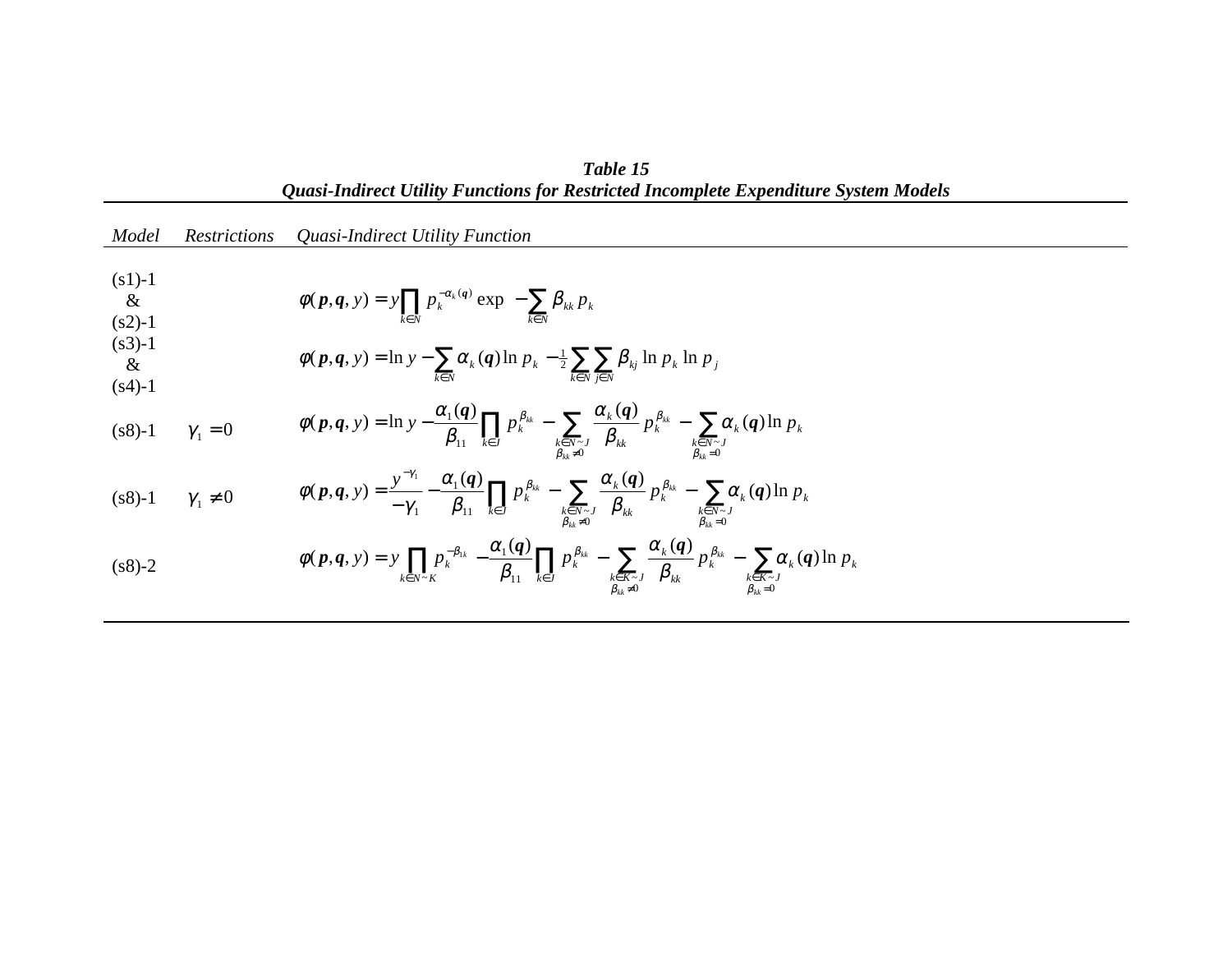## *Technical Appendix*

This appendix derives the necessary parameter restrictions for Slutsky symmetry to hold in an open neighborhood around observed prices and income. The approach employed is similar to LaFrance [1985, 1986]. For each of the 24 models, three mutually exclusive and exhaustive cases with alternative income effects for goods *i* and *j* ( $i \neq j$ ) are considered: 1) no income effects, i.e.,  $\gamma_i = \gamma_j = 0$ ; 2) both goods having income effects, i.e.,  $\gamma_i \neq 0$ ;  $\gamma_j \neq 0$ ; 2) only one good having income effects,  $(\gamma_i \neq 0; \gamma_j = 0)$ . For each of these possibilities, the necessary parameter restrictions for Slutsky symmetry to hold regardless of prices and income were derived. Restrictions implied by the derivative properties of the Slutsky symmetry conditions were used extensively for this task. Once the parameter restrictions were identified for the three distinct income relationships, consistent combinations of the three sets of parameter restrictions were then determined.

#### *1. The (x1) Model*

Consider the (x1) unrestricted model specification:

$$
x_i = \alpha_i(q) + \sum_{k=1}^n \beta_{ik} p_k + \gamma_i y \tag{x1}
$$

The implied Slutsky symmetry conditions are:

$$
\beta_{ji} + \gamma_j x_i = \beta_{ij} + \gamma_i x_j \tag{1}
$$

See LaFrance [1985] for the derivation of the necessary parameter restrictions.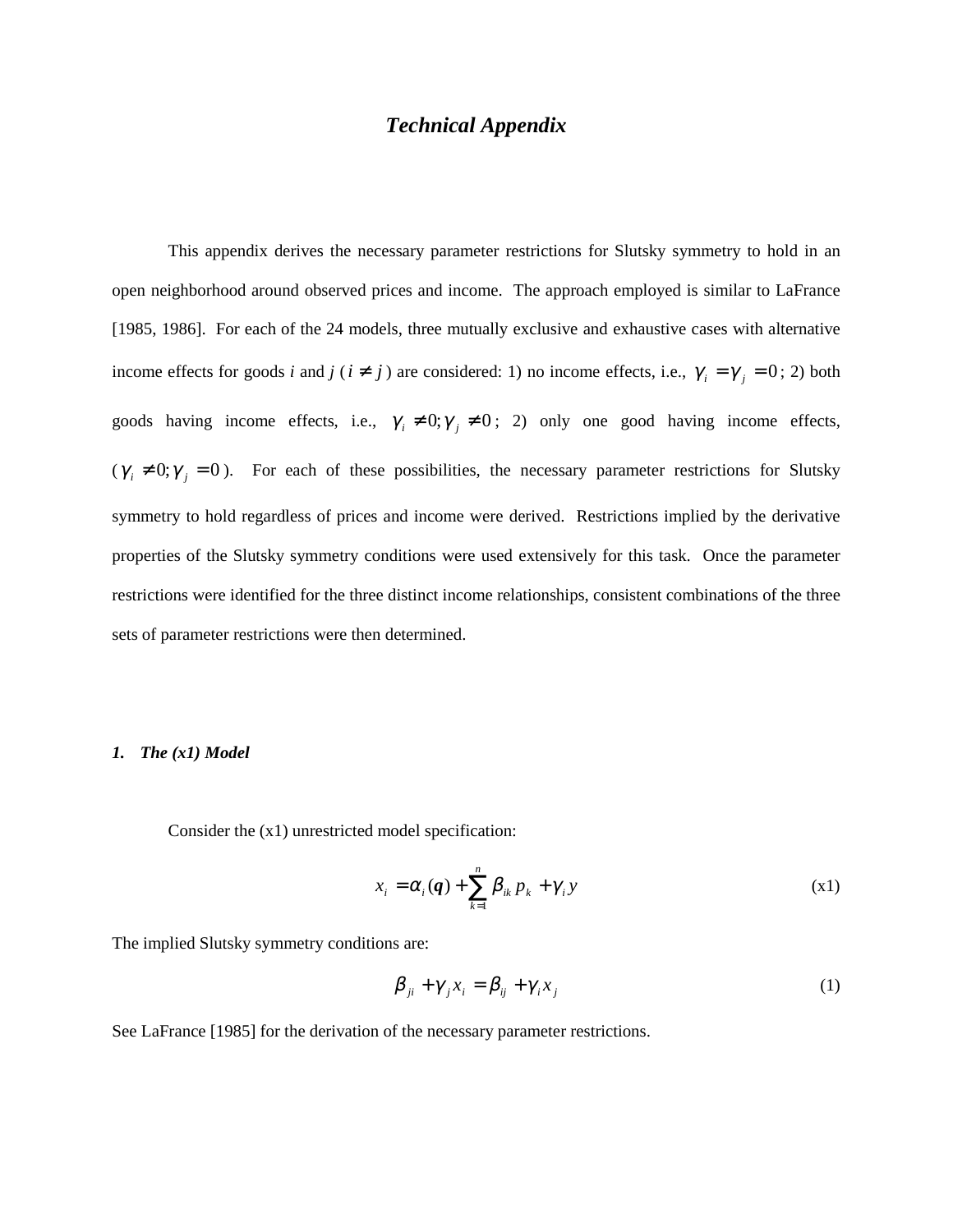#### *2. The (x2) Model*

Consider the (x2) unrestricted model specification:

$$
x_i = \alpha_i(\boldsymbol{q}) + \sum_{k=1}^n \beta_{ik} p_k + \gamma_i \ln y \tag{x2}
$$

The implied Slutsky symmetry conditions are:

$$
\beta_{ji} + \frac{\gamma_j}{y} x_i = \beta_{ij} + \frac{\gamma_i}{y} x_j \tag{1}
$$

The derivative of (1) with respect to  $p_k$ ,  $k = 1, ..., N$ , implies the following restriction:

$$
\gamma_{j}\beta_{ik} = \gamma_{i}\beta_{jk} \tag{2}
$$

The derivative of (1) with respect to *y* implies the following restriction:

$$
\gamma_j x_i = \gamma_i x_j \tag{3}
$$

*Case I.*  $\gamma_i = \gamma_j = 0$ 

 $\bullet$  (1) implies:

$$
\beta_{ji} = \beta_{ij} \tag{4}
$$

*Case II.*  $\gamma_i \neq 0; \gamma_j \neq 0$ 

 $\bullet$  (2) implies:

$$
\beta_{jk} = (\gamma_j / \gamma_i) \beta_{ik}, \forall k
$$
\n<sup>(5)</sup>

• (3) and (5) together imply:

$$
\alpha_j(q) = (\gamma_j / \gamma_i) \alpha_i(q) \tag{6}
$$

• Plugging  $(5)$  and  $(6)$  into  $(1)$  and simplifying implies:

$$
\beta_{ij} = \beta_{ji} \tag{7}
$$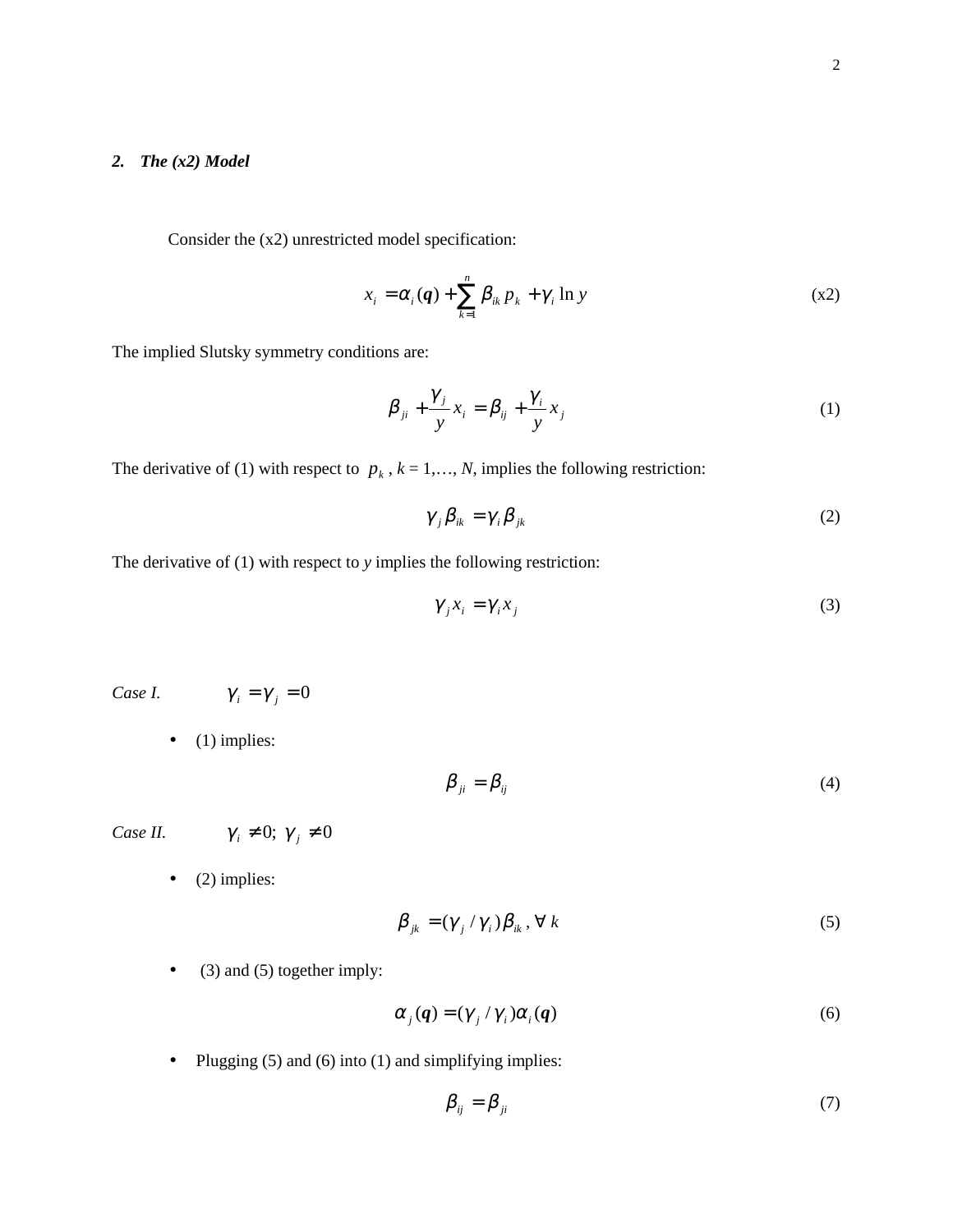• One can combine (5) and (7) as:

$$
\beta_{ij} = (\gamma_i \gamma_j / \gamma_k^2) \beta_{kk}, \forall k
$$
\n(8)

• (6) and (8) jointly imply that:

$$
sgn(\gamma_i) = sgn(\gamma_j) \neq 0
$$
\n(9)

• Thus,  $(6)$ ,  $(8)$ , and  $(9)$  are the necessary parameter restrictions.

*Case III.*  $\gamma_i \neq 0; \gamma_j = 0$ 

• (3) implies this case is only possible if  $\gamma_i = 0$ , a contradiction.

The restricted model specification takes the form:

1. 
$$
x_i = \alpha_i(\boldsymbol{q}) + \sum_{k \in N} \beta_{ik} p_k, i \in N
$$

2. 
$$
x_i = \frac{\gamma_i}{\gamma_1} \left\{ \alpha_1(\boldsymbol{q}) + \frac{\beta_{11}}{\gamma_1} \sum_{k \in N} \gamma_k p_k + \gamma_1 \ln y \right\}, i \in N
$$

### *3. The (x3) Model*

Consider the (x3) unrestricted model specification:

$$
x_i = \alpha_i(\boldsymbol{q}) + \sum_{k=1}^n \beta_{ik} \ln p_k + \gamma_i y \tag{83}
$$

The implied Slutsky symmetry conditions are:

$$
\frac{\beta_{ji}}{p_i} + \gamma_j x_i = \frac{\beta_{ij}}{p_j} + \gamma_i x_j \tag{1}
$$

The derivative of (1) with respect to  $p_j$  implies:

$$
-\beta_{ij} / p_j + \gamma_i \beta_{jj} = \gamma_j \beta_{ij} \tag{2}
$$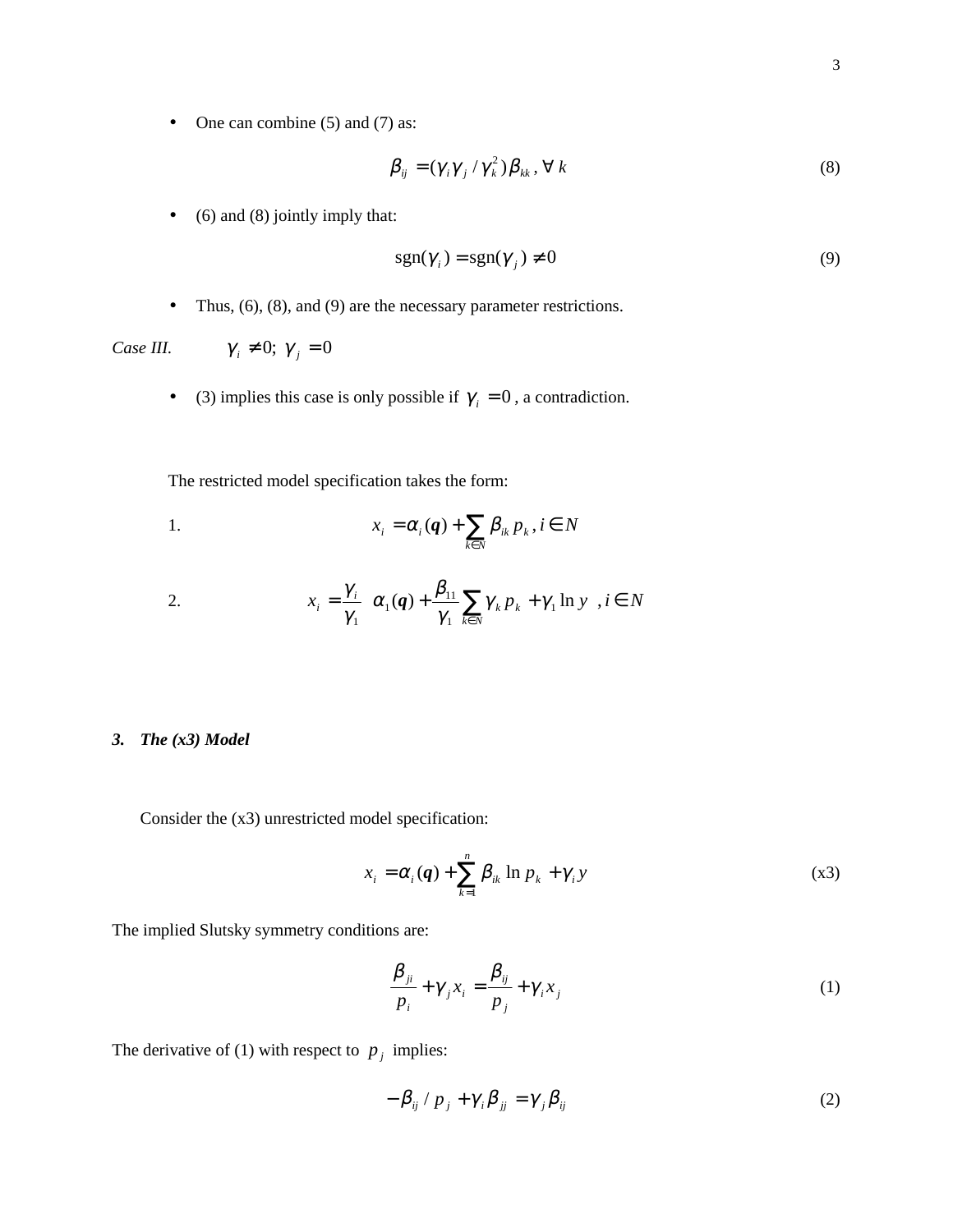*Case I.*  $\gamma_i = \gamma_j = 0$ 

• (1) and (2) are only satisfied if:

$$
\beta_{ij} = \beta_{ji} = 0 \tag{3}
$$

*Case II.*  $\gamma_i \neq 0; \gamma_j \neq 0$ 

• (2) holds in general only if:

$$
\beta_{ik} = \beta_{jk} = 0, \forall k \tag{4}
$$

 $\bullet$  (4) and (1) imply:

$$
\alpha_j(q) = (\gamma_j / \gamma_i) \alpha_i(q) \tag{5}
$$

which further implies:

$$
sgn(\gamma_i) = sgn(\gamma_j) \neq 0 \tag{6}
$$

*Case III.*  $\gamma_i \neq 0; \gamma_j = 0$ 

• (2) implies the restriction in (4), which with (1) implies  $\gamma_i = 0$ , a contradiction.

The restricted model specification takes the form:

1.  $x_i = \alpha_i(\mathbf{q}) + \beta_{ii} \ln p_i, i \in N$ 

2. 
$$
x_i = (\gamma_i / \gamma_1)(\alpha_1(q) + \gamma_1 y), i \in N
$$

### *4. The (x4) Model*

Consider the (x4) unrestricted model specification: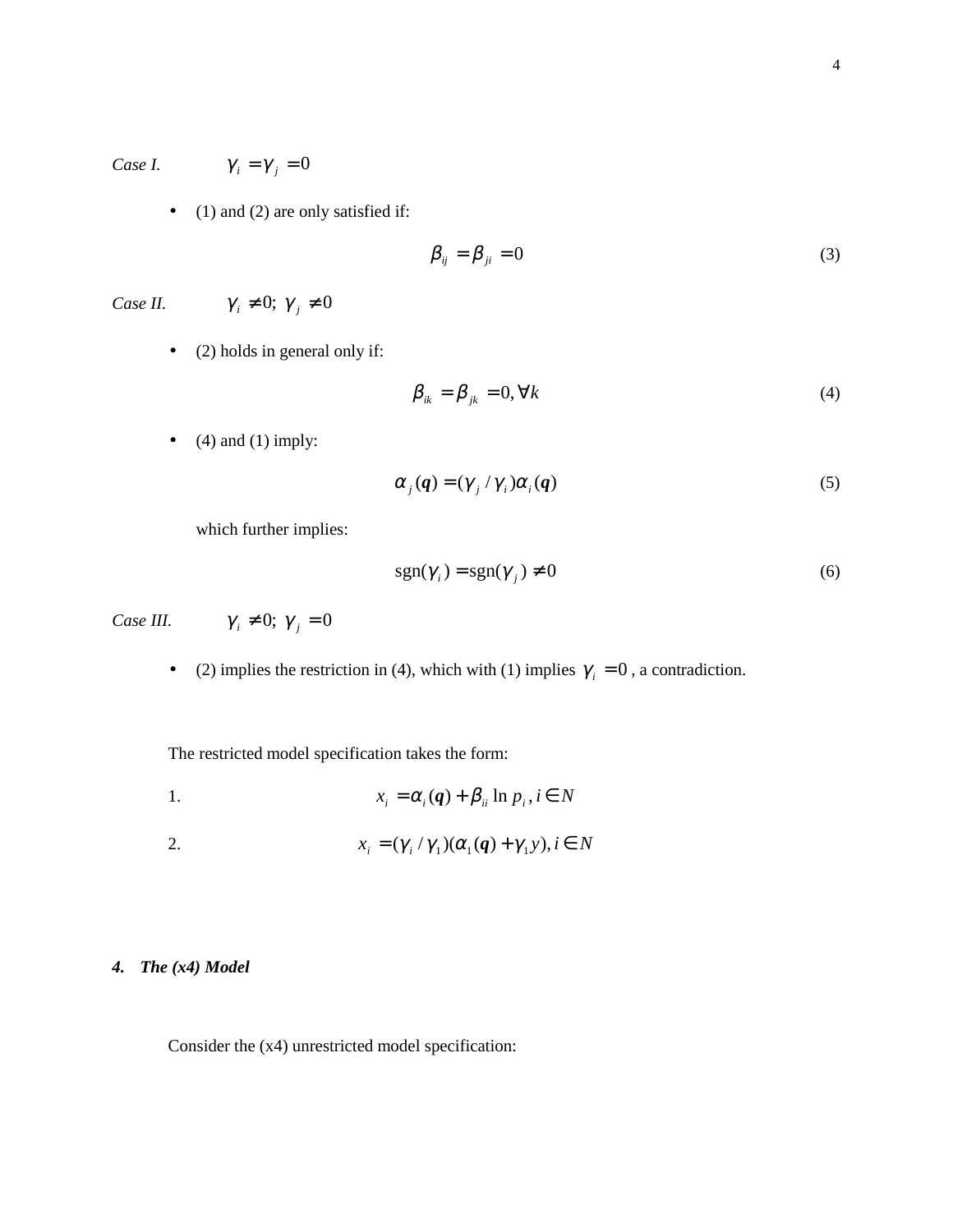$$
x_i = \alpha_i(\boldsymbol{q}) + \sum_{k=1}^n \beta_{ik} \ln p_k + \gamma_i \ln y \tag{x4}
$$

The implied Slutsky symmetry conditions are:

$$
\frac{\beta_{ji}}{p_i} + \frac{\gamma_j}{y} x_i = \frac{\beta_{ij}}{p_j} + \frac{\gamma_i}{y} x_j
$$
\n(1)

The derivative of (1) with respect to *y* implies:

$$
\gamma_j x_i = \gamma_i x_j \tag{2}
$$

*Case I.*  $\gamma_i = \gamma_j = 0$ 

 $\bullet$  (1) is satisfied only if:

$$
\beta_{ij} = \beta_{ji} = 0 \tag{3}
$$

*Case II.*  $\gamma_i \neq 0; \gamma_j \neq 0$ 

• Plugging  $x_j = (\gamma_j / \gamma_i)x_i$  from (2) into (1) implies (3). (3) and (2) along with the structure

of (x4) imply the following three restrictions:

$$
\beta_{ik} = \beta_{jk} = 0, \forall k \tag{4}
$$

$$
\alpha_j(q) = (\gamma_j / \gamma_i) \alpha_i(q) \tag{5}
$$

$$
sgn(\gamma_i) = sgn(\gamma_j) \neq 0
$$
\n(6)

*Case III.*  $\gamma_i \neq 0; \gamma_j = 0$ 

• (2) implies  $\gamma_i = 0$ , a contradiction.

The restricted model specification takes the form:

1. 
$$
x_i = \alpha_i(\mathbf{q}) + \beta_{ii} \ln p_i, i \in N
$$

2. 
$$
x_i = (\gamma_i / \gamma_1)(\alpha_1(\boldsymbol{q}) + \gamma_1 \ln y), i \in N
$$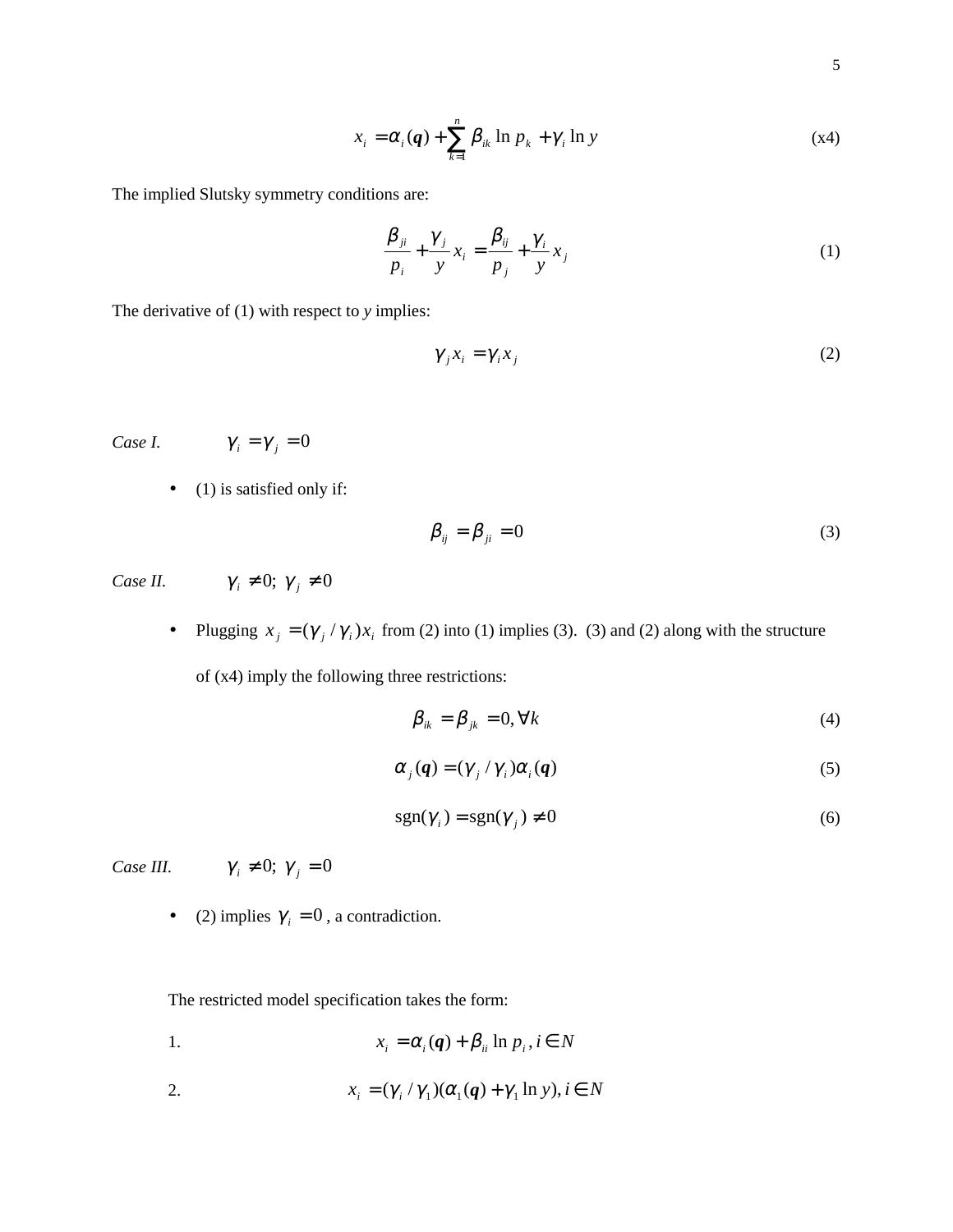#### *5. The (x5) Model*

Consider the (x5) unrestricted model specification:

$$
x_i = \alpha_i(\boldsymbol{q}) \exp\left\{ \sum_{k=1}^n \beta_{ik} p_k + \gamma_i y \right\} \tag{x5}
$$

The implied Slutsky symmetry conditions are:

$$
\beta_{ji}x_j + \gamma_j x_i x_j = \beta_{ij} x_i + \gamma_i x_i x_j \tag{1}
$$

The derivative of (1) with respect to *y* implies:

$$
\gamma_i s_{ij} = \gamma_j s_{ji} \tag{2}
$$

The derivative of (1) with respect to  $p_k$ ,  $k=1,...,N$ , implies:

$$
\beta_{ik}(s_{ij} - \gamma_j x_i x_j) = \beta_{jk}(s_{ji} - \gamma_i x_i x_j)
$$
\n(3)

*Case I.*  $\gamma_i = \gamma_j = 0$ 

• (1) implies  $\beta_{ji} x_j = \beta_{ij} x_i$  which is satisfied only if:

$$
\beta_{ij} = \beta_{ji} = 0 \tag{4}
$$

or:

$$
\beta_{ik} = \beta_{jk} = \beta_{kk}, \forall k
$$
\n(5)

$$
\alpha_i(\boldsymbol{q}) = (\beta_{ii} / \beta_{jj}) \alpha_j(\boldsymbol{q}) \tag{6}
$$

*Case II.*  $\gamma_i \neq 0; \gamma_j \neq 0$ 

• (2) implies  $\gamma_i = \gamma_j$  and this case collapses into Case I above.

*Case III.*  $\gamma_i \neq 0; \gamma_j = 0$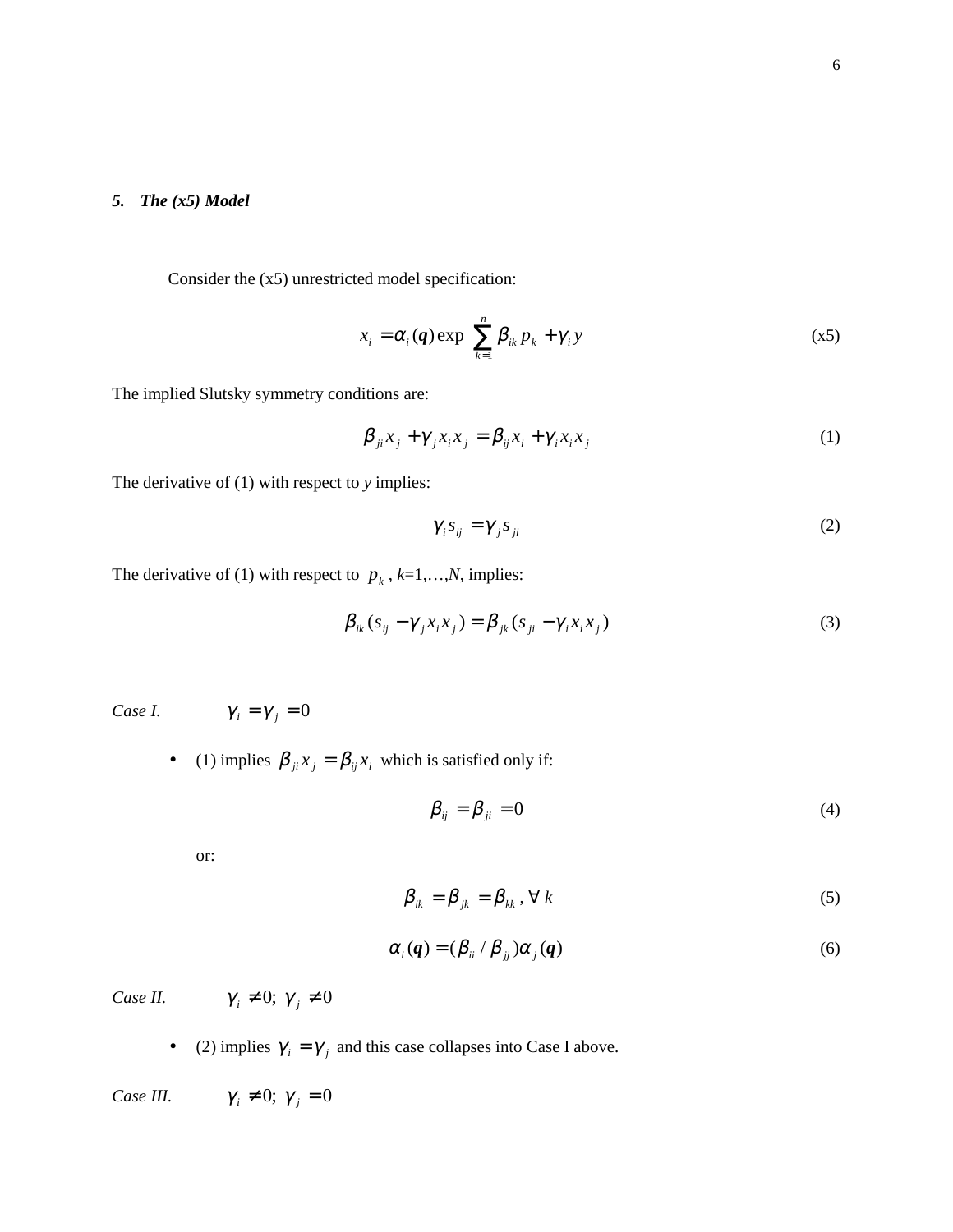• (2) implies  $s_{ij} = 0$ . (1) implies that:

$$
x_j = -\beta_{ij} / \gamma_i \tag{8}
$$

The restricted model specification takes the form:

1.  
\n
$$
x_{i} = \frac{\beta_{ii}}{\beta_{11}} \alpha_{1}(q) \exp \left\{ \sum_{k \in J} \beta_{kk} p_{k} + \sum_{k \in N \sim K} \beta_{1k} p_{k} + \gamma_{1} y \right\}, i \in J
$$
\n
$$
x_{i} = \alpha_{i}(q) \exp \left\{ \beta_{ii} p_{i} + \sum_{k \in N \sim K} \beta_{1k} p_{k} + \gamma_{1} y \right\}, i \in K \sim J
$$
\n
$$
x_{i} = -\beta_{1i} / \gamma_{1}, i \in N \sim K
$$

Note that the subset  $N \sim K$  is empty if  $\gamma_1 = 0$ .

#### *6. The (x6) Model*

Consider the (x6) unrestricted model specification:

$$
x_i = \alpha_i(\boldsymbol{q}) \exp\left\{ \sum_{k=1}^n \beta_{ik} p_k \right\} y^{\gamma_i}
$$
 (x6)

The implied Slutsky symmetry conditions are:

$$
\beta_{ji}x_j + \frac{\gamma_j}{y}x_ix_j = \beta_{ij}x_i + \frac{\gamma_i}{y}x_ix_j \tag{1}
$$

The derivative of (1) with respect to *y* implies:

$$
\gamma_i (s_{ij} - x_i x_j / y) = \gamma_j (s_{ji} - x_i x_j / y)
$$
\n(2)

*Case I.* 

$$
\gamma_i = \gamma_i = 0
$$

• (1) simplifies to  $\beta_{ji} x_j = \beta_{ij} x_i$ . As with the (x5) model, this condition is satisfied only if: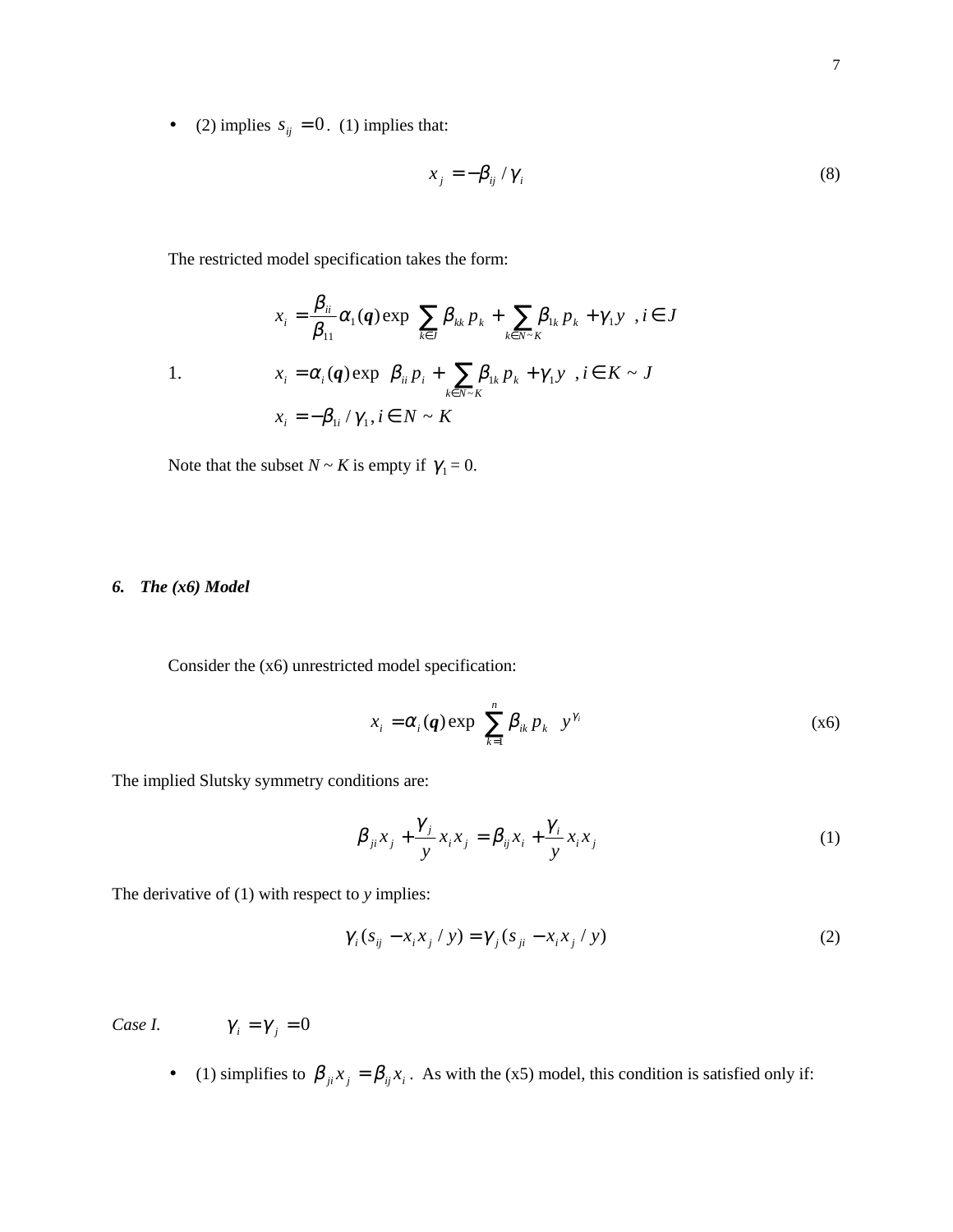$$
\beta_{ij} = \beta_{ji} = 0 \tag{3}
$$

• or:

$$
\beta_{ik} = \beta_{jk} = \beta_{kk}, \forall k
$$
\n(4)

$$
\alpha_i(\mathbf{q}) = (\beta_{ii} / \beta_{jj}) \alpha_j(\mathbf{q}) \tag{5}
$$

- *Case II.*  $\gamma_i \neq 0; \gamma_j \neq 0$ 
	- (2) implies  $\gamma_i = \gamma_j$  or  $s_{ij} = s_{ji} = x_i x_j / y$ , but the later condition is only satisfied if

 $\gamma_i = \gamma_j = 1$  and  $\beta_{ij} = \beta_{ji} = 0$ . Thus, the following condition must hold:

$$
\gamma_i = \gamma_j \tag{6}
$$

• (6) implies  $\beta_{ji} x_j = \beta_{ij} x_i$ , and thus either the conditions in (3) or (4) and (5) must be satisfied.

*Case III.*  $\gamma_i \neq 0; \gamma_j = 0$ 

• (2) implies that  $s_{ij} = x_i x_j / y$ , which when plugged back into (1) implies:

$$
x_i = \beta_{ji} y \tag{7}
$$

The restricted model specification takes the form:

1. 
$$
x_{i} = \frac{\beta_{ii}}{\beta_{11}} \alpha_{1}(q) \exp\left\{\sum_{k \in J} \beta_{kk} p_{k}\right\} y^{\gamma_{1}}, i \in J
$$

$$
x_{i} = \alpha_{i}(q) \exp(\beta_{ii} p_{i}) y^{\gamma_{1}}, i \in N \sim J
$$

$$
x_{i} = \frac{\beta_{ii}}{\beta_{11}} \alpha_{1}(q) \exp \left\{ \sum_{k \in J} \beta_{kk} p_{k} + \sum_{k \in N \sim K} \beta_{1k} p_{k} \right\}, i \in J
$$
  
2.  

$$
x_{i} = \alpha_{i}(q) \exp \left\{ \beta_{ii} p_{i} + \sum_{k \in N \sim K} \beta_{1k} p_{k} \right\}, i \in K \sim J
$$
  

$$
x_{i} = \beta_{1i} y, i \in N \sim K
$$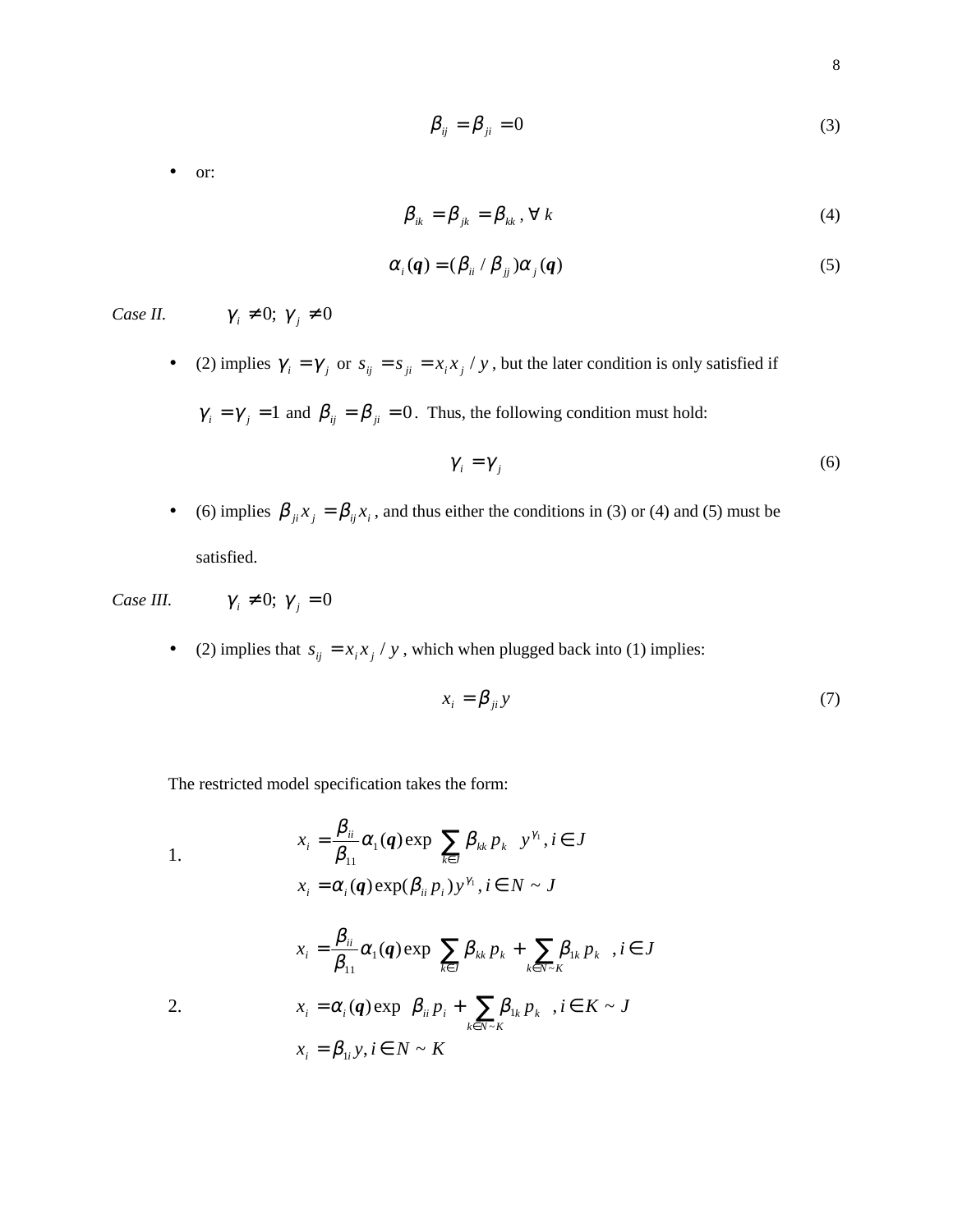### *7. The (x7) Model*

Consider the (x7) unrestricted model specification:

$$
x_i = \alpha_i(q) \prod_{k=1}^n p_k^{\beta_k} \exp(\gamma_i y) \tag{X7}
$$

The Slutsky symmetry conditions are:

$$
\frac{\beta_{ji}}{p_i}x_j + \gamma_j x_i x_j = \frac{\beta_{ij}}{p_j}x_i + \gamma_i x_i x_j
$$
\n(1)

The derivative of (1) with respect to *y* implies:

$$
\gamma_j s_{ij} = \gamma_i s_{ji} \tag{2}
$$

The derivative of (1) with respect to  $p_k$ ,  $k \neq i$ ,  $j$ , implies:

$$
\beta_{jk}(s_{ji} - \gamma_i x_i x_j) = \beta_{ik}(s_{ij} - \gamma_j x_i x_j)
$$
\n(3)

*Case I.*  $\gamma_i = \gamma_j$ 

$$
\gamma_{+}=0
$$

• (1) simplifies to  $\beta_{ji} p_j x_j = \beta_{ij} p_i x_i$ , which is satisfied if:

$$
\beta_{ij} = \beta_{ji} = 0 \tag{4}
$$

• It can also be shown that (1) is satisfied if:

$$
\beta_{kl} = 1 + \beta_{ll}, k = i, j; l = i, j; k \neq l
$$
\n(5)

$$
\beta_{jk} = \beta_{ik}, \forall k; k \neq i, j \tag{6}
$$

$$
\alpha_i(\boldsymbol{q}) = \frac{1 + \beta_{ii}}{1 + \beta_{jj}} \alpha_j(\boldsymbol{q}) \tag{7}
$$

*Case II.*  $\gamma_i \neq 0; \gamma_j \neq 0$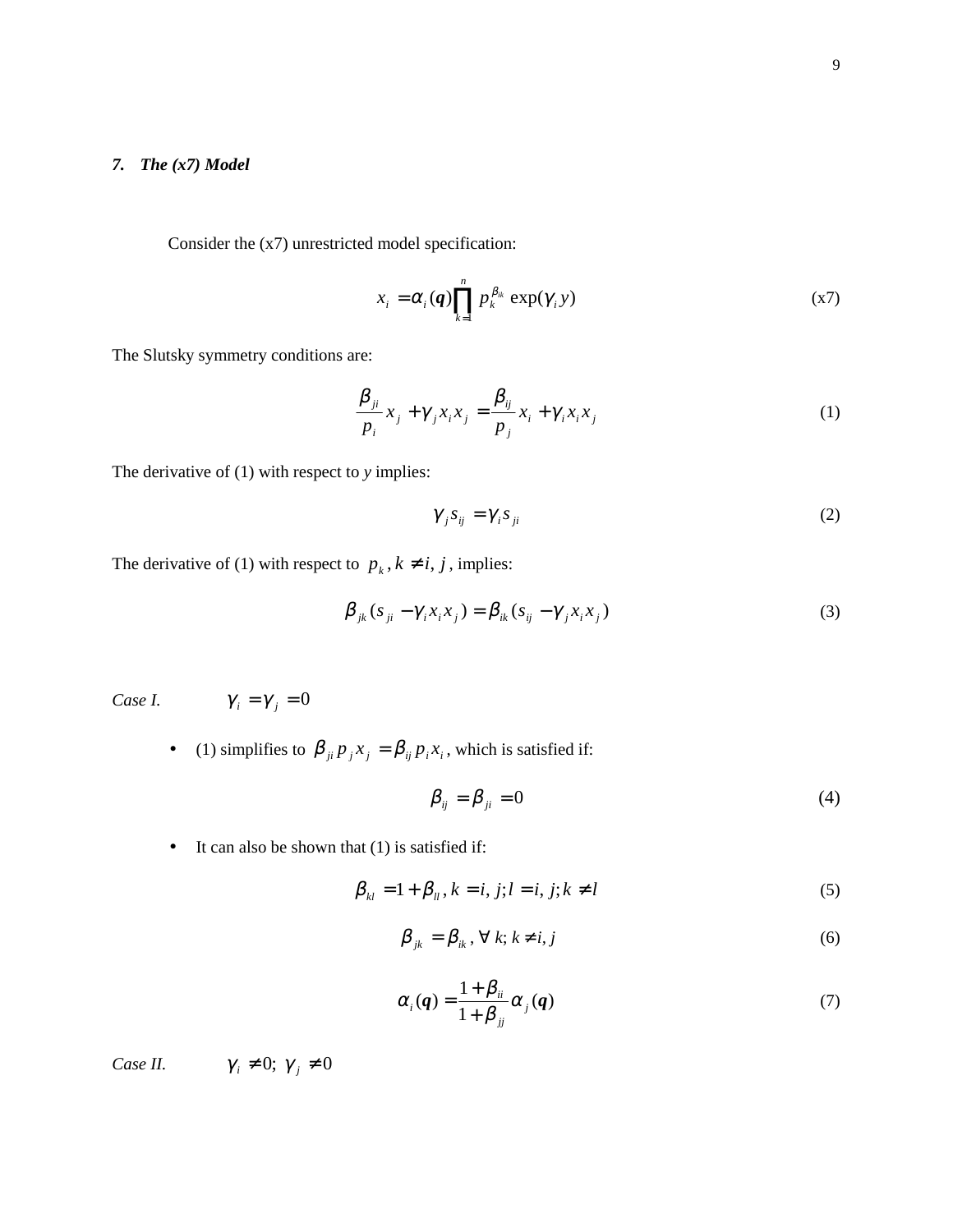• (2) implies that  $\gamma_i = \gamma_j$ , and with this restriction the case collapses into Case I above.

*Case III.*  $\gamma_i \neq 0; \gamma_j = 0$ 

• (2) implies that  $s_{ji} = 0$ , which is satisfied only if:

$$
x_j = -(\beta_{ij} / \gamma_i) / p_j \tag{8}
$$

The restricted model specification takes the form:

1.  
\n
$$
x_{i} = \alpha_{1}(q) \left\{ \frac{1 + \beta_{ii}}{1 + \beta_{11}} \right\} p_{i}^{-1} \prod_{k \in J} p_{k}^{1 + \beta_{kk}} \prod_{k \in N \sim K} p_{k}^{\beta_{1k}} \exp(\gamma_{1} y), i \in J
$$
\n
$$
x_{i} = \alpha_{i}(q) p_{i}^{\beta_{ii}} \prod_{k \in N \sim K} p_{k}^{\beta_{1k}} \exp(\gamma_{1} y), i \in K \sim J
$$
\n
$$
x_{i} = -(\beta_{1i} / \gamma_{1}) p_{i}^{-1}, i \in N \sim K
$$

Note that the  $N \sim K$  set must be empty if  $\gamma_1 = 0$ .

#### *8. The (x8) Model*

Consider the (x8) unrestricted model specification:

$$
x_i = \alpha_i(\boldsymbol{q}) \prod_{k=1}^n p_k^{\beta_{ik}} y^{\gamma_i}
$$
 (x8)

The Slutsky symmetry conditions are:

$$
\frac{\beta_{ji}}{p_i}x_j + \frac{\gamma_j}{y}x_ix_j = \frac{\beta_{ij}}{p_j}x_i + \frac{\gamma_i}{y}x_ix_j
$$
\n(1)

See LaFrance [1986] for the derivation of the necessary parameter restrictions.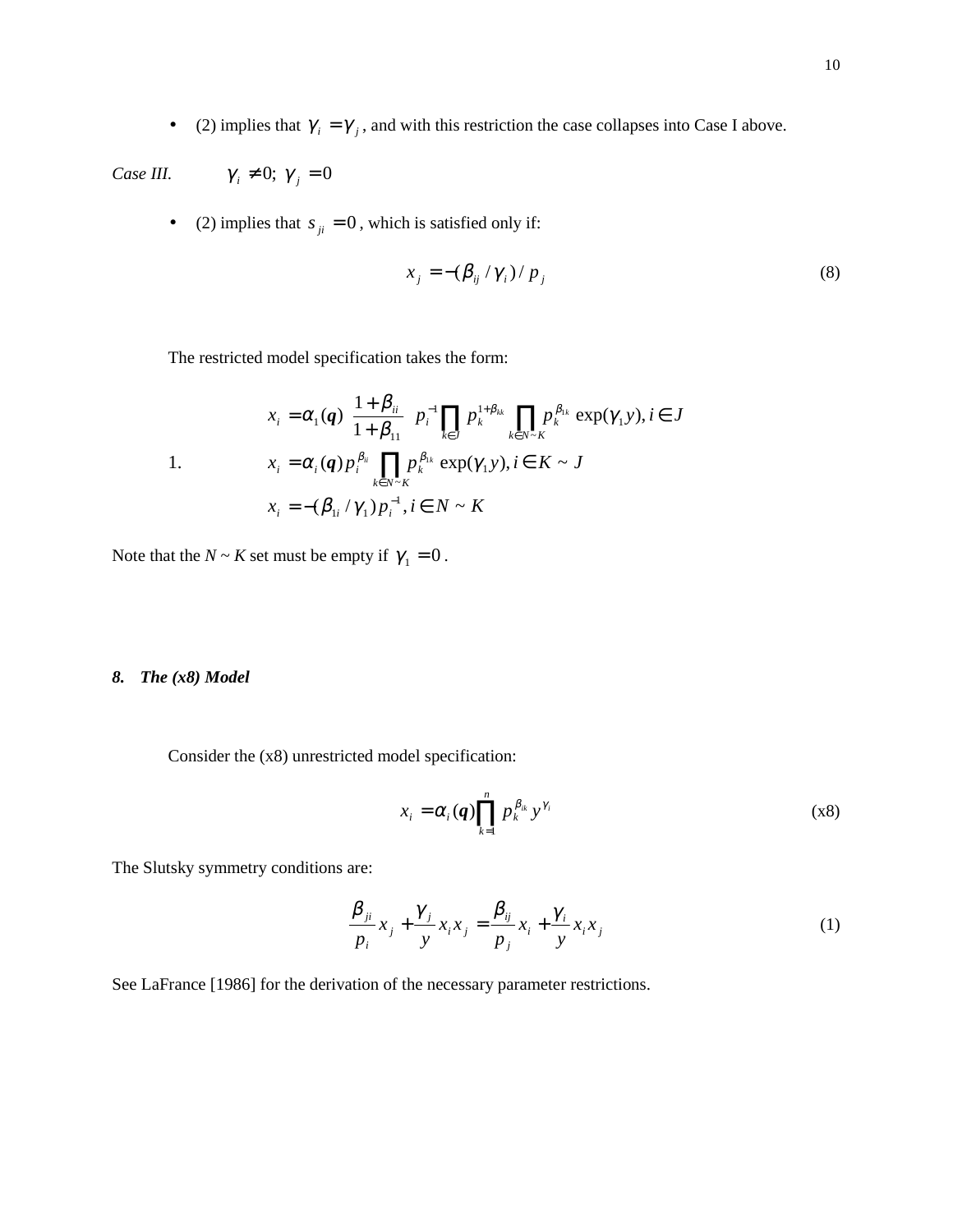### *9. The (e1) Model*

Consider the (e1) unrestricted model specification:

$$
e_i = \alpha_i(\boldsymbol{q}) + \sum_{k=1}^N \beta_{ik} p_k + \gamma_i y \tag{e1}
$$

The implied Slutsky symmetry conditions are:

$$
\frac{1}{p_i p_j} \left\{ \beta_{ji} p_i + \gamma_j e_i \right\} = \frac{1}{p_i p_j} \left\{ \beta_{ij} p_j + \gamma_i e_j \right\} \tag{1}
$$

The derivative of (1) with respect to  $p_i$  implies:

$$
\gamma_i \beta_{ji} = \beta_{ji} + \gamma_j \beta_{ii} \tag{2}
$$

The derivative of (1) with respect to  $p_k$ ,  $k \neq i, j$ , implies:

$$
\gamma_{j}\beta_{ik} = \gamma_{i}\beta_{jk} \tag{3}
$$

*Case I.*  $\gamma_i = \gamma_j = 0$ 

• (1) and (2) imply:

$$
\beta_{ij} = \beta_{ji} = 0 \tag{4}
$$

*Case II.*  $\gamma_i \neq 0; \gamma_j \neq 0$ 

 $\bullet$  (3) implies:

$$
\beta_{ik} = (\gamma_i / \gamma_j) \beta_{jk}, \forall k; k \neq i, j \tag{5}
$$

• For (2) to hold it must be the case that:

$$
\beta_{ii} = 0 \text{ if } \gamma_i = 1 \tag{6}
$$

$$
\beta_{ji} = \frac{\gamma_j \beta_{ii}}{\gamma_i - 1} \text{ if } \gamma_i \neq 1 \tag{7}
$$

Thus, (5), (6), and (7) are the necessary parameter restrictions.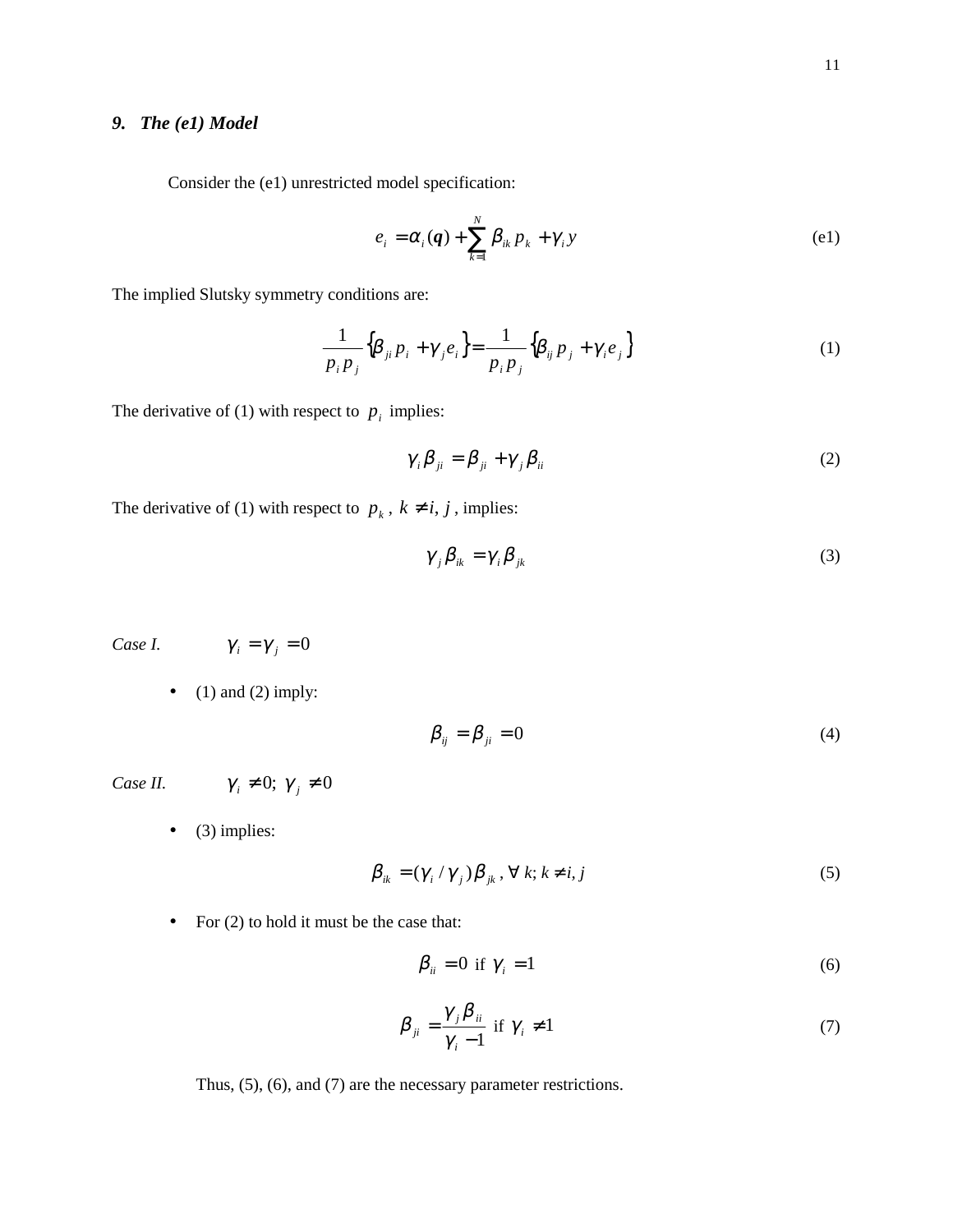*Case III.*  $\gamma_i \neq 0; \gamma_j = 0$ 

• (1) implies  $e_j = -(\beta_{ij}/\gamma_i)p_j + (\beta_{ji}/\gamma_i)p_i$ . Two possibilities are implied by this structure:

$$
\gamma_i = 1 \& \beta_{jj} = -\beta_{ij} \Rightarrow e_j = -\beta_{ij} p_j + \beta_{ji} p_i \tag{9}
$$

$$
\gamma_i \neq 1 \& \beta_{ji} = 0 \Rightarrow e_j = -(\beta_{ij} / \gamma_i) p_j \tag{10}
$$

The restricted model specification takes the form:

1. 
$$
e_{i} = \alpha_{i}(q) + \beta_{ii} p_{i}, i \in N
$$

$$
e_{i} = \alpha_{1}(q) + \sum_{k \in K, i \neq k} \beta_{ik} p_{k} + \sum_{k \in N-K} \beta_{1k} p_{k} + y, i \in J
$$
  
2. 
$$
e_{i} = \frac{\gamma_{i}}{\gamma_{1}} \alpha_{1}(q) + \sum_{k \in K} \beta_{ik} p_{k} + \frac{\gamma_{i}}{\gamma_{1}} \sum_{k \in N-K} \beta_{1k} p_{k} + \gamma_{i} y, i \in K \sim J
$$

$$
e_{i} = -(\beta_{1i} / \gamma_{1}) p_{i}, i \in N \sim K
$$

$$
e_{1} = \alpha_{1}(q) + \sum_{k \in N} \beta_{1k} p_{k} + y
$$
  
3.

$$
e_i = \beta_{i1} p_1 - \beta_{1i} p_i, i \in N, i \neq 1
$$

*10. The (e2) Model*

Consider the (e2) unrestricted model specification:

$$
e_i = \alpha_i(\boldsymbol{q}) + \sum_{k=1}^{N} \beta_{ik} p_k + \gamma_i \ln y
$$
 (e2)

The implied Slutsky symmetry conditions are:

$$
\frac{1}{p_i p_j} \left\{ \beta_{ji} p_i + \frac{\gamma_j}{y} e_i \right\} = \frac{1}{p_i p_j} \left\{ \beta_{ij} p_j + \frac{\gamma_i}{y} e_j \right\} \tag{1}
$$

The derivative of (1) with respect to  $p_j$  implies: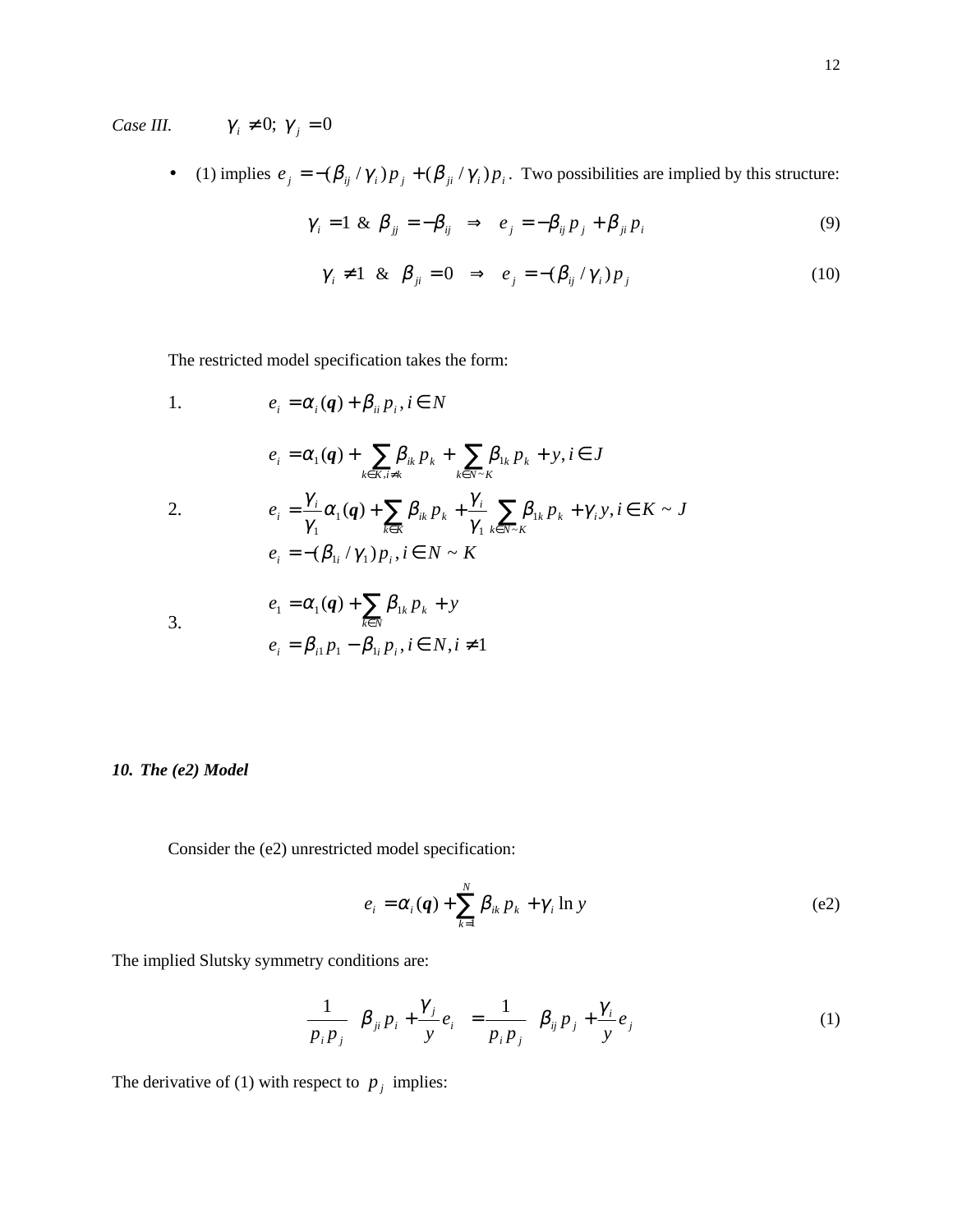$$
\gamma_{j} \beta_{ij} / y = \beta_{ij} + \gamma_{i} \beta_{jj} / y \tag{2}
$$

The derivative of (1) with respect to  $p_k$ ,  $k \neq i, j$  implies:

$$
\gamma_{j}\beta_{ik} = \gamma_{i}\beta_{jk} \tag{3}
$$

*Case I.*  $\gamma_i = \gamma_j = 0$ 

 $\bullet$  (2) implies:

$$
\beta_{ij} = \beta_{ji} = 0 \tag{4}
$$

*Case II.*  $\gamma_i \neq 0; \gamma_j \neq 0$ 

• (2) implies (4) must hold. (1), (2), and (4) imply:

$$
\alpha_i(\boldsymbol{q}) = (\gamma_i / \gamma_j) \alpha_j(\boldsymbol{q}) \tag{5}
$$

$$
\beta_{ik} = \beta_{jk} = 0, \forall k \tag{6}
$$

$$
sgn(\gamma_i) = sgn(\gamma_j) \neq 0 \tag{7}
$$

*Case III.*  $\gamma_i \neq 0; \gamma_j = 0$ 

• (1) implies  $e_i = \frac{y}{\sqrt{i}} (\beta_{ij} p_j - \beta_{ji} p_i)$ *j*  $e_i = \frac{y}{\gamma_i} (\beta_{ij} p_j - \beta_{ji} p_i)$ , which is inconsistent with (e2).

The restricted model specification implies:

1.  $e_i = \alpha_i(q) + \beta_{ii} p_i, i \in N$ 

2. 
$$
e_i = (\gamma_i / \gamma_1)(\alpha_1(\boldsymbol{q}) + \gamma_1 \ln y), i \in N
$$

### *11. The (e3) Model*

Consider the (e3) unrestricted model specification: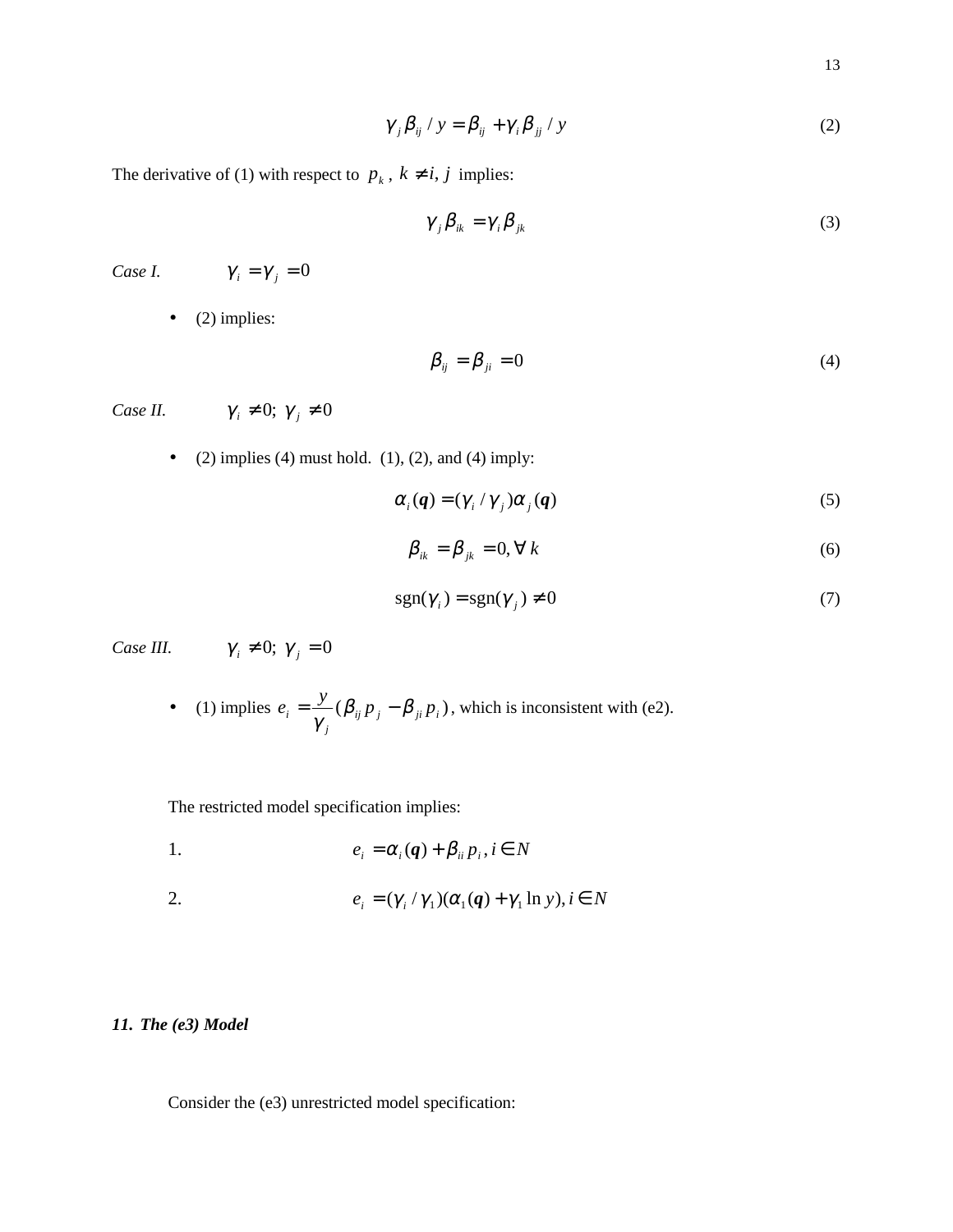$$
e_j = \alpha_j(q) + \sum_{j=1}^N \beta_{jk} \ln p_k + \gamma_j y \tag{e3}
$$

The implied Slutsky symmetry conditions are:

$$
\frac{1}{p_i p_j} \left\{ \beta_{ji} + \gamma_j e_i \right\} = \frac{1}{p_i p_j} \left\{ \beta_{ij} + \gamma_i e_j \right\} \tag{1}
$$

The derivative of (1) with respect to  $p_k$ ,  $k=1,..., N$ , implies:

$$
\gamma_{j}\beta_{ik} = \gamma_{i}\beta_{jk}, \forall i, j, k
$$
 (2)

*Case I.*  $\gamma_i = \gamma_j = 0$ 

 $\bullet$  (1) implies:

$$
\beta_{ji} = \beta_{ij} \tag{3}
$$

*Case II.*  $\gamma_i \neq 0; \gamma_j \neq 0$ 

 $\bullet$  (2) implies:

$$
\beta_{ik} = \frac{\gamma_i}{\gamma_j} \beta_{jk}, \forall k
$$
\n(4)

• Plugging (4) back into (1) implies the following restriction:

$$
\beta_{ji} - \beta_{ij} + \gamma_j \alpha_i(q) + \gamma_i \alpha_j(q) = 0 \tag{5}
$$

*Case III.*  $\gamma_i \neq 0; \gamma_j = 0$ 

• (1) simplifies to  $e_i = \beta_{ij} / \gamma_j - \beta_{ji} / \gamma_j$ . To be consist with (e3), it must be the case that:

$$
\beta_{ik} = 0, \forall k \tag{6}
$$

$$
\alpha_i(\boldsymbol{q}) = -\beta_{ji} / \gamma_j \tag{7}
$$

The restricted model specification takes the form:

1. 
$$
e_i = \alpha_i(\boldsymbol{q}) + \sum_{k \in N} \beta_{ik} \ln p_k, i \in N
$$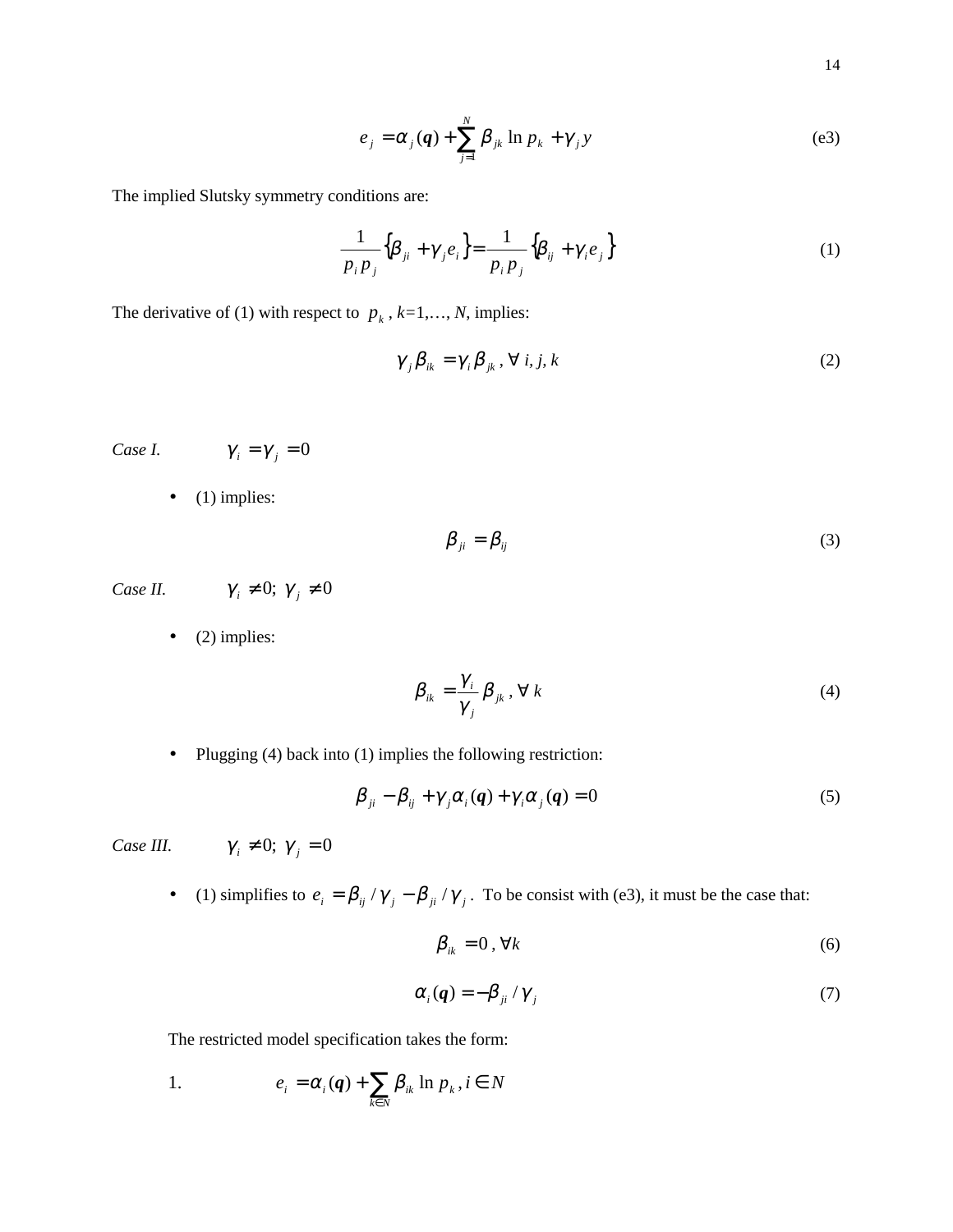2. 
$$
e_i = \frac{\gamma_i}{\gamma_1} \left\{ \alpha_1(\boldsymbol{q}) - \frac{\beta_{1i}}{\gamma_i} + \frac{\beta_{i1}}{\gamma_i} + \sum_{k \in N} \beta_{1k} \ln p_k + \gamma_1 y \right\}, i \in J
$$

$$
e_i = -\beta_{1i} / \gamma_1, i \in N \sim J
$$

### *12. The (e4) Model*

Consider the (e4) unrestricted model specification:

$$
e_i = \alpha_i(\boldsymbol{q}) + \sum_{k=1}^N \beta_{ik} \ln p_k + \gamma_i \ln y \tag{e4}
$$

The implied Slutsky symmetry conditions are:

$$
\frac{1}{p_i p_j} \left\{ \beta_{ji} + \frac{\gamma_j}{y} e_i \right\} = \frac{1}{p_i p_j} \left\{ \beta_{ij} + \frac{\gamma_i}{y} e_j \right\} \tag{1}
$$

The derivative of (1) with respect to *y* implies:

$$
\gamma_i e_j = \gamma_j e_i \tag{2}
$$

The derivative of (1) with respect to  $p_k$ ,  $k=1,..., N$ , implies:

$$
\gamma_{j}\beta_{ik} = \gamma_{i}\beta_{jk}, \forall k
$$
 (3)

Case I. 
$$
\gamma_i = \gamma_j = 0
$$

 $\bullet$  (1) implies:

$$
\beta_{ji} = \beta_{ij} \tag{4}
$$

*Case II.*  $\gamma_i \neq 0; \gamma_j \neq 0$ 

• Plugging (2) into (1) and simplifying implies (4). (4) and (3) together imply:

$$
\beta_{ij} = \frac{\gamma_i \gamma_j}{\gamma_k^2} \beta_{kk}, \forall k
$$
\n(5)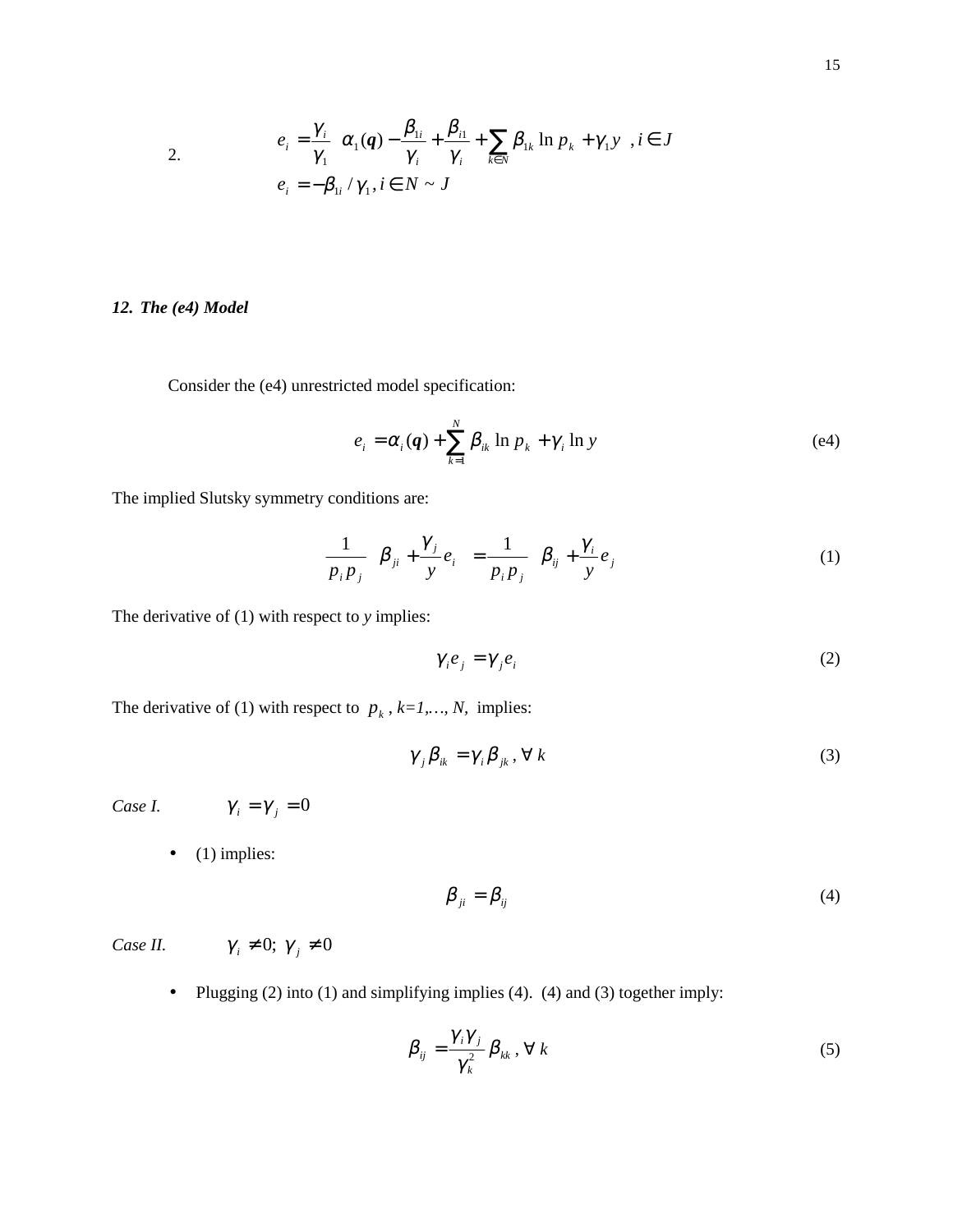$$
sgn(\gamma_i) = sgn(\gamma_j) \neq 0
$$
 (6)

• Plugging (5) back into (2) then implies:

$$
\alpha_i(q) = \frac{\gamma_i}{\gamma_j} \alpha_j(q) \tag{7}
$$

*Case III.*  $\gamma_i \neq 0; \gamma_j = 0$ 

• (2) implies this case is not possible.

The restricted model specification implies:

1. 
$$
e_i = \alpha_i(\boldsymbol{q}) + \sum_{k \in N} \beta_{ik} \ln p_k, i \in N
$$

2. 
$$
e_i = \frac{\gamma_i}{\gamma_1} \left\{ \alpha_1(\boldsymbol{q}) + \frac{\beta_{11}}{\gamma_1} \sum_{k \in N} \gamma_k \ln p_k + \gamma_1 \ln y \right\}, i \in N
$$

### *13. The (e5) Model*

Consider the (e5) unrestricted model specification:

$$
e_i = \alpha_i(\mathbf{q}) \exp\left\{ \sum_{k=1}^n \beta_{ik} p_k + \gamma_i y \right\} \tag{e5}
$$

The Slutsky symmetry conditions are:

$$
\frac{1}{p_i p_j} \Big\{ \beta_{ji} p_i e_j + \gamma_j e_i e_j \Big\} = \frac{1}{p_i p_j} \Big\{ \beta_{ij} p_j e_i + \gamma_i e_i e_j \Big\} \tag{1}
$$

The derivative of (1) with respect to *y* implies:

$$
\gamma_j s_{ji} = \gamma_i s_{ij} \tag{2}
$$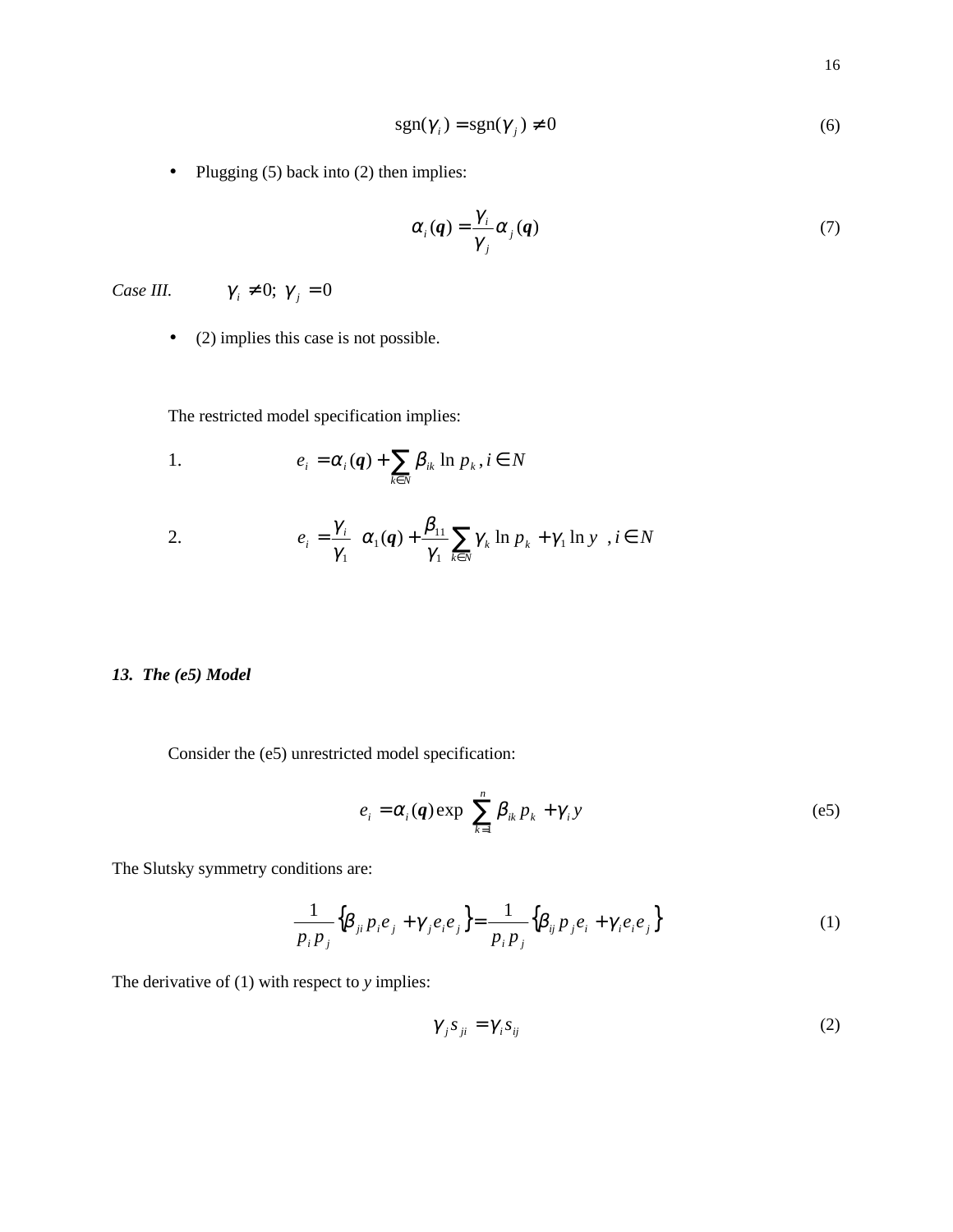*Case I.*  $\gamma_i = \gamma_j = 0$ 

• (1) simplifies to  $\beta_{ji} p_i e_j = \beta_{ij} p_j e_i$ , which is not in general satisfied unless:

$$
\beta_{ij} = \beta_{ji} \tag{3}
$$

*Case II.*  $\gamma_i \neq 0; \gamma_j \neq 0$ 

 $\bullet$  (2) implies:

$$
\gamma_i = \gamma_j \tag{4}
$$

• (4) implies that (1) simplifies to  $\beta_{ji} p_i e_j = \beta_{ij} p_j e_i$ , and thus (3) must also be satisfied.

*Case III.*  $\gamma_i \neq 0; \gamma_j = 0$ 

• (2) implies this case is not possible.

The restricted model specification takes the form:

1. 
$$
e_i = \alpha_i(\mathbf{q}) \exp(\beta_{ii} p_i + \gamma_1 y), i \in N
$$

### *14. The (e6) Model*

Consider the (e6) unrestricted model specification:

$$
e_i = \alpha_i(\boldsymbol{q}) \exp\left\{ \sum_{k=1}^n \beta_{ik} p_k \right\} y^{\gamma_i}
$$
 (e6)

The Slutsky symmetry conditions are:

$$
\frac{1}{p_i p_j} \left\{ \beta_{ji} p_i e_j + \frac{\gamma_j}{y} e_i e_j \right\} = \frac{1}{p_i p_j} \left\{ \beta_{ij} p_j e_i + \frac{\gamma_i}{y} e_i e_j \right\}
$$
(1)

The derivative of (1) with respect to *y* implies: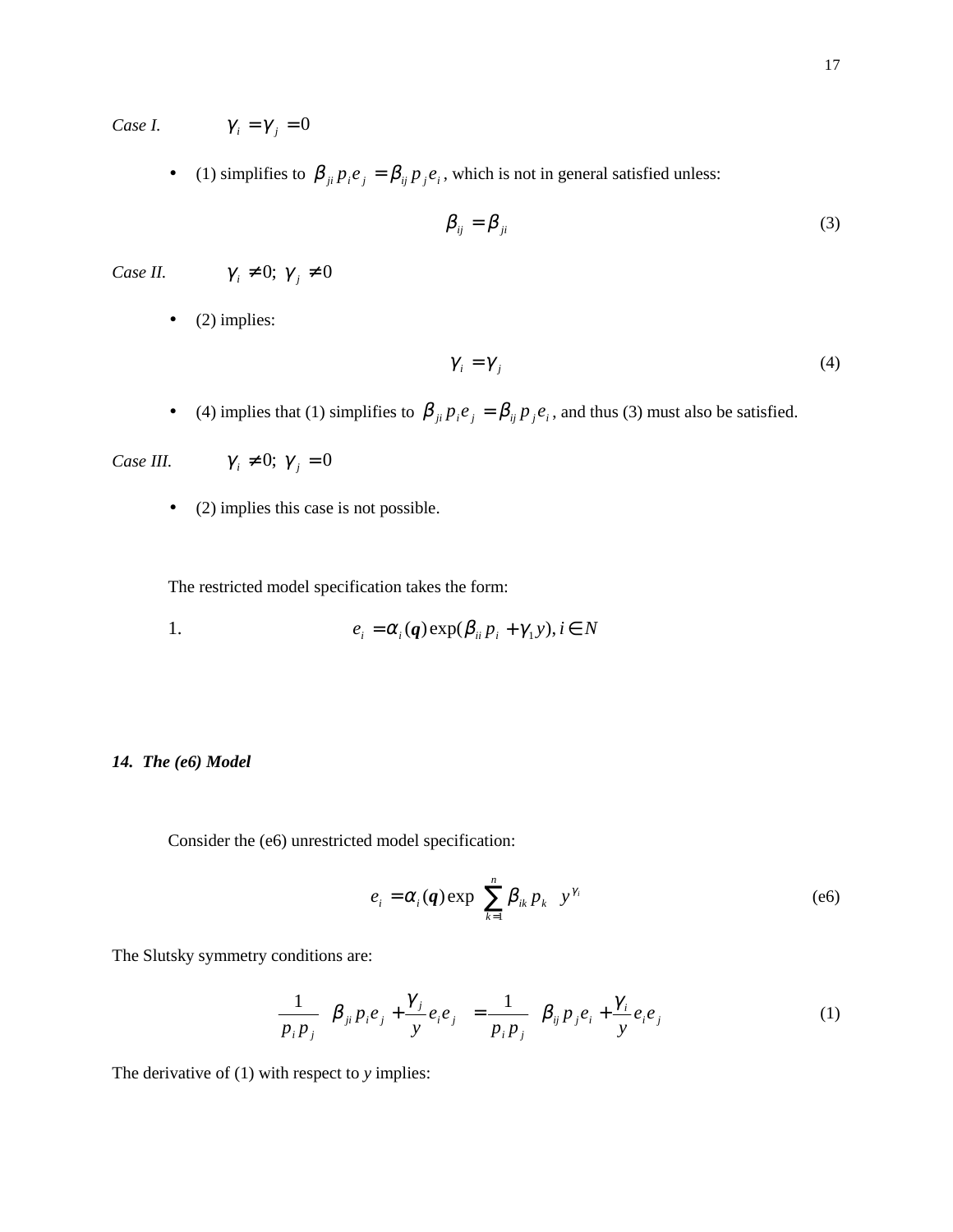$$
\gamma_j \left\{ s_{ji} - \frac{e_j e_i}{p_j p_i y} \right\} = \gamma_i \left\{ s_{ij} - \frac{e_j e_i}{p_j p_i y} \right\}
$$
 (2)

*Case I.*  $\gamma_i = \gamma_j = 0$ 

• (1) simplifies to  $\beta_{ji} p_i e_j = \beta_{ij} p_j e_i$ , which is not in general satisfied unless:

$$
\beta_{ji} = \beta_{ij} \tag{3}
$$

*Case II.*  $\gamma_i \neq 0; \gamma_j \neq 0$ 

- 
- (1) is not in general satisfied unless (3) and the following condition are satisfied:

$$
\gamma_i = \gamma_j \tag{4}
$$

*Case III.*  $\gamma_i \neq 0$ ;  $\gamma_j = 0$ 

• (2) implies that  $s_{ij} = e_j e_i / (p_j p_i y)$ . This restriction along with (1) implies  $e_i = \beta_{ji} p_i y$ , which is inconsistent with (e6).

The restricted model specification implies:

1. 
$$
e_i = \alpha_i(\mathbf{q}) \exp(\beta_{ii} p_i) y^{\gamma_i}, i \in N
$$

*15. The (e7) Model*

Consider the (e7) unrestricted model specification:

$$
e_i = \alpha_i(\boldsymbol{q}) \prod_{k=1}^n p_k^{\beta_{ik}} \exp(\gamma_i y) \tag{e7}
$$

The Slutsky symmetry conditions are:

$$
\frac{1}{p_i p_j} \left\{ \beta_{ji} e_j + \gamma_j e_i e_j \right\} = \frac{1}{p_i p_j} \left\{ \beta_{ij} e_i + \gamma_i e_i e_j \right\} \tag{1}
$$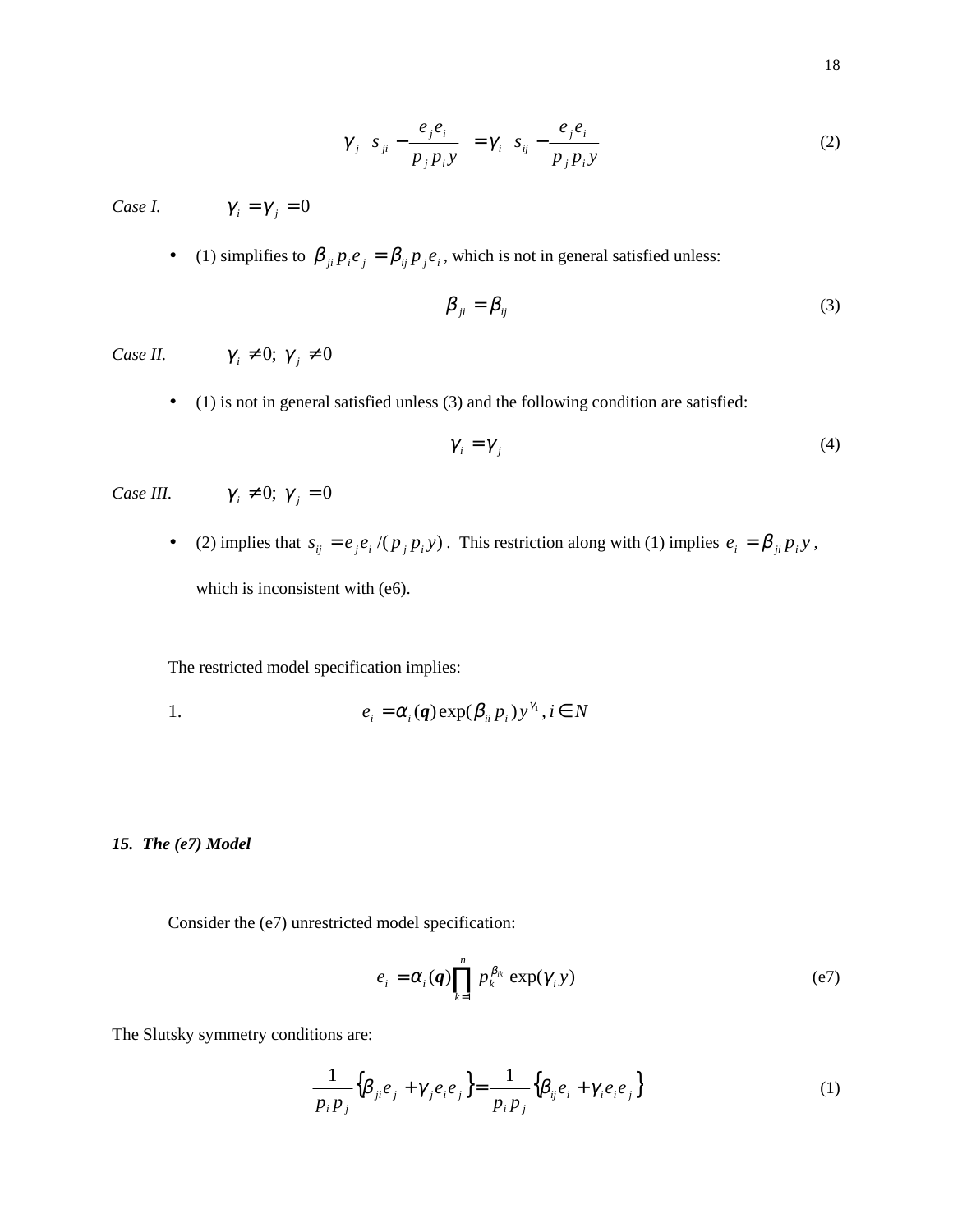The derivative of (1) with respect to *y* implies:

$$
\gamma_j s_{ji} = \gamma_i s_{ij} \tag{2}
$$

*Case I.*  $\gamma_i = \gamma_j = 0$ 

• In this case, (1) simplifies to  $\beta_{ji} e_j = \beta_{ij} e_i$ , which is satisfied only if:

$$
\beta_{ij} = \beta_{ji} = 0 \tag{3}
$$

or:

$$
\beta_{jk} = \beta_{ik}, \forall k \tag{4}
$$

$$
\alpha_i(q) = \frac{\beta_{ii}}{\beta_{jj}} \alpha_j(q)
$$
\n(5)

*Case II.*  $\gamma_i \neq 0; \gamma_j \neq 0$ 

 $\bullet$  (2) implies:

$$
\gamma_i = \gamma_j \tag{6}
$$

• Using (6), (1) simplifies to  $\beta_{ji}e_j = \beta_{ij}e_i$ , which is satisfied only if (3) or (4) and (5) are satisfied.

*Case III.*  $\gamma_i \neq 0; \gamma_j = 0$ 

• (2) implies this case is not possible unless  $s_{ij} = 0$ ,

which holds only if:

$$
e_j = -\beta_{ij} / \gamma_i \tag{7}
$$

The restricted model specification takes the form: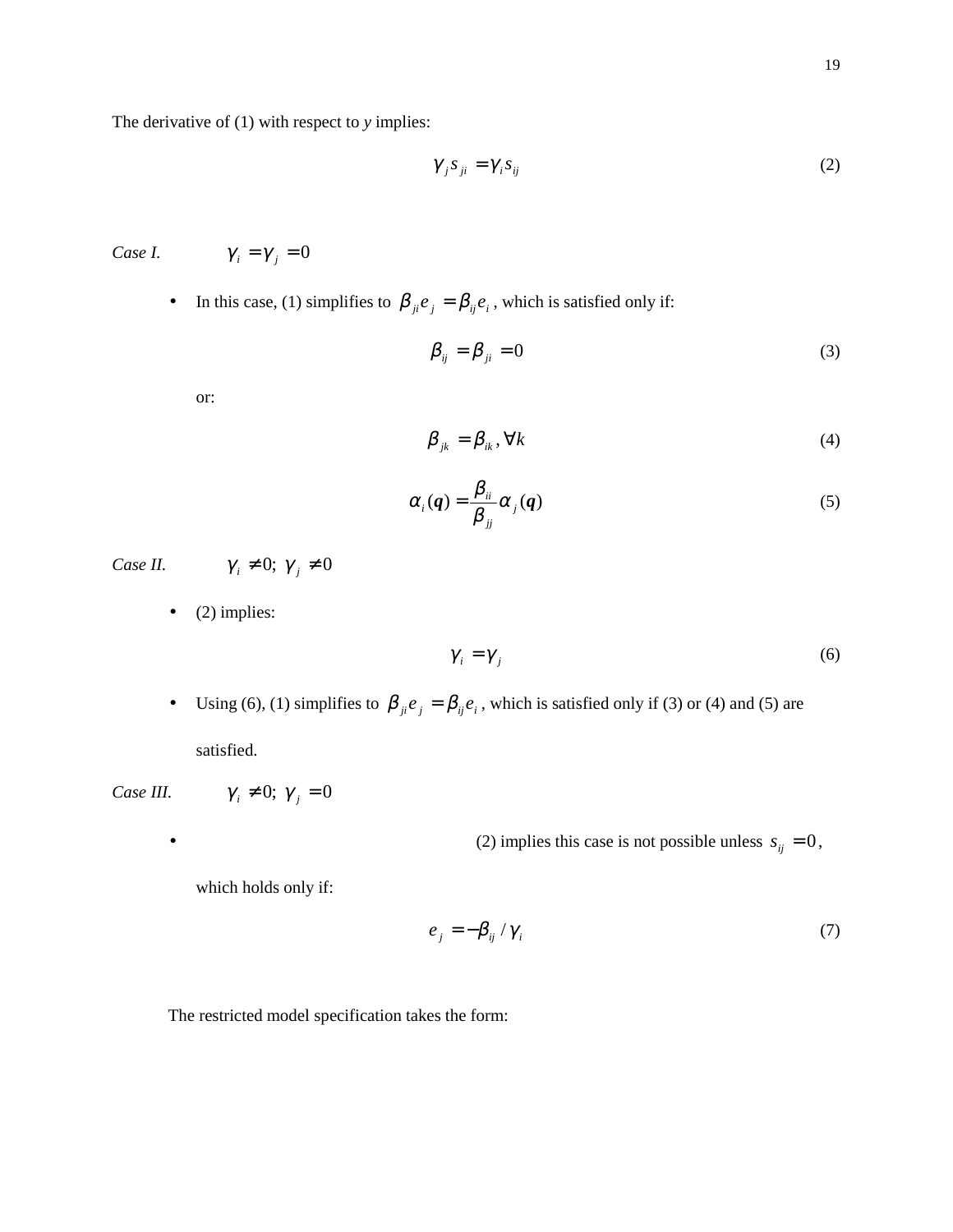$$
e_i = (\beta_{ii} / \beta_{11})\alpha_1(q) \prod_{k \in J} p_k^{\beta_{1k}} \prod_{k \in N \sim K} p_k^{\beta_{1k}} \exp(\gamma_1 y), i \in J
$$
  
\n1.  
\n
$$
e_i = \alpha_i(q) p_i^{\beta_{ii}} \prod_{k \in N \sim K} p_k^{\beta_{1k}} \exp(\gamma_1 y), i \in K \sim J
$$
  
\n
$$
e_i = -(\beta_{1i} / \gamma_1), i \in N \sim K
$$

### *16. The (e8) Model*

Consider the (e8) unrestricted model specification:

$$
e_i = \alpha_i(q) \prod_{k=1}^n p_k^{\beta_{ik}} y^{\gamma_i}
$$
 (e8)

The Slutsky symmetry conditions are:

$$
\frac{1}{p_i p_j} \left\{ \beta_{ji} e_j + \frac{\gamma_j}{y} e_i e_j \right\} = \frac{1}{p_i p_j} \left\{ \beta_{ij} e_i + \frac{\gamma_i}{y} e_i e_j \right\}
$$
(1)

This model is equivalent to (x8). See LaFrance [1986] for the derivation of the necessary parameter restrictions.

### *17. The (s1) Model*

Consider the (s1) unrestricted model specification:

$$
s_i = \alpha_i(q) + \sum_{k=1}^n \beta_{ik} p_k + \gamma_i y \tag{81}
$$

The implied Slutsky symmetry conditions are:

$$
\frac{y}{p_i p_j} \Big\{ \beta_{ji} p_i + (s_j + \gamma_j y) s_i \Big\} = \frac{y}{p_i p_j} \Big\{ \beta_{ij} p_j + (s_i + \gamma_i y) s_j \Big\} \tag{1}
$$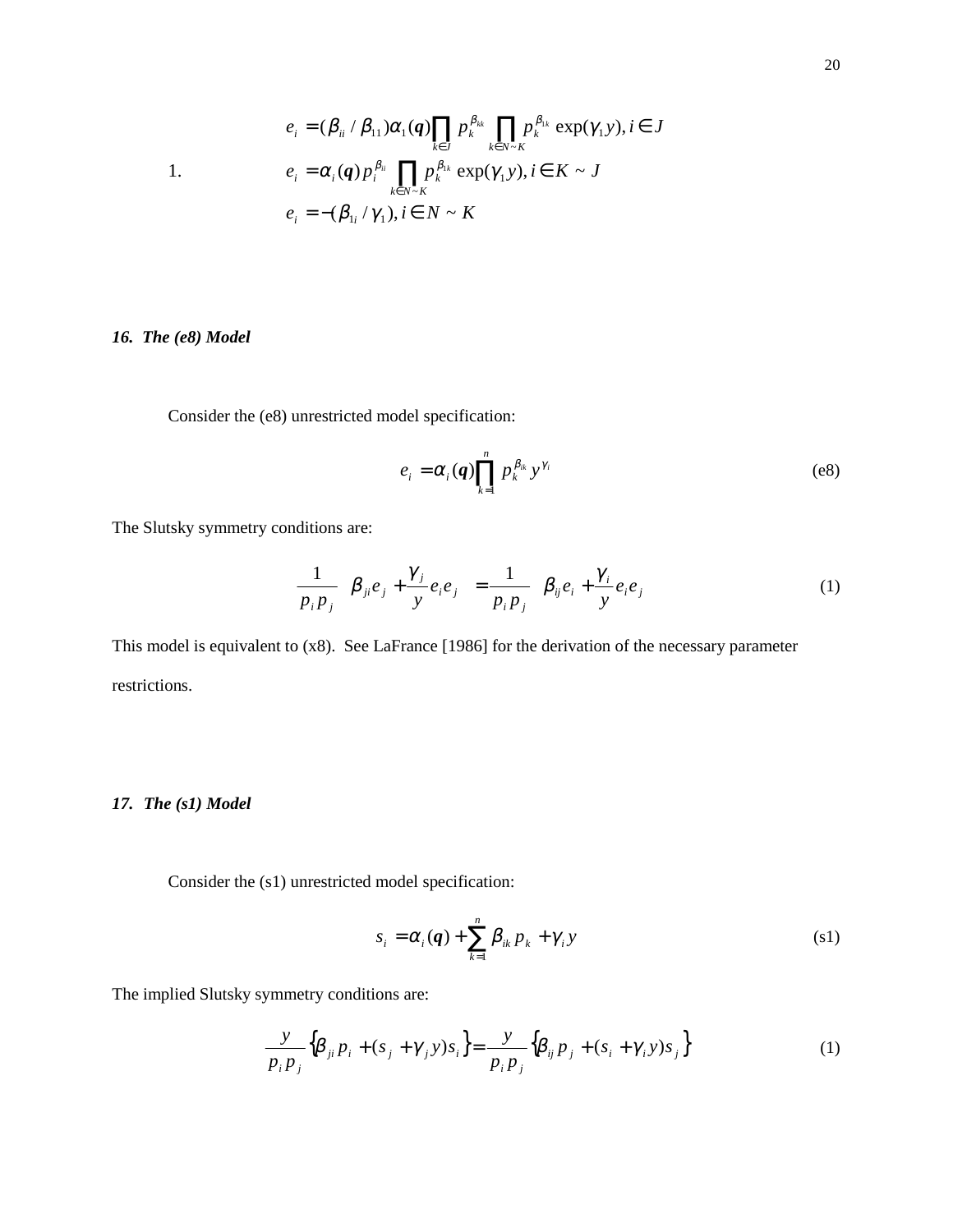*Case I.*  $\gamma_i = \gamma_j = 0$ 

• (1) simplifies in this case to  $\beta_{ji} p_i = \beta_{ij} p_j$ , which is satisfied only if:

$$
\beta_{ij} = \beta_{ji} = 0 \tag{2}
$$

*Case II.*  $\gamma_i \neq 0; \gamma_j \neq 0$ 

• (1) simplifies to  $\beta_{ji} p_i + \gamma_j y s_i = \beta_{ij} p_j + \gamma_i y s_j$  which when differentiated with respect to *y* implies  $\gamma_i s_i = \gamma_i s_j$ , and when differentiated with respect to  $p_i$  implies

$$
\beta_{ji}(1-\gamma_i y) = -\gamma_j y \beta_{ii}
$$
. These two conditions hold in general only if:

$$
\beta_{ik} = \beta_{jk} = 0, k = i, j \tag{3}
$$

*Case III.*  $\gamma_i \neq 0$ ;  $\gamma_j = 0$ 

• (1) in this case simplifies to  $s_i = (\beta_{ij} p_j - \beta_{ji} p_i) / (\gamma_j y)$ , which is inconsistent with the structure of (s1).

The restricted model specification takes the form:

1.  $s_i = \alpha_i(q) + \beta_{ii} p_i, i \in N$ 

2. 
$$
s_i = (\gamma_i / \gamma_1)(\alpha_1(q) + \gamma_1 y), i \in N
$$

### *18. The (s2) Model*

Consider the (s2) unrestricted model specification:

$$
s_i = \alpha_i(\boldsymbol{q}) + \sum_{k=1}^n \beta_{ik} p_k + \gamma_i \ln y \tag{82}
$$

The implied Slutsky symmetry conditions are: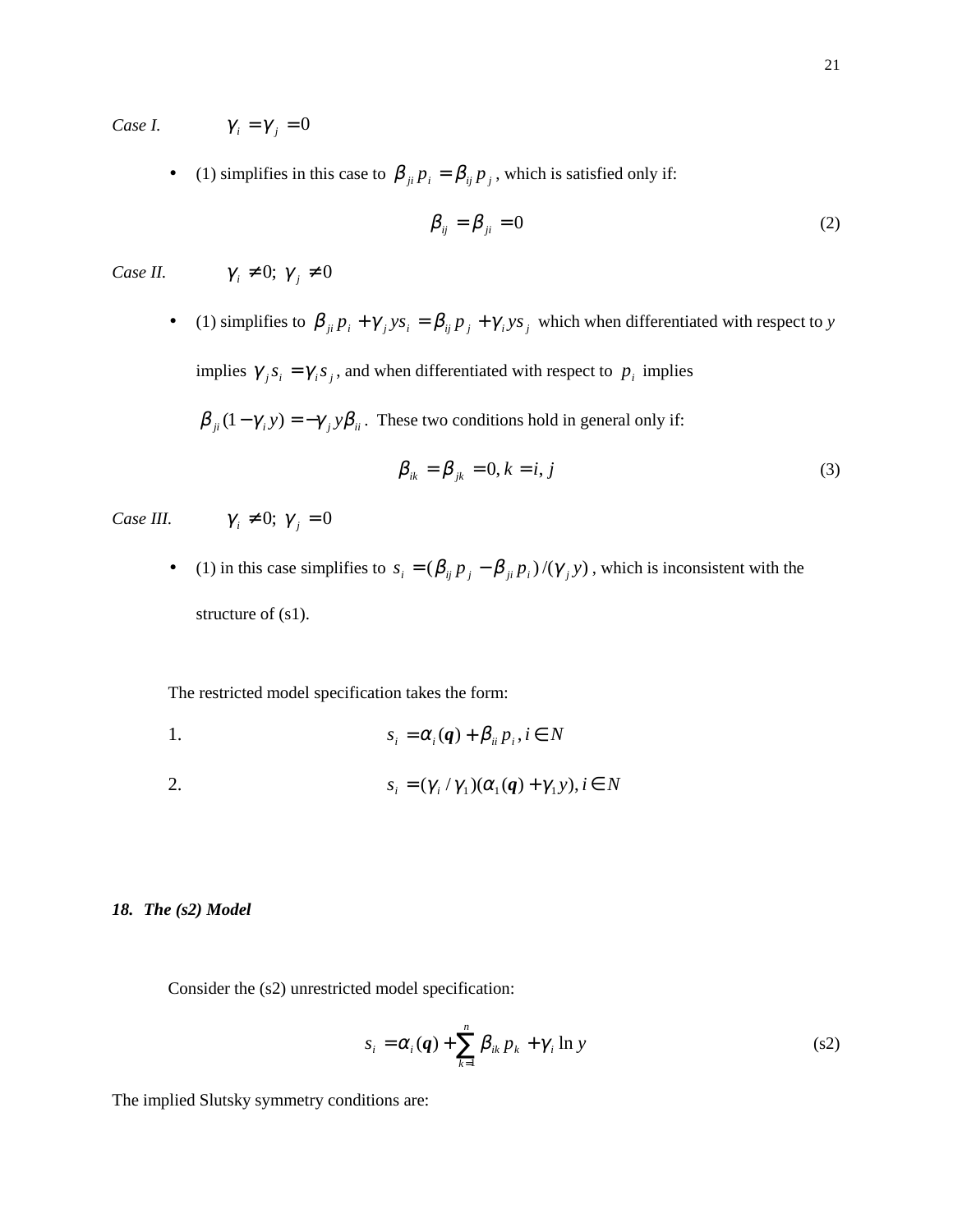$$
\frac{y}{p_i p_j} \Big\{ \beta_{ji} p_i + (s_j + \gamma_j) s_i \Big\} = \frac{y}{p_i p_j} \Big\{ \beta_{ij} p_j + (s_i + \gamma_i) s_j \Big\} \tag{1}
$$

*Case I.*  $\gamma_i = \gamma_j = 0$ 

• (1) simplifies in this case to  $\beta_{ji} p_i = \beta_{ij} p_j$ , which is satisfied only if:

$$
\beta_{ij} = \beta_{ji} = 0 \tag{2}
$$

*Case II.*  $\gamma_i \neq 0; \gamma_j \neq 0$ 

- (1) simplifies to  $\beta_{ji} p_i + \gamma_j s_i = \beta_{ij} p_j + \gamma_i s_j$  whose derivative with respect to  $p_i$  is
	- $\beta_{ji}(\gamma_i 1) = \gamma_j \beta_{ii}$  and whose derivative with respect to  $p_k$ ,  $k \neq i, j$ , is  $\gamma_j \beta_{ik} = \gamma_i \beta_{jk}$ . For these conditions to hold in general, either:

$$
\gamma_i = 1 \tag{3}
$$

$$
\beta_{ii} = 0 \tag{4}
$$

$$
\beta_{ik} = \beta_{jk} / \gamma_j, \forall k; k \neq i, j \tag{5}
$$

or:

$$
\gamma_i \neq 1 \tag{7}
$$

$$
\beta_{ji} = \frac{\gamma_j \beta_{ii}}{\gamma_i - 1} \tag{8}
$$

*Case III.*  $\gamma_i \neq 0; \gamma_j = 0$ 

• (1) in this case simplifies to  $s_i = (\beta_{ij} p_j - \beta_{ji} p_i) / \gamma_j$ . To be consistent with (e2), this condition requires that either:

 $\gamma_{i} = 1$  (9)

or: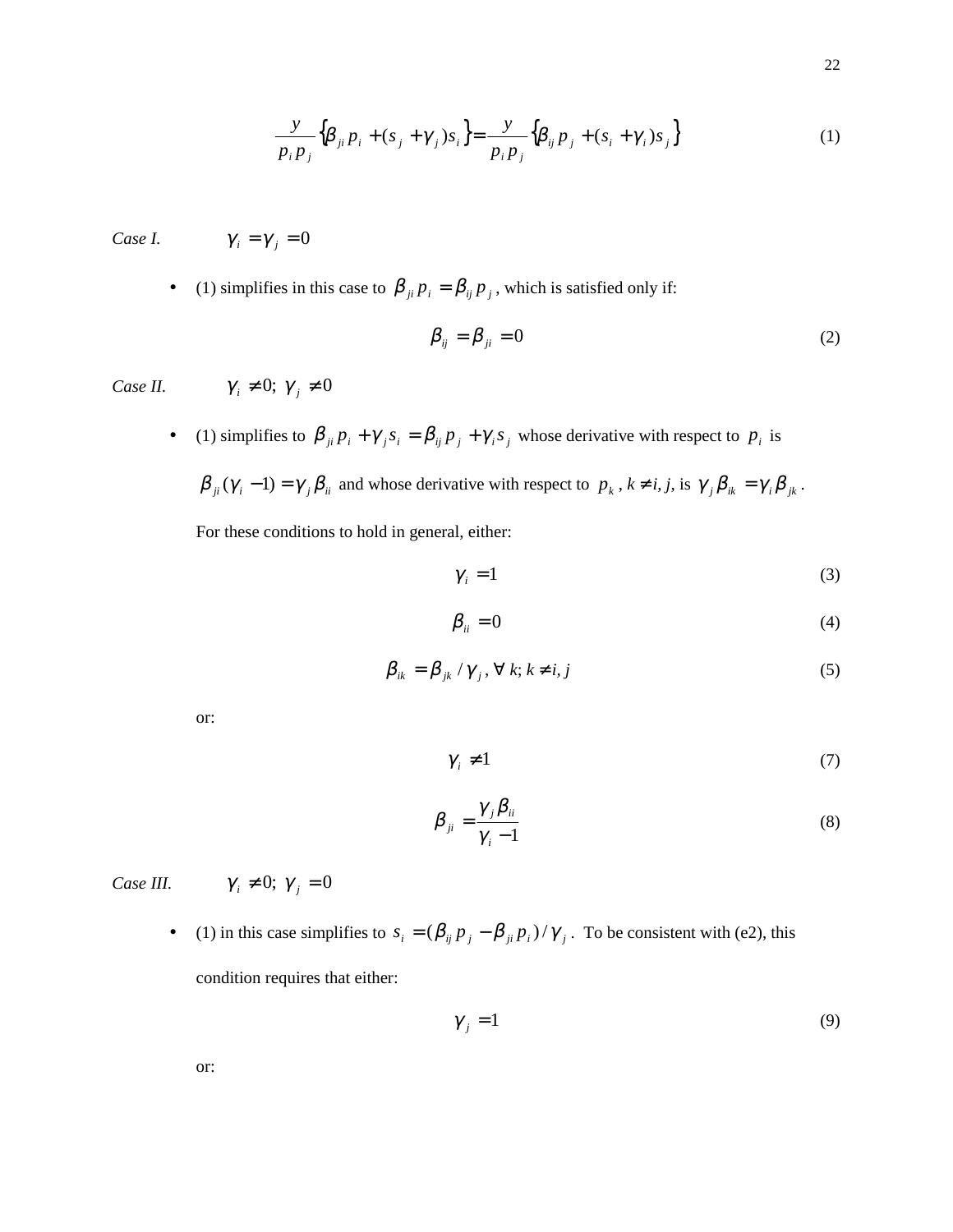$$
\beta_{ij} = 0 \tag{10}
$$

The restricted model specification takes the form:

1. 
$$
s_{i} = \alpha_{i}(q) + \beta_{ii} p_{i}, i \in N
$$

$$
s_{i} = \alpha_{1}(q) + \sum_{k \in K, i \neq k} \beta_{ik} p_{k} + \sum_{k \in N \sim K} \beta_{1k} p_{k} + \ln y, i \in J
$$
  
\n2. 
$$
s_{i} = \frac{\gamma_{i}}{\gamma_{1}} \alpha_{1}(q) + \sum_{k \in K} \beta_{ik} p_{k} + \frac{\gamma_{i}}{\gamma_{1}} \sum_{k \in N \sim K} \beta_{1k} p_{k} + \gamma_{i} \ln y, i \in K \sim J
$$

$$
s_{i} = -(\beta_{1i} / \gamma_{1}) p_{i}, i \in N \sim K
$$

$$
s_{1} = \alpha_{1}(q) + \sum_{k \in N} \beta_{1k} p_{k} + \ln y
$$
  
\n3. 
$$
s_{i} = \beta_{i1} p_{1} - \beta_{1i} p_{i}, i \in N, i \neq 1
$$

## *19. The (s3) Model*

Consider the (s3) unrestricted model specification:

$$
s_i = \alpha_i(\boldsymbol{q}) + \sum_{k=1}^n \beta_{ik} \ln p_k + \gamma_i y \tag{83}
$$

The implied Slutsky symmetry conditions are:

$$
\frac{y}{p_i p_j} \left\{ \beta_{ji} + (s_j + \gamma_j y) s_i \right\} = \frac{y}{p_i p_j} \left\{ \beta_{ij} + (s_i + \gamma_i y) s_j \right\}
$$
 (1)

*Case I.*  $\gamma_i = \gamma_j = 0$ 

 $\bullet$  (1) implies:

$$
\beta_{ij} = \beta_{ji} \tag{2}
$$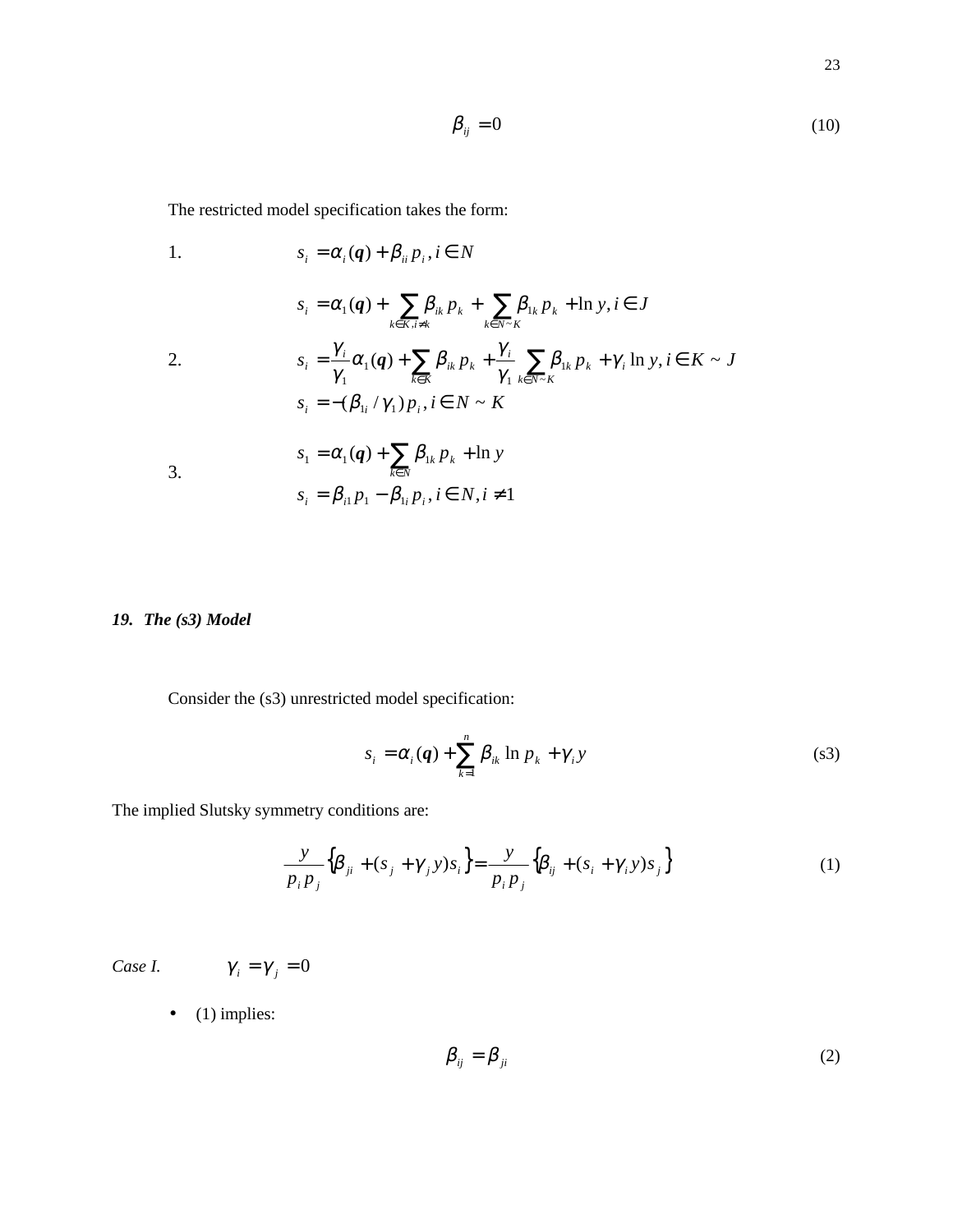*Case II.*  $\gamma_i \neq 0; \gamma_j \neq 0$ 

• The derivative of (1) with respect to  $p_k$ ,  $k=1,...,N$ , implies:

$$
\beta_{ik} = \frac{\gamma_i}{\gamma_j} \beta_{jk} \tag{3}
$$

• Plugging  $(3)$  into  $(1)$  implies:

$$
\alpha_i(q) = \frac{\gamma_i}{\gamma_j} \alpha_j(q) \tag{4}
$$

$$
\beta_{ij} = \beta_{ji} \tag{5}
$$

• (3) and (5) can be combined as follows:

$$
\beta_{ij} = \frac{\gamma_i \gamma_j}{\gamma_k^2} \beta_{kk}, \forall k
$$
\n(6)

• Thus, (4) and (6) are the necessary restrictions for this case.

*Case III.*  $\gamma_i \neq 0; \gamma_j = 0$ 

• (1) simplifies to  $s_i = \left(-\beta_{ji} + \beta_{ij}\right)/\gamma_j y$ , which is inconsistent with (s3).

The restricted model specification takes the form:

1. 
$$
s_i = \alpha_i(q) + \sum_{k \in N} \beta_{ik} \ln p_k, i \in N
$$

2. 
$$
s_i = \frac{\gamma_i}{\gamma_1} \left\{ \alpha_1(\boldsymbol{q}) + \frac{\beta_{11}}{\gamma_1} \sum_{k \in N} \gamma_k \ln p_k + \gamma_1 y \right\}, i \in N
$$

### *20. The (s4) Model*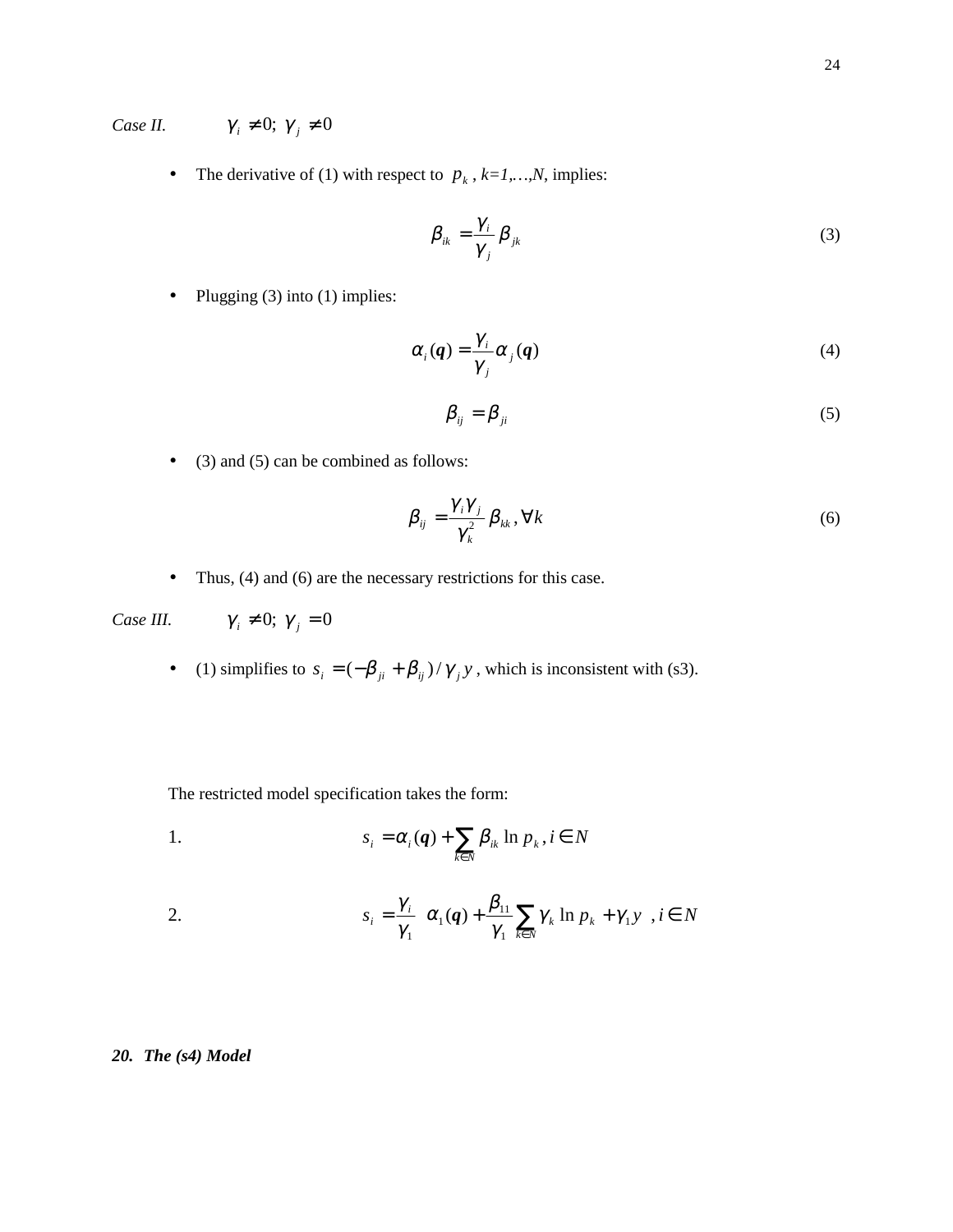Consider the (s4) unrestricted model specification:

$$
s_i = \alpha_i(\boldsymbol{q}) + \sum_{k=1}^n \beta_{ik} \ln p_k + \gamma_i \ln y \tag{s4}
$$

The implied Slutsky symmetry conditions are:

$$
\frac{y}{p_i p_j} \left\{ \beta_{ji} + (s_j + \gamma_j) s_i \right\} = \frac{y}{p_i p_j} \left\{ \beta_{ij} + (s_i + \gamma_i) s_j \right\} \tag{1}
$$

*Case I.*  $\gamma_i = \gamma_j = 0$ 

 $\bullet$  (1) implies:

$$
\beta_{ij} = \beta_{ji} \tag{2}
$$

*Case II.*  $\gamma_i \neq 0; \gamma_j \neq 0$ 

• The derivative of (1) with respect to  $p_k$ ,  $k = 1,...,N$ , implies:

$$
\beta_{ik} = \frac{\gamma_i}{\gamma_j} \beta_{jk}, \forall k
$$
\n(3)

• Plugging  $(3)$  into  $(1)$  implies:

$$
\alpha_i(\boldsymbol{q}) = \frac{\gamma_i}{\gamma_j} \left\{ \alpha_j(\boldsymbol{q}) - \frac{\beta_{ji}}{\gamma_i} + \frac{\beta_{ij}}{\gamma_i} \right\}
$$
(4)

*Case III.*  $\gamma_i \neq 0; \gamma_j = 0$ 

• (1) implies  $s_i = (\beta_{ij} - \beta_{ji}) / \gamma_j$ , but the structure of (s4) requires that:

$$
\beta_{ij} = 0 \tag{5}
$$

The restricted model specification takes the form:

1. 
$$
s_i = \alpha_i(q) + \sum_{k \in N} \beta_{ik} \ln p_k, i \in N
$$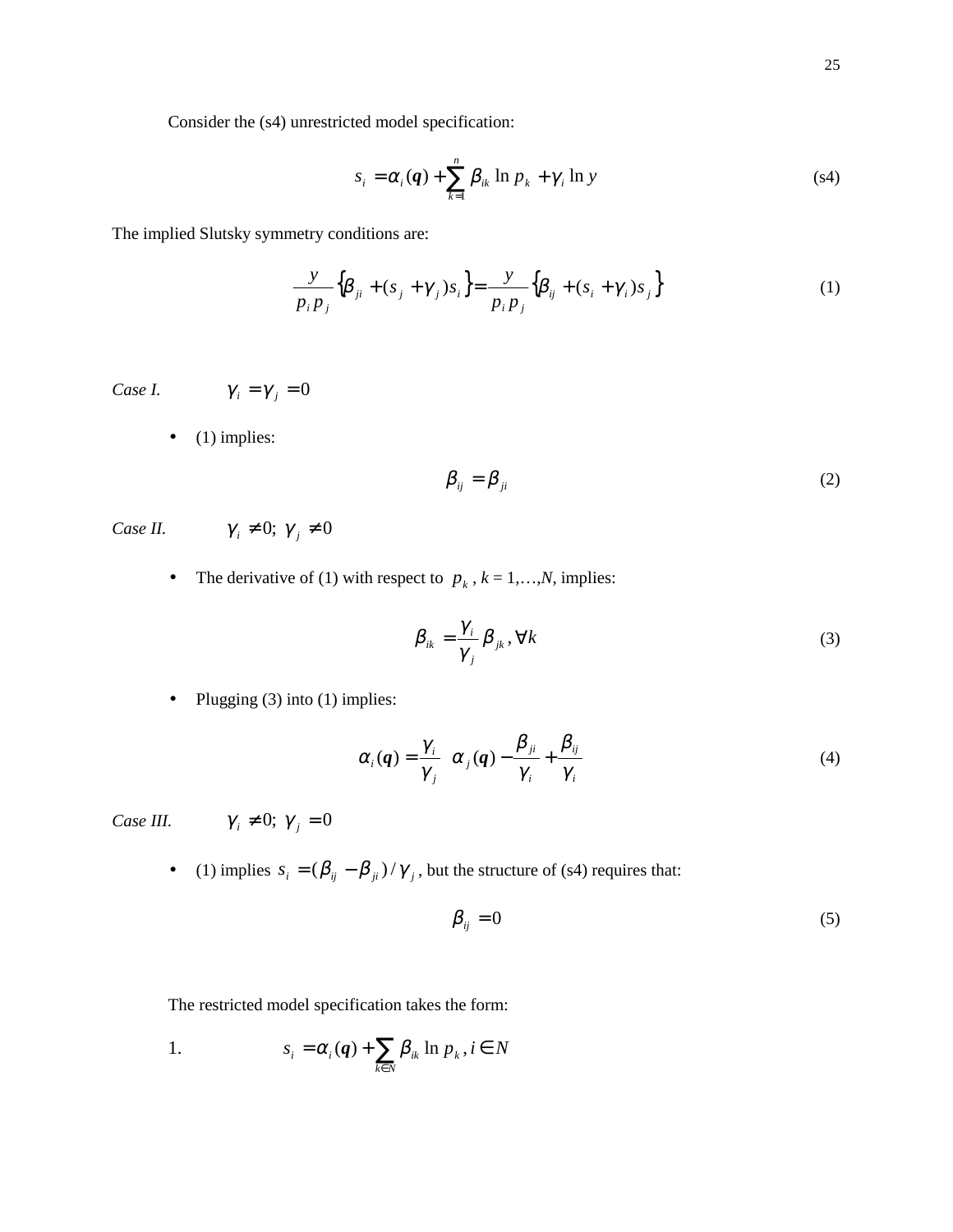2. 
$$
s_i = \frac{\gamma_i}{\gamma_1} \left\{ \frac{\beta_{i1}}{\gamma_i} - \frac{\beta_{1i}}{\gamma_i} + \alpha_1(q) + \sum_{k \in N} \beta_{1k} \ln p_k + \gamma_1 \ln y \right\}, i \in J
$$

$$
s_i = -\beta_{1i} / \gamma_1, i \in N \sim J
$$

### *21. The (s5) Model*

Consider the (s5) unrestricted model specification:

$$
s_i = \alpha_i(\boldsymbol{q}) \exp\left\{ \sum_{k=1}^n \beta_{ik} p_k + \gamma_i y \right\} \tag{s5}
$$

The implied Slutsky symmetry conditions are:

$$
\frac{y}{p_i p_j} \Big\{ \beta_{ji} p_i s_j + (1 + \gamma_j y) s_i s_j \Big\} = \frac{y}{p_i p_j} \Big\{ \beta_{ij} p_j s_i + (1 + \gamma_i y) s_i s_j \Big\}
$$
(1)

The derivative of (1) with respect to *y* implies:

$$
(1/y + \gamma_j)s_{ji} = (1/y + \gamma_i)s_{ij}
$$
 (2)

*Case I.*  $\gamma_i = \gamma_j = 0$ 

• (1) simplifies to  $\beta_{ji} p_i s_j = \beta_{ij} p_j s_i$ , which holds in general only if:

$$
\beta_{ij} = \beta_{ji} = 0 \tag{3}
$$

*Case II.*  $\gamma_i \neq 0; \gamma_j \neq 0$ 

 $\bullet$  (1) and (2) imply that:

$$
\gamma_i = \gamma_j \tag{4}
$$

• Given (4), (1) simplifies to  $\beta_{ji} p_i s_j = \beta_{ij} p_j s_i$ . As a result, (3) must also hold.

*Case III.*  $\gamma_i \neq 0; \gamma_j = 0$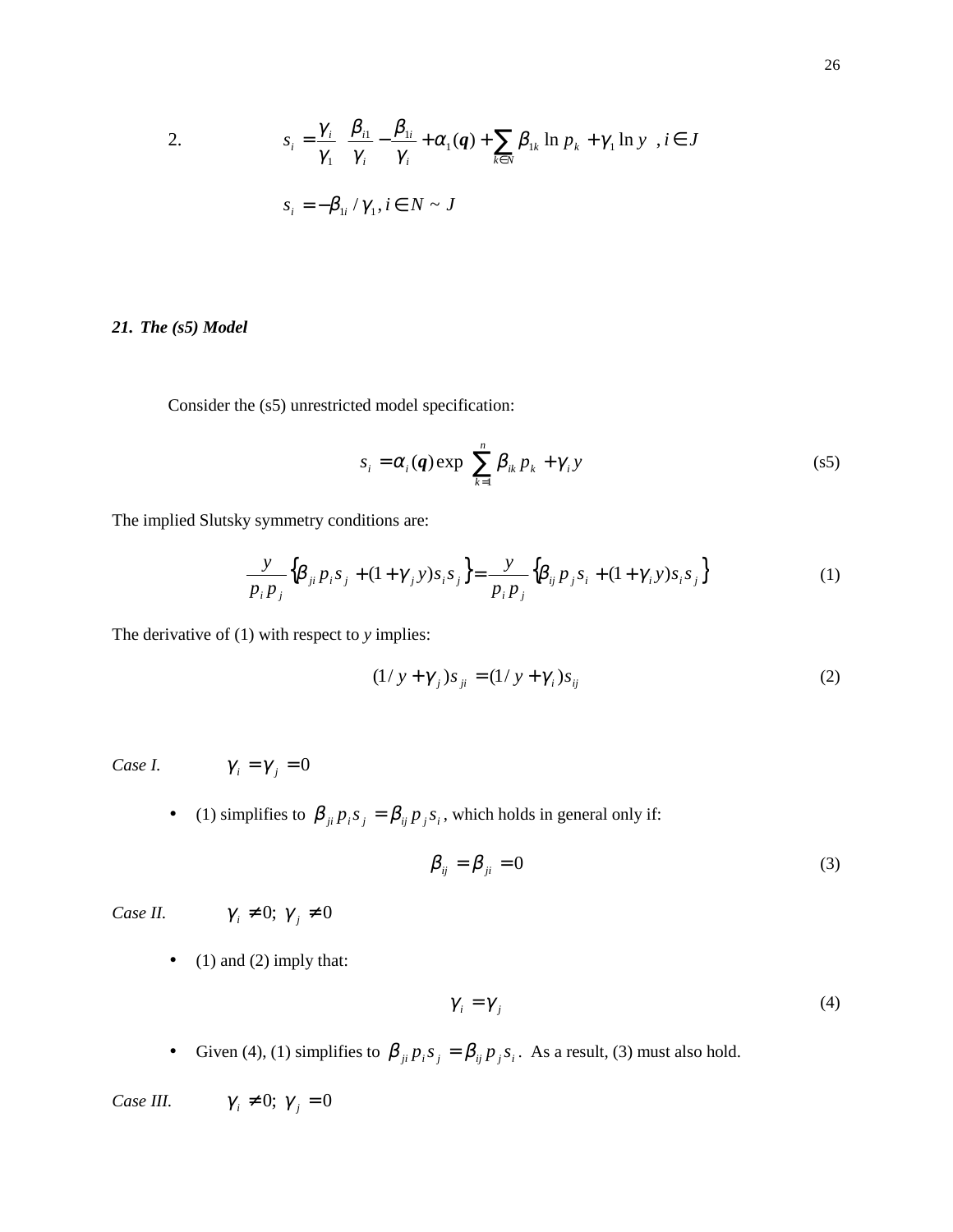• (2) requires that  $\gamma_i = 0$ , a contradiction.

The restricted model specification takes the form:

1. 
$$
s_i = \alpha_i(\boldsymbol{q}) \exp(\beta_{ii} p_i + \gamma_1 y), i \in N
$$

### *22. The (s6) Model*

Consider the (s6) unrestricted model specification:

$$
s_i = \alpha_i(\boldsymbol{q}) \exp\left\{\sum_{k=1}^n \beta_{ik} p_k\right\} y^{\gamma_i}
$$
 (s6)

The implied Slutsky symmetry conditions are:

$$
\frac{y}{p_i p_j} \Big\{ \beta_{ji} p_i s_j + (1 + \gamma_j) s_i s_j \Big\} = \frac{y}{p_i p_j} \Big\{ \beta_{ij} p_j s_i + (1 + \gamma_i) s_i s_j \Big\}
$$
(1)

The derivative of (1) with respect to *y* implies:

$$
(s_{ji} - s_{ij})/y + \gamma_j \beta_{ji} s_j / p_j - \gamma_i \beta_{ij} s_i / p_i + (\gamma_j^2 - \gamma_i^2) s_i s_j / (p_i p_j) = 0
$$
 (2)

Case I. 
$$
\gamma_i = \gamma_j = 0
$$

• (1) becomes  $\beta_{ji} p_i s_j = \beta_{ij} p_j s_i$ , which holds in general only if :

$$
\beta_{ij} = \beta_{ji} = 0 \tag{3}
$$

*Case II.*  $\gamma_i \neq 0; \gamma_j \neq 0$ 

• (1) simplifies to  $\beta_{ji} p_i / s_i + \gamma_j = \beta_{ij} p_j / s_j + \gamma_i$ , which along with (2) is generally satisfied only if (3) and the following condition hold:

$$
\gamma_i = \gamma_j \tag{4}
$$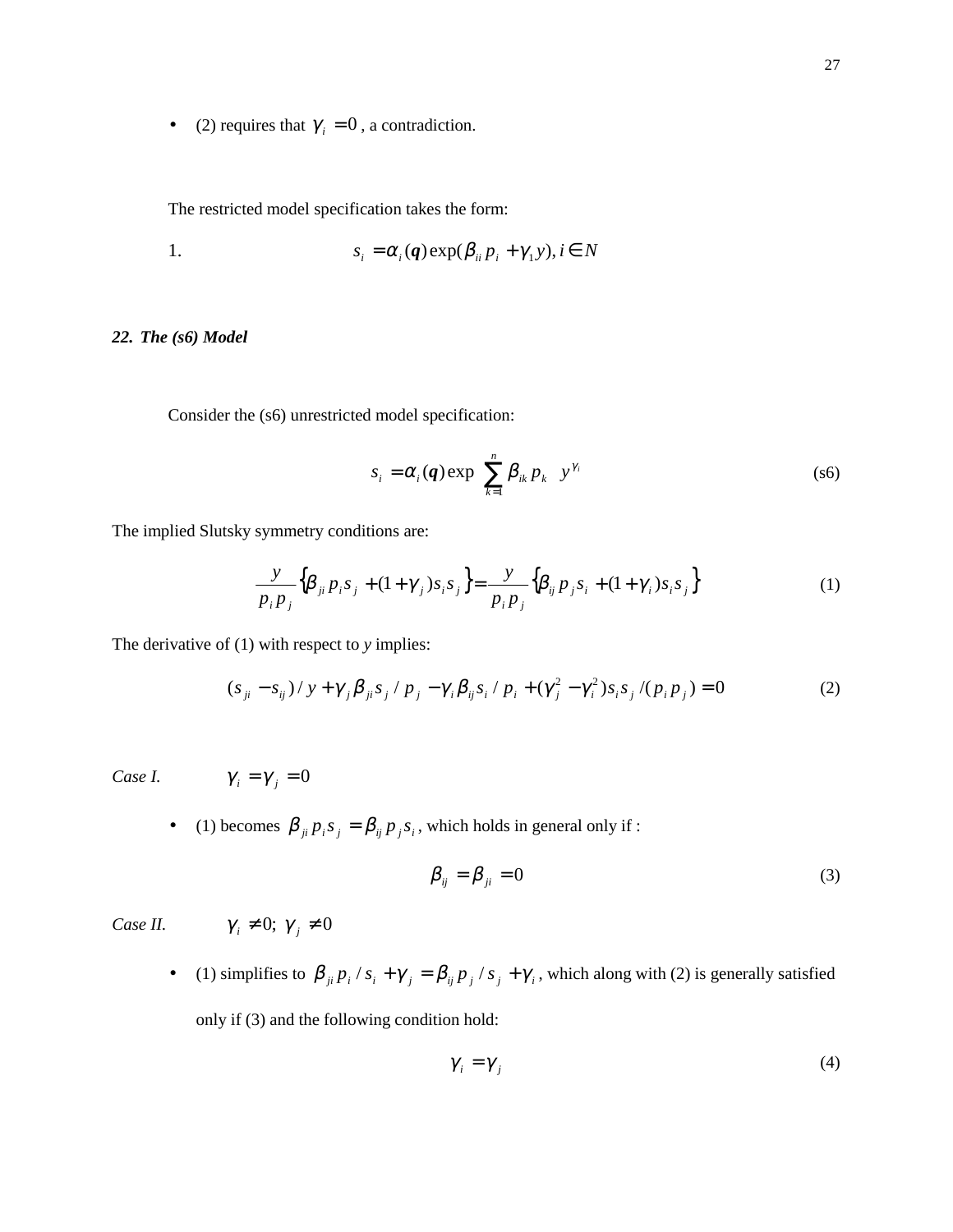*Case III.*  $\gamma_i \neq 0; \gamma_j = 0$ 

• There are no parameter restrictions under which (1) and (2) hold unless  $\gamma_i = 0$ , a contradiction.

The restricted model specification takes the form:

1. 
$$
s_i = \alpha_i(\boldsymbol{q}) \exp(\beta_{ii} p_i) y^{\gamma_i}, i \in N
$$

### *23. The (s7) Model*

Consider the (s7) unrestricted model specification:

$$
s_i = \alpha_i(q) \prod_{k=1}^n p_k^{\beta_{ik}} \exp(\gamma_i y) \tag{S7}
$$

The implied Slutsky symmetry conditions are:

$$
\frac{y}{p_i p_j} \Big\{ \beta_{ji} s_j + (1 + \gamma_j y) s_i s_j \Big\} = \frac{y}{p_i p_j} \Big\{ \beta_{ij} s_i + (1 + \gamma_i y) s_i s_j \Big\}
$$
(1)

The derivative of (1) with respect to *y* implies:

$$
(1/y + \gamma_j)s_{ji} = (1/y + \gamma_i)s_{ij}
$$
 (2)

*Case I.*  $\gamma_i = \gamma_j$ 

$$
\gamma_{\pm}=0
$$

• (1) simplifies to  $\beta_{ji} s_j = \beta_{ij} s_i$ , which in general holds either if:

$$
\beta_{ij} = \beta_{ji} = 0 \tag{3}
$$

or:

$$
\beta_{jk} = \beta_{ik}, \forall k \tag{4}
$$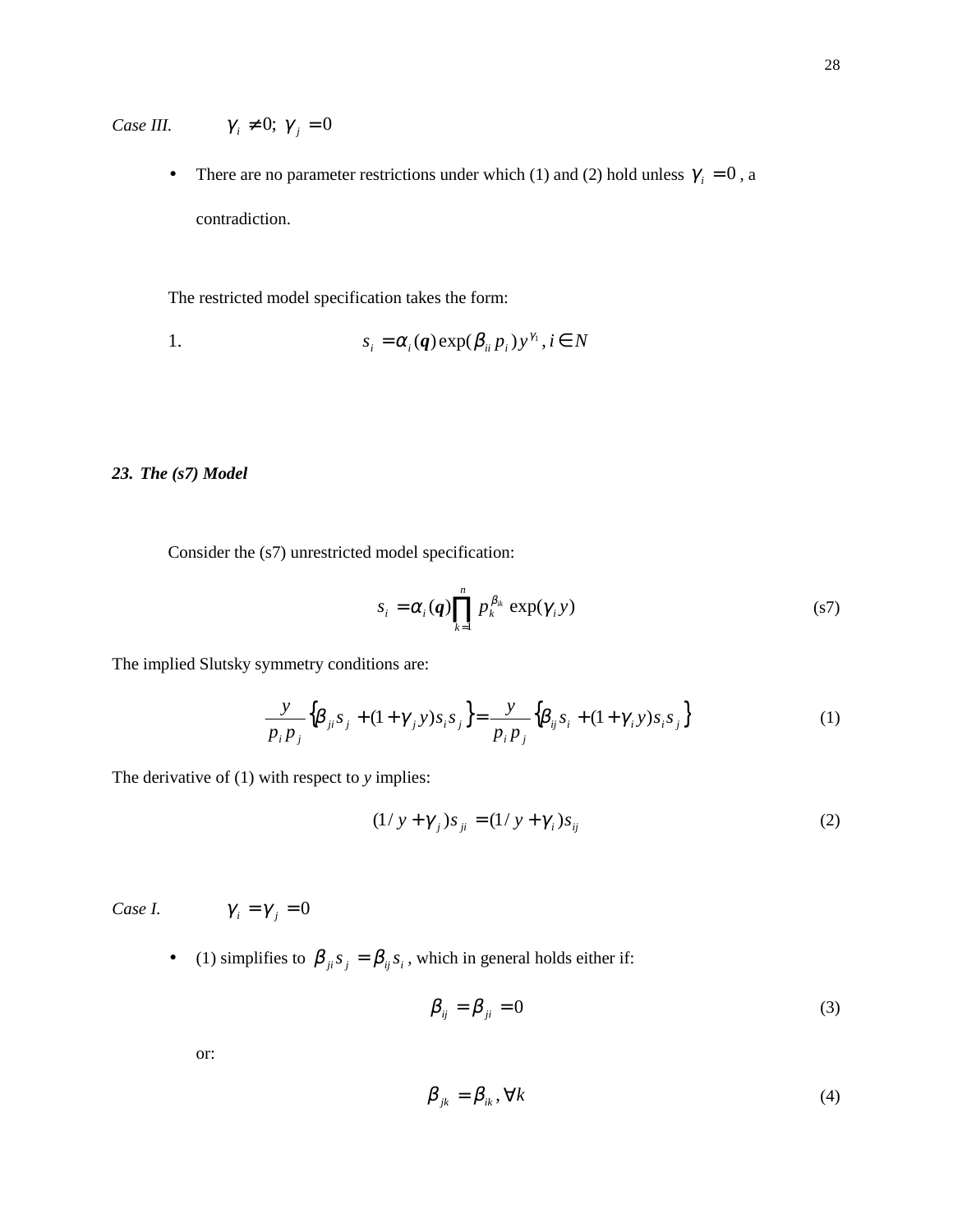$$
\alpha_i(q) = \frac{\beta_{ii}}{\beta_{jj}} \alpha_j(q) \tag{5}
$$

*Case II.*  $\gamma_i \neq 0; \gamma_j \neq 0$ 

 $\bullet$  (2) implies:

$$
\gamma_i = \gamma_j \tag{6}
$$

• With (6), (1) simplifies to  $\beta_{ji} s_j = \beta_{ij} s_i$ , which implies either (3) or (4) and (5) must also hold.

*Case III.*  $\gamma_i \neq 0; \gamma_j = 0$ 

• (2) implies  $\gamma_i = 0$ , a contradiction.

The restricted model specification takes the form:

1.  
\n
$$
s_i = (\beta_{ii} / \beta_{11}) \alpha_1(q) \prod_{k \in J} p_k^{\beta_{kk}} \exp(\gamma_1 y), i \in J
$$
\n
$$
s_i = \alpha_i(q) p_i^{\beta_{ii}} \exp(\gamma_1 y), i \in N \sim J
$$

### *24. The (s8) Model*

Consider the (s8) unrestricted model specification:

$$
s_i = \alpha_i(q) \prod_{k=1}^n p_k^{\beta_{ik}} y^{\gamma_i}
$$
 (s8)

The implied Slutsky symmetry conditions are:

$$
\frac{y}{p_i p_j} \Big\{ \beta_{ji} s_j + (1 + \gamma_j) s_i s_j \Big\} = \frac{y}{p_i p_j} \Big\{ \beta_{ij} s_i + (1 + \gamma_i) s_i s_j \Big\} \tag{1}
$$